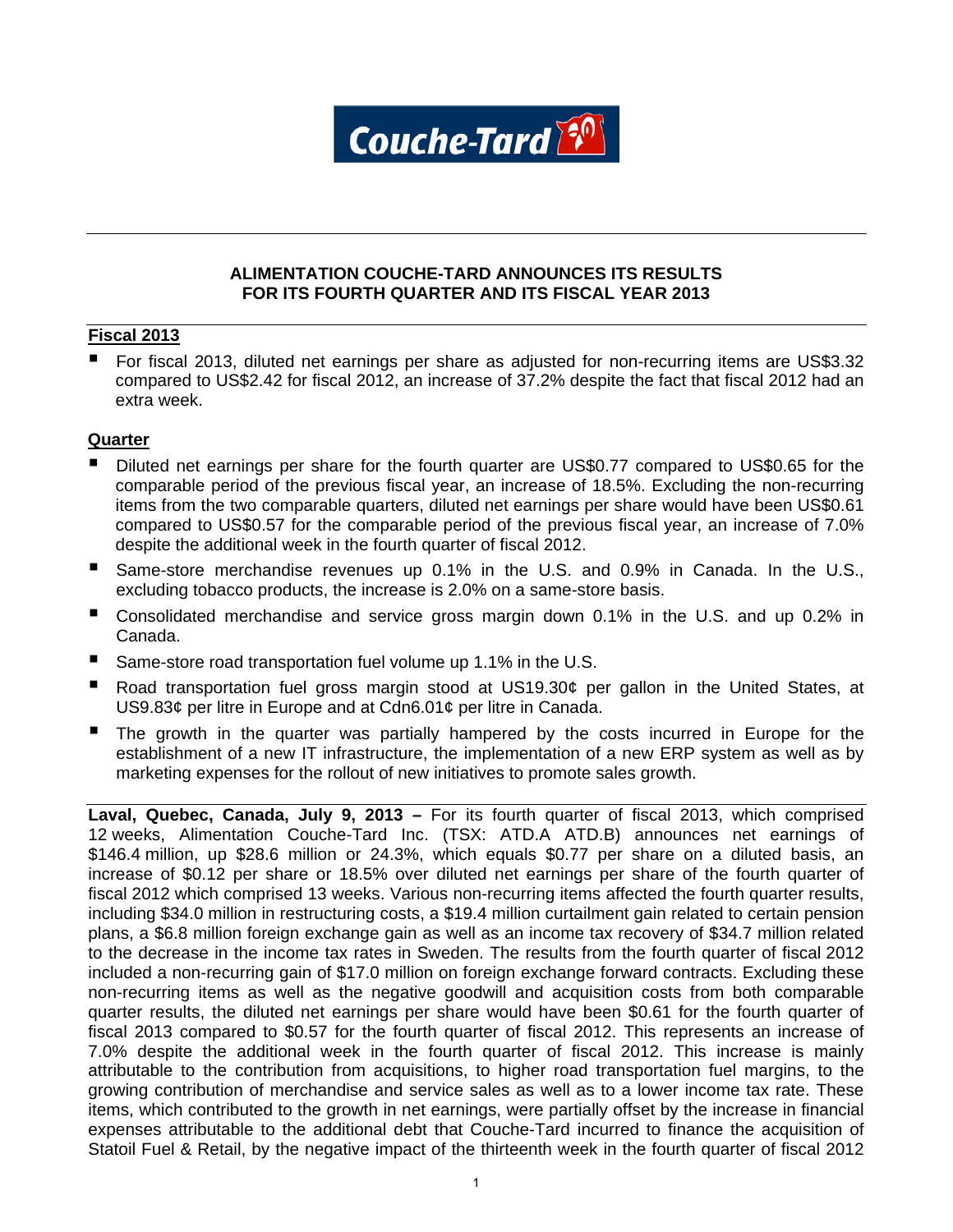as well as by expenses Couche-Tard incurred to promote future growth and improve efficiency in Europe. The Corporation expects that these expenses will decrease over the course of the next quarters following the completion of these projects. All financial information is in US dollars unless stated otherwise.

"This fifth fiscal year posting an increase in net earnings was marked by a fourth quarter in which growth was slightly lower than the previous quarters, partly explained by less favourable weather conditions in several of our markets, but especially by higher expenses in Europe" declared Alain Bouchard, President and Chief Executive Officer. "Indeed, our European business units are working on several exciting projects aimed at creating value, including the establishment of a new IT infrastructure and the implementation of a new ERP system. These projects require important upfront efforts and investments, which increased expenses for the quarter and the fiscal year. In addition, we also incurred significant marketing expenses to support our new initiatives in Europe including "*milesTM*" our new signature fuel brand which promises to take our customers further for the same price as well as our "Coin Offer" program aimed at promoting our in-store value fresh food offering. We are very proud of these projects and initiatives which, according to preliminary data, seem to deliver the desired results. We are confident that these investments will contribute to achieving our goals of increasing sales and reducing costs in the upcoming quarters. Every day, we get closer to our synergies objective related to the acquisition of Statoil Fuel & Retail. Fiscal 2013 has been a year of analysis, learning and planning. We are now eager to begin fiscal 2014 which should be a year of execution and achievements" Mr. Bouchard concluded.

As for Raymond Paré, Vice-President and Chief Financial Officer, he indicated: "Despite the fourth quarter's unfavourable weather and persistent uncertain economic conditions, our North American business units continued to create value through increased contribution from both merchandise and services and road transportation fuel while controlling expenses. In Europe, sales trends in recent months are encouraging following the implementation of new initiatives and the sharing of best practices. We also made adjustments to our integration plan using our benchmarking process. The results from all this work was presented, discussed and approved during our rigorous business planning process which by itself has been indicative of progress foreseen for this fiscal year. During this planning process, we also determined it was appropriate to record a restructuring provision in line with our integration plan. The process of implementing a new ERP system began with success in Sweden and the results so far are excellent. The implementation should continue to progress and be completed during the current fiscal year in all of our business units, which should help us achieve our cost reduction targets. In conclusion, we continue to improve our leverage. As at April 28, 2013, our adjusted net interest-bearing debt to adjusted EBITDAR ratio stood at 3.05: 1, a significant improvement compared to the ratio of 3.58: 1 recorded shortly after the acquisition of Statoil Fuel & Retail. Our objective is to continue to improve our financial flexibility to take advantage of potential opportunities".

# **Highlights of the Fourth Quarter of Fiscal 2013**

## **Statoil Fuel & Retail ASA ("Statoil Fuel & Retail")**

### *Synergies and cost reduction initiatives*

Since the acquisition of Statoil Fuel & Retail, Couche-Tard has been actively working on identifying and implementing available synergies and cost reduction opportunities. Analysis shows that opportunities are numerous and promising. Some can be implemented immediately while others may take more time to implement since they require rigorous analysis and planning. The goal is to find the right balance not to jeopardize ongoing activities and projects already underway.

For the fourth quarter of fiscal 2013, Couche-Tard recorded synergies and cost savings estimated at approximately \$11.0 million before income taxes, for a total of \$28.0 million in fiscal 2013. These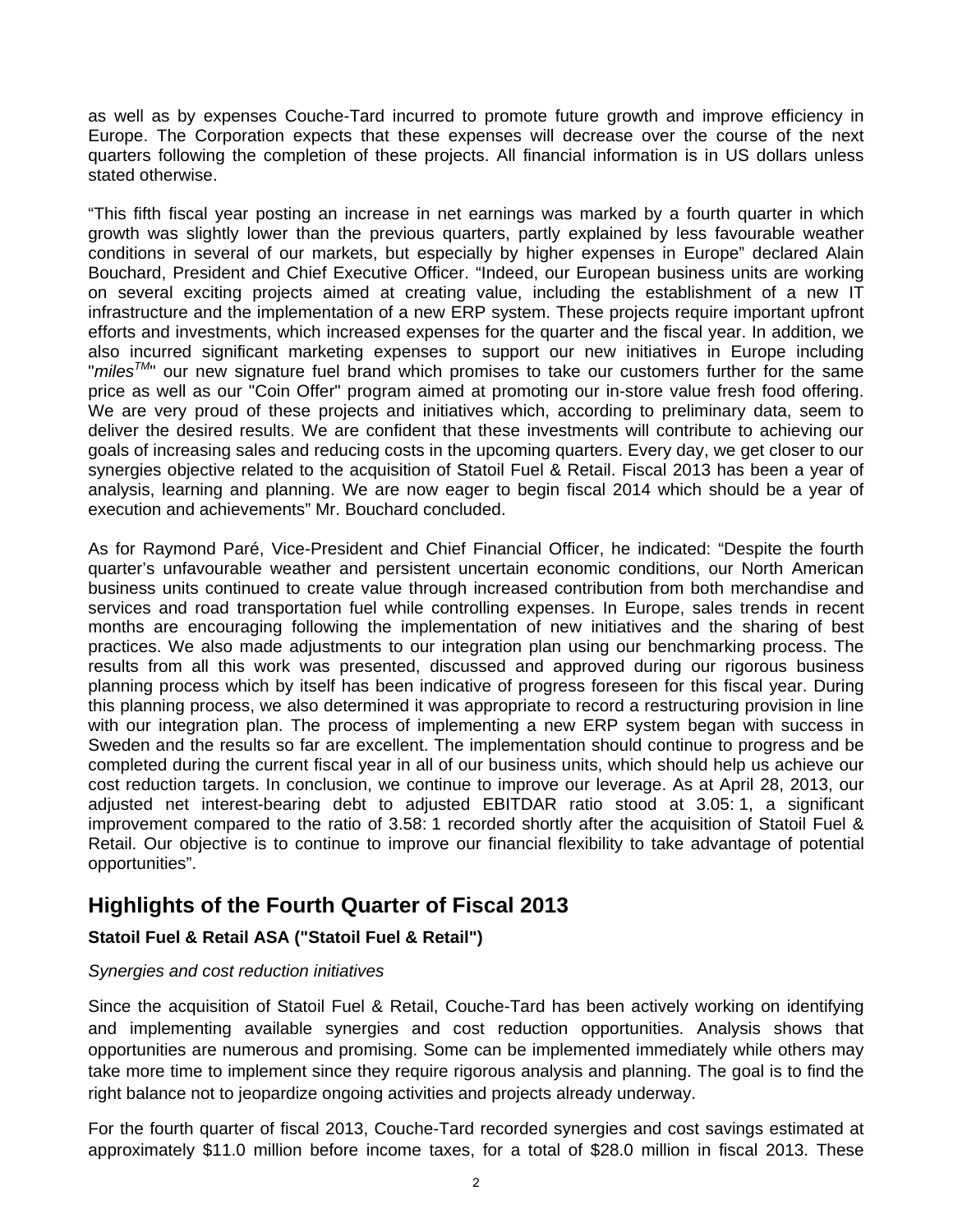synergies and cost reductions mainly reduced cost of sales as well as operating, selling, administrative and general expenses. The amount was determined by comparison with the reference period which was defined as Statoil Fuel & Retail's last full fiscal year previous to the acquisition (fiscal year 2011 ended December 31, 2011), but it does not necessarily represent the full annual impact of these initiatives.

These synergies and cost reductions came from a variety of sources, such as cost reduction following the delisting of Statoil Fuel & Retail, the renegotiation of certain agreements with suppliers, the reduction in store costs, the restructuring of certain departments, etc.

The synergies and costs savings Couche-Tard recorded during the fiscal year were more than offset by expenses incurred for projects aimed at creating value in Europe, including the implementation of a new IT infrastructure, the rollout of an Enterprise Resource Planning ("ERP") system and marketing costs. The implementation of the new IT infrastructure and ERP system are aimed at making Couche-Tard's European operations more efficient and should therefore help the Corporation achieve its cost reduction goals. In June 2013, the Corporation successfully completed the first phase of the new ERP system rollout, going live in Sweden, one of its largest business units in Europe. Preliminary results were very positive. Couche-Tard expects the rollout to be completed during fiscal year 2014 in all of its business units in Europe. IT costs, including service fees paid to Statoil ASA, Statoil Fuel & Retail's former parent company, should go down progressively along with the completion of these projects over the course of the next quarters. As for marketing costs, they were incurred during the fourth quarter to support the Corporation's new initiatives in Europe aimed at boosting sales, including "*milesTM*", Couche-Tard's new signature fuel brand as well as "Coin Offer", a new in-store program to promote its value fresh food offering. The "*milesTM*" family of fuels differentiates itself by promising to take Couche-Tard's customers up to 3% further for the same price, while the "*milesTM PLUS* " premium offer takes them further and enhances their engines' performance. "*MilesTM*" world premiere in Sweden and the Baltics in the fourth quarter attracted great consumer and media interest, with Sweden's leading independent motoring magazine validating the Corporation's claims for the benefits of its "*milesTM*" fuel. Couche-Tard looks forward to seeing the overall results as the brand is rolled out across all its European markets during fiscal 2014. Preliminary data show that these two these new programs seem to deliver the expected results.

The work for the identification and implementation of available synergies and cost reduction opportunities is far from over for the Corporation. Its teams continue to work actively on various projects that seem promising and which, along with the implementation of new systems and marketing initiatives, should allow the Corporation to achieve its objectives. Couche-Tard therefore maintains its goal of annual synergies ranging from \$150.0 million to \$200.0 million before the end of December 2015.

### *Restructuring*

As part of its cost reduction initiatives and the search for synergies aimed at improving its efficiency, Couche-Tard made the decision to proceed with the restructuring of certain activities of Statoil Fuel & Retail. As such, a restructuring provision of \$34.0 million was recorded to fiscal 2013 earnings in line with its plans and the budget process.

### *Curtailment gain on certain defined benefits pension plans obligation*

In connection with the planned restructuring of Statoil Fuel & Retail's operations, Couche-Tard recorded to earnings a \$19.4 million non-recurring curtailment gain related to certain defined benefits pension plans with a corresponding offset to the defined benefit pension plan obligation.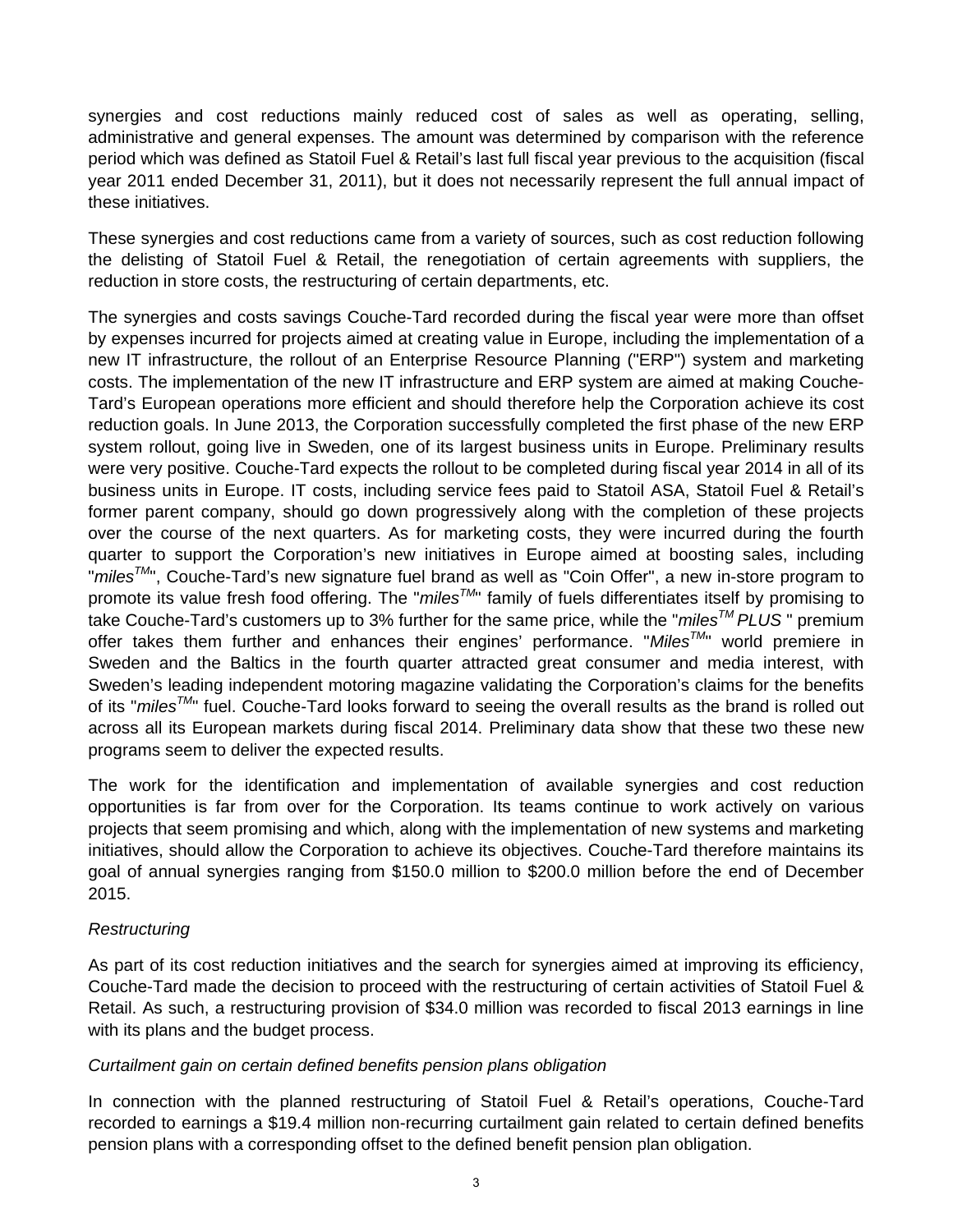### *Purchase price allocation and adjustments to results previously reported*

During the fourth quarter of fiscal 2013, Couche-Tard made adjustments to the purchase price allocation of Statoil Fuel & Retail. The results of the first three quarters of fiscal 2013 have been adjusted assuming that the adjustments to the purchase price allocation of Statoil Fuel & Retail had been completed at the acquisition date. In addition, the Corporation has made changes to the classification of certain components of Statoil Fuel & Retail's statements of earnings in order to conform to Couche-Tard's presentation. The following table summarizes the impact of these adjustments.

|                                                                                         |          | 12-week period ended     |          |          | 12-week period ended |           |                  | 16-week period ended     |          |
|-----------------------------------------------------------------------------------------|----------|--------------------------|----------|----------|----------------------|-----------|------------------|--------------------------|----------|
|                                                                                         |          | July 22, 2012            |          |          | October 14, 2012     |           | February 3, 2013 |                          |          |
|                                                                                         | Reported | Adjustments              | Adjusted | Reported | Adjustments          | Adjusted  | Reported         | Adjustments              | Adjusted |
| Revenues - Merchandise and services - Europe                                            | 32.1     | (0.6)                    | 31.5     | 283.6    | (30.8)               | 252.8     | 372.2            | (36.9)                   | 335.3    |
| Revenues - Road transportation fuel - Europe                                            | 221.8    | $\overline{\phantom{a}}$ | 221.8    | 2,216.6  | 102.1                | 2.318.7   | 2,999.8          | (65.9)                   | 2,933.9  |
| Revenues - Other - Europe                                                               | 109.1    | $\overline{\phantom{a}}$ | 109.1    | 885.0    | (90.4)               | 794.6     | 1,058.9          | 6.9                      | 1,065.8  |
| <b>Total revenues</b>                                                                   | 6,021.5  | (0.6)                    | 6,020.9  | 9,315.7  | (19.1)               | 9,296.6   | 11,573.7         | (95.9)                   | 11,477.8 |
| Cost of sales - Merchandise and services - Europe                                       | 19.9     | (0.6)                    | 19.3     | 174.0    | (28.3)               | 145.7     | 217.6            | (30.8)                   | 186.8    |
| Cost of sales - Road transportation fuel - Europe                                       | 194.6    |                          | 194.6    | 1,978.6  | 118.3                | 2 0 9 6.9 | 2.705.6          | (45.6)                   | 2,660.0  |
| Cost of sales - Other - Europe                                                          | 100.8    | $\overline{\phantom{a}}$ | 100.8    | 791.8    | (96.5)               | 695.3     | 945.0            | (3.5)                    | 941.5    |
| <b>Total cost of sales</b>                                                              | 5,162.5  | (0.6)                    | 5,161.9  | 8,148.3  | (6.5)                | 8,141.8   | 10,082.1         | (79.9)                   | 10,002.2 |
| Gross profit – Merchandise and services – Europe                                        | 12.2     |                          | 12.2     | 109.6    | (2.5)                | 107.1     | 154.6            | (6.1)                    | 148.5    |
| Gross profit - Road transportation fuel - Europe                                        | 27.2     | $\overline{\phantom{a}}$ | 27.2     | 238.0    | (16.2)               | 221.8     | 294.2            | (20.3)                   | 273.9    |
| Gross profit - Other - Europe                                                           | 8.3      | $\overline{\phantom{a}}$ | 8.3      | 93.2     | 6.1                  | 99.3      | 113.9            | 10.4                     | 124.3    |
| <b>Total gross profit</b>                                                               | 859.0    | ٠                        | 859.0    | 1,167.4  | (12.6)               | 1,154.8   | 1,491.6          | (16.0)                   | 1,475.6  |
| Operating, selling, administrative and general expenses                                 | 549.1    | (0.1)                    | 549.0    | 801.5    | (12.3)               | 789.2     | 1,100.1          | (16.0)                   | 1,084.1  |
| Depreciation, amortization and impairment of property<br>and equipment and other assets | 66.1     |                          | 66.1     | 143.3    | (9.0)                | 134.3     | 182.2            | 0.4                      | 182.6    |
|                                                                                         | 615.2    | (0.1)                    | 615.1    | 944.8    | (21.3)               | 923.5     | 1,282.3          | (15.6)                   | 1,266.7  |
| <b>Operating income</b>                                                                 | 243.8    | 0.1                      | 243.9    | 222.6    | 8.7                  | 231.3     | 209.3            | (0.4)                    | 208.9    |
| Net financial expenses                                                                  | 121.7    | 0.1                      | 121.8    | 14.7     | 1.2                  | 15.9      | 49.4             | $\overline{\phantom{a}}$ | 49.4     |
| Earnings before income taxes                                                            | 127.3    | ۰                        | 127.3    | 211.6    | 7.5                  | 219.1     | 163.8            | (0.4)                    | 163.4    |
| Income taxes                                                                            | 24.4     | $\blacksquare$           | 24.4     | 36.4     | 1.4                  | 37.8      | 21.3             | (0.1)                    | 21.2     |
| Net earnings                                                                            | 102.9    | ٠                        | 102.9    | 175.2    | 6.1                  | 181.3     | 142.5            | (0.3)                    | 142.2    |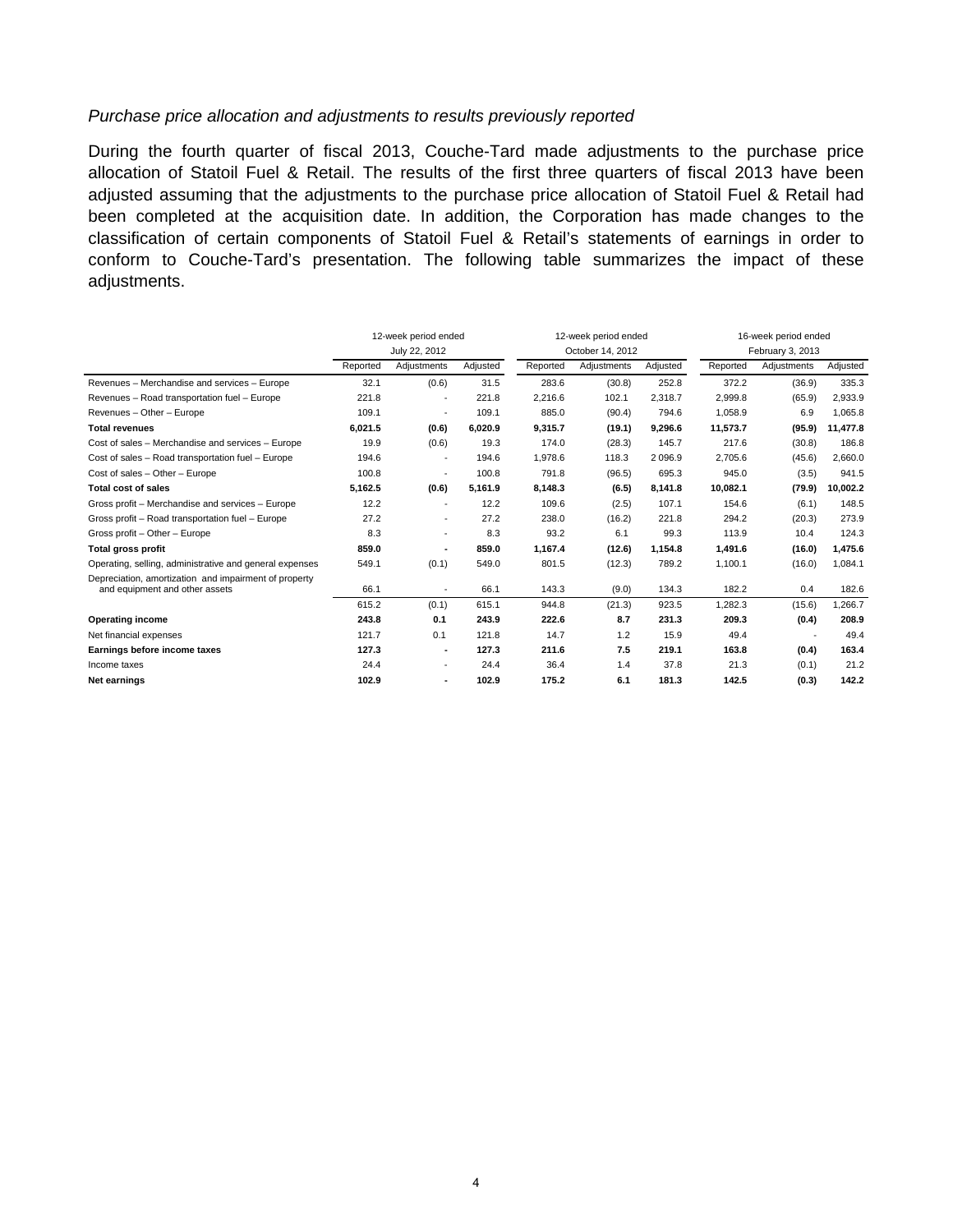|                                                                                         |          | 24-week period ended |          | 40-week period ended |                  |          |  |
|-----------------------------------------------------------------------------------------|----------|----------------------|----------|----------------------|------------------|----------|--|
|                                                                                         |          | October 14, 2012     |          |                      | February 3, 2013 |          |  |
|                                                                                         | Reported | Adjustments          | Adjusted | Reported             | Adjustments      | Adjusted |  |
| Revenues - Merchandise and services - Europe                                            | 315.7    | (31.4)               | 284.3    | 682.4                | (62.8)           | 619.6    |  |
| Revenues - Road transportation fuel - Europe                                            | 2,438.4  | 102.1                | 2,540.5  | 5,535.3              | (60.9)           | 5,474.4  |  |
| Revenues - Other - Europe                                                               | 994.1    | (90.4)               | 903.7    | 1,955.9              | 13.6             | 1,969.5  |  |
| <b>Total revenues</b>                                                                   | 15,337.2 | (19.7)               | 15,317.5 | 26,905.4             | (110.1)          | 26,795.3 |  |
| Cost of sales - Merchandise and services - Europe                                       | 193.9    | (28.9)               | 165.0    | 406.0                | (54.2)           | 351.8    |  |
| Cost of sales - Road transportation fuel - Europe                                       | 2,173.2  | 118.3                | 2,291.5  | 4,976.2              | (24.7)           | 4,951.5  |  |
| Cost of sales - Other - Europe                                                          | 892.6    | (96.5)               | 796.1    | 1,740.2              | (2.6)            | 1,737.6  |  |
| <b>Total cost of sales</b>                                                              | 13,310.8 | (7.1)                | 13,303.7 | 23,387.4             | (81.5)           | 23,305.9 |  |
| Gross profit - Merchandise and services - Europe                                        | 121.8    | (2.5)                | 119.3    | 276.4                | (8.6)            | 267.8    |  |
| Gross profit - Road transportation fuel - Europe                                        | 265.2    | (16.2)               | 249.0    | 559.1                | (36.2)           | 522.9    |  |
| Gross profit - Other - Europe                                                           | 101.5    | 6.1                  | 107.6    | 215.7                | 16.2             | 231.9    |  |
| <b>Total gross profit</b>                                                               | 2,026.4  | (12.6)               | 2,013.8  | 3,518.0              | (28.6)           | 3,489.4  |  |
| Operating, selling, administrative and general expenses                                 | 1,350.6  | (12.4)               | 1,338.2  | 2,451.0              | (28.7)           | 2,422.3  |  |
| Depreciation, amortization and impairment of property and<br>equipment and other assets | 209.4    | (9.0)                | 200.4    | 382.4                | 0.6              | 383.0    |  |
|                                                                                         | 1,560.0  | (21.4)               | 1,538.6  | 2,833.4              | (28.1)           | 2,805.3  |  |
| <b>Operating income</b>                                                                 | 466.4    | 8.8                  | 475.2    | 684.6                | (0.5)            | 684.1    |  |
| Net financial expenses                                                                  | 136.4    | 1.3                  | 137.7    | 187.0                | 0.1              | 187.1    |  |
| Earnings before income taxes                                                            | 338.9    | 7.5                  | 346.4    | 510.4                | (0.6)            | 509.8    |  |
| Income taxes                                                                            | 60.8     | 1.4                  | 62.2     | 83.5                 | (0.1)            | 83.4     |  |
| Net earnings                                                                            | 278.1    | 6.1                  | 284.2    | 426.9                | (0.5)            | 426.4    |  |

The Corporation continues to work on some items, including the review of the remaining useful life of certain assets. Thus, the depreciation of property and equipment could be subsequently adjusted to reflect the results of this work.

### **Network growth**

### *Completed transactions*

In February 2013, Couche-Tard purchased 29 company-operated stores located in Illinois, Missouri and Oklahoma, United States from Dickerson Petroleum Inc. Couche-Tard owns the land and buildings for 25 sites while it leases the land and owns the building for the other sites. The Corporation was also transferred road transportation fuel supply agreements for 21 sites, of which 20 are owned and operated by independent operators and one is leased by the Corporation and operated by an independent operator.

In addition, during the fourth quarter of fiscal 2013, Couche-Tard acquired two additional companyoperated stores through distinct transactions.

Subsequent to fiscal year 2013, under the June 2011 agreement with ExxonMobil, Couche-Tard acquired 60 stores operated by independent operators along with the related road transportation fuel supply agreements and for which Couche-Tard owns the real estate. Additionally, six road transportation fuel supply agreements were transferred to the Corporation.

Available cash was used for these acquisitions.

### *Store construction*

During the fourth quarter of fiscal 2013, Couche-Tard completed the construction of eight new company-operated stores for a total of 47 new stores during fiscal 2013.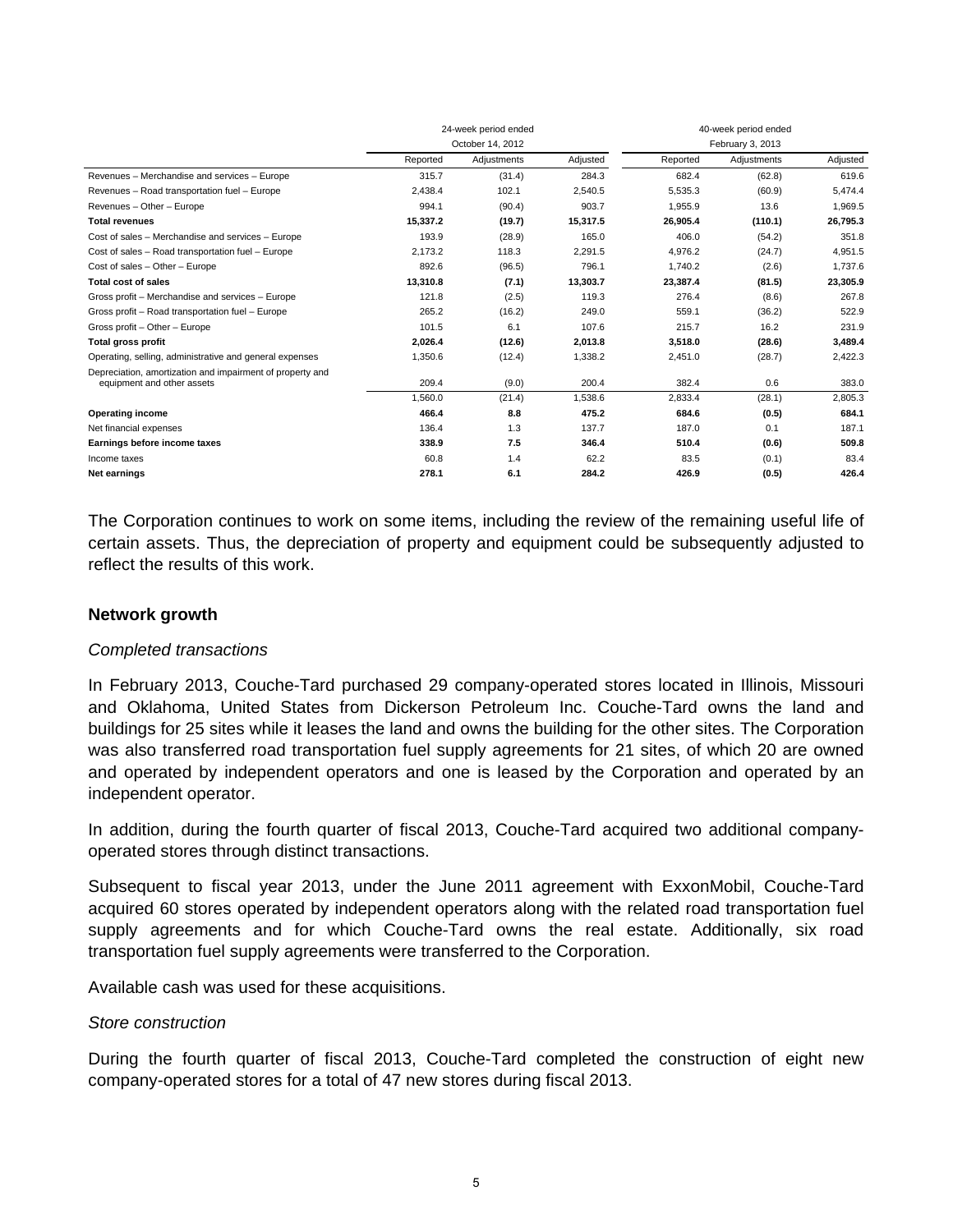### *Summary of changes in stores network during the fourth quarter and fiscal year ended April 28, 2013*

The following table presents certain information regarding changes in Couche-Tard's network over the 12-week period ended April 28, 2013 $<sup>(1)</sup>$ :</sup>

|                                                                                           |                                     | 12-week period ended April 28, 2013 |            |                                                          |              |
|-------------------------------------------------------------------------------------------|-------------------------------------|-------------------------------------|------------|----------------------------------------------------------|--------------|
| Type of site                                                                              | Company-<br>operated <sup>(2)</sup> | $\mathsf{CODO}^{(3)}$               | DODO $(4)$ | <b>Franchised and</b><br>other affiliated <sup>(5)</sup> | <b>Total</b> |
| Number of sites, beginning of period                                                      | 6,216                               | 584                                 | 459        | 1.208                                                    | 8,467        |
| Acquisitions                                                                              | 31                                  |                                     | 20         |                                                          | 53           |
| Openings / constructions / additions                                                      | 8                                   | 3                                   |            | 53                                                       | 71           |
| Closures / disposals / withdrawals                                                        | (30)                                | (1)                                 | (6)        | (168)                                                    | (205)        |
| Conversions into Company-operated stores                                                  | 13                                  | (11)                                | (2)        |                                                          |              |
| Conversions into affiliated stores                                                        | (3)                                 |                                     |            |                                                          |              |
| Number of sites, end of period                                                            | 6,235                               | 579                                 | 478        | 1.094                                                    | 8,386        |
| Number of automated service stations included in the<br>period end figures <sup>(6)</sup> | 921                                 |                                     | 34         |                                                          | 955          |

The following table presents certain information regarding change in Couche-Tard's network over the 52-week period ended April 28, 2013 $(1)$ :

|                                          |                                     | 52-week period ended April 28, 2013 |            |                                                          |       |
|------------------------------------------|-------------------------------------|-------------------------------------|------------|----------------------------------------------------------|-------|
| Type of site                             | Company-<br>operated <sup>(2)</sup> | CODO <sup>(3)</sup>                 | DODO $(4)$ | <b>Franchised and</b><br>other affiliated <sup>(5)</sup> | Total |
| Number of sites, beginning of period     | 4,539                               | 161                                 | 189        | 1.264                                                    | 6.153 |
| Acquisitions                             | 1,737                               | 461                                 | 308        |                                                          | 2,506 |
| Openings / constructions / additions     | 47                                  | 4                                   | 28         | 146                                                      | 225   |
| Closures / disposals / withdrawals       | (114)                               | (25)                                | (42)       | (317)                                                    | (498) |
| Conversions into Company-operated stores | 31                                  | (24)                                | (7)        |                                                          |       |
| Conversions into affiliated stores       | (5)                                 | $\overline{2}$                      | 2          |                                                          |       |
| Number of sites, end of period           | 6.235                               | 579                                 | 478        | 1.094                                                    | 8.386 |

(1) These figures include 50% of the stores operated through RDK, a joint venture.

(2) Sites for which the real estate is controlled by Couche-Tard (through ownership or lease agreements) and for which the stores (and/or the service-stations) are operated by Couche-Tard or one of its commission agent.

(3) Sites for which the real estate is controlled by Couche-Tard (through ownership or lease agreements) and for which the stores (and/or the service-stations) are operated by an<br>independent operator in exchange for rent a agreement, licensing or other similar agreement under one of its main or secondary banners.

(4) Sites controlled and operated by independent operators to which Couche-Tard supplies road transportation fuel through supply contracts. Some of these sites are subject to a<br>franchise agreement, licensing or other simil

Stores operated by an independent operator through a franchising, licensing or another similar agreement under one of its main or secondary banners. These sites sell road transportation fuel only.

### **Income tax recovery**

During the fourth quarter of fiscal 2013, the Corporation recorded a \$34.7 million income tax recovery related to the effect on deferred income taxes of a decrease in its statutory income tax rate in Sweden.

### **Dividends**

During its July 9, 2013 meeting, the Corporation's Board of Directors declared a quarterly dividend of CA\$0.075 per share for the fourth quarter of fiscal 2013 to shareholders on record as at July 18, 2013 and approved its payment for August  $1<sup>st</sup>$ , 2013. This is an eligible dividend within the meaning of the *Income Tax Act of Canada*.

# **Exchange Rate Data**

The Corporation uses the US dollar as its reporting currency which provides more relevant information given the predominance of its operations in the United States and its debt largely denominated in US dollars.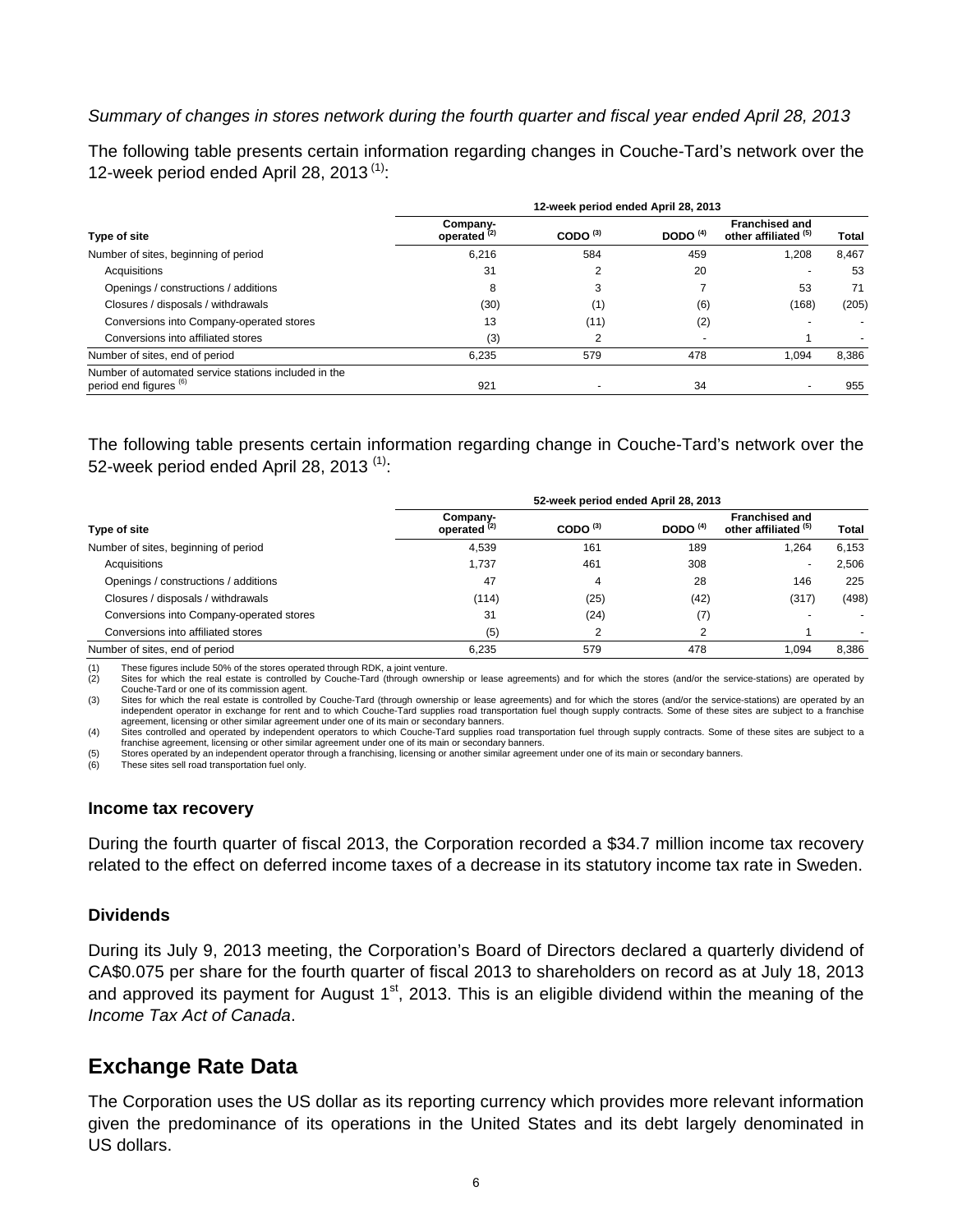The following table sets forth information about exchange rates based upon closing rates expressed as US dollars per comparative currency unit:

|                                   | 12-week period ended<br>April 28, 2013 | 13-week period ended<br>April 29, 2012 | 52-week period ended<br>April 28, 2013 | 53-week period ended<br>April 29, 2012 |
|-----------------------------------|----------------------------------------|----------------------------------------|----------------------------------------|----------------------------------------|
| Average for period <sup>(1)</sup> |                                        |                                        |                                        |                                        |
| Canadian Dollar                   | 0.9821                                 | 1.0053                                 | 0.9966                                 | 1.0051                                 |
| Norwegian Krone <sup>(2)</sup>    | 0.1749                                 |                                        | 0.1737                                 |                                        |
| Swedish Krone <sup>(2)</sup>      | 0.1554                                 |                                        | 0.1513                                 |                                        |
| Danish Krone <sup>(2)</sup>       | 0.1757                                 |                                        | 0.1730                                 |                                        |
| Zloty <sup>(2)</sup>              | 0.3156                                 |                                        | 0.3117                                 |                                        |
| Euro $(2)$                        | 1.3104                                 |                                        | 1.2893                                 |                                        |
| Lats $(2)$                        | 1.8703                                 |                                        | 1.8481                                 |                                        |
| Litas $(2)$                       | 0.3796                                 |                                        | 0.3735                                 |                                        |
| Ruble <sup>(2)</sup>              | 0.0325                                 |                                        | 0.0320                                 |                                        |
| <b>Period end</b>                 |                                        |                                        |                                        |                                        |
| Canadian Dollar                   | 0.9834                                 | 1.0194                                 | 0.9834                                 | 1.0194                                 |
| Norwegian Krone <sup>(3)</sup>    | 0.1734                                 |                                        | 0.1734                                 |                                        |
| Swedish Krone <sup>(3)</sup>      | 0.1543                                 |                                        | 0.1543                                 |                                        |
| Danish Krone <sup>(3)</sup>       | 0.1766                                 |                                        | 0.1766                                 |                                        |
| Zloty $(3)$                       | 0.3163                                 |                                        | 0.3163                                 |                                        |
| Euro $(3)$                        | 1.3170                                 |                                        | 1.3170                                 |                                        |
| Lats $^{(3)}$                     | 1.8822                                 |                                        | 1.8822                                 |                                        |
| Litas $(3)$                       | 0.3814                                 |                                        | 0.3814                                 |                                        |
| Ruble <sup>(3)</sup>              | 0.0322                                 |                                        | 0.0322                                 |                                        |

(1) Calculated by taking the average of the closing exchange rates of each day in the applicable period.<br>(2) Average rate for the period from February 1<sup>st</sup>, 2013 to April 30, 2013 for the 12-week period ended April 28, 20 ended April 28, 2013. Calculated using the average exchange rate at the close of each day for the stated period. (3) As at April 30, 2013.

Considering Couche-Tard uses the US dollar as its reporting currency, in its consolidated financial statements and in the present document, unless indicated otherwise, results from its Canadian, European and corporate operations are translated into US dollars using the average rate for the period. Unless otherwise indicated, variances and explanations related to variations in the foreign exchange rate and the volatility of the Canadian dollar and European currencies which Couche-Tard discusses in the present document are therefore related to the translation in US dollars of its Canadian, European and corporate operations results.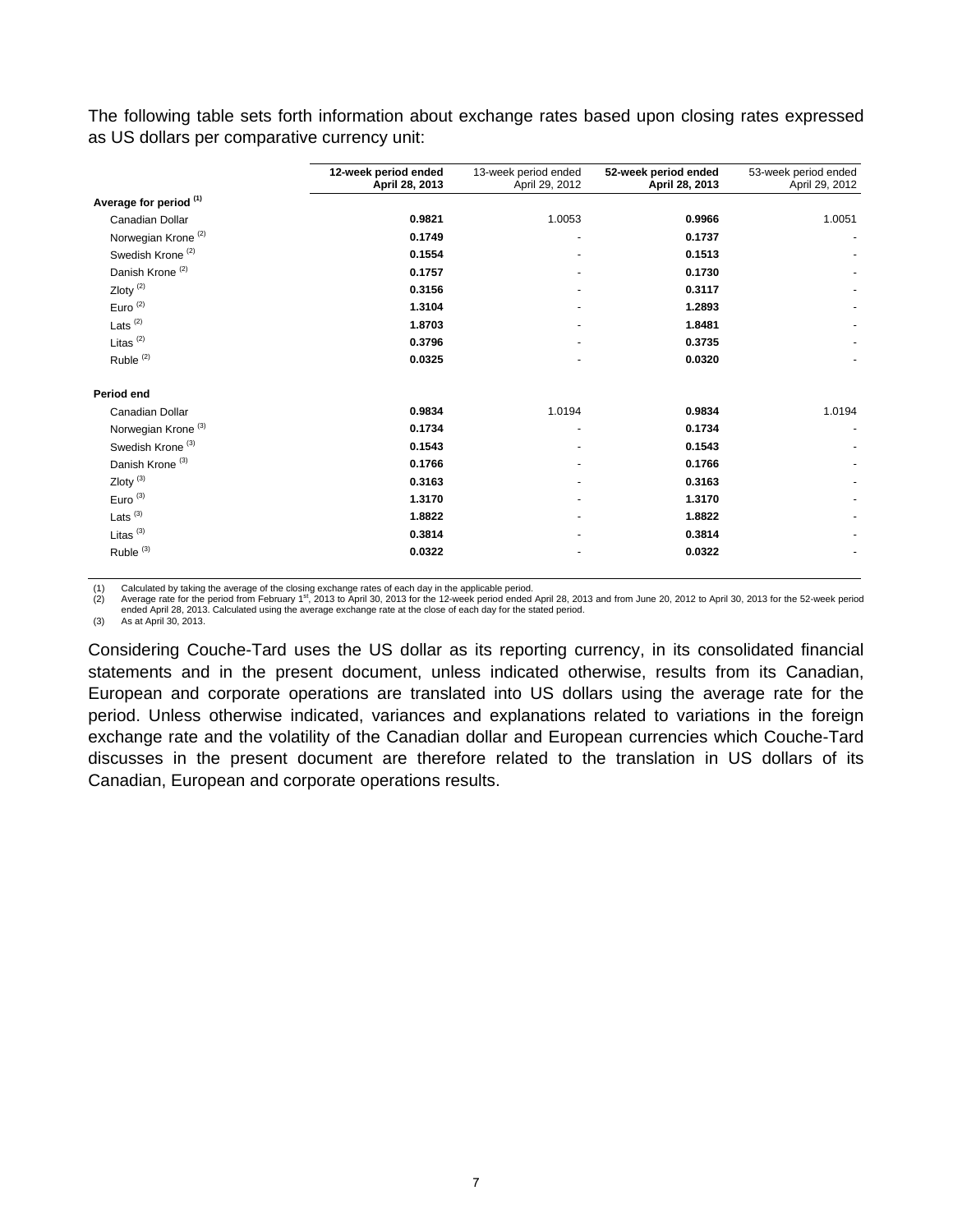# **Summary analysis of consolidated results for the fourth quarter of 2013 and fiscal 2013**

The following table highlights certain information regarding Couche-Tard's operations for the 12 and 13-week periods ended April 28, 2013 and April 29, 2012, respectively as well as for the 52 and 53 week periods ended April 28, 2013 and April 29, 2012, respectively.

| (In millions of US dollars, unless otherwise stated)                                    | 13-week<br>period ended<br>April 28, 2013 | 13-week<br>period ended<br>April 29, 2012 | Variation % | 52-week<br>period ended<br>April 28, 2013 | 53-week<br>period ended<br>April 29, 2012 Variation % |       |
|-----------------------------------------------------------------------------------------|-------------------------------------------|-------------------------------------------|-------------|-------------------------------------------|-------------------------------------------------------|-------|
| <b>Statement of Operations Data:</b>                                                    |                                           |                                           |             |                                           |                                                       |       |
| Merchandise and service revenues (1):                                                   |                                           |                                           |             |                                           |                                                       |       |
| <b>United States</b>                                                                    | 1,062.1                                   | 1,109.7                                   | (4.3)       | 4,548.6                                   | 4,408.0                                               | 3.2   |
| Europe                                                                                  | 246.5                                     |                                           |             | 866.1                                     |                                                       |       |
| Canada                                                                                  | 457.5                                     | 505.6                                     | (9.5)       | 2,181.7                                   | 2,190.9                                               | (0.4) |
| Total merchandise and service revenues                                                  | 1,766.1                                   | 1,615.3                                   | 9.3         | 7,596.4                                   | 6,598.9                                               | 15.1  |
| Road transportation fuel revenues:                                                      |                                           |                                           |             |                                           |                                                       |       |
| <b>United States</b>                                                                    | 3,614.8                                   | 3762.8                                    | (3.9)       | 14,872.6                                  | 13,650.5                                              | 9.0   |
| Europe                                                                                  | 2,063.4                                   |                                           |             | 7,537.9                                   |                                                       |       |
| Canada                                                                                  | 630.8                                     | 675.9                                     | (6.7)       | 2,860.8                                   | 2,724.9                                               | 5.0   |
| Total road transportation fuel revenues                                                 | 6,309.0                                   | 4,438.7                                   | 42.1        | 25,271.3                                  | 16,375.4                                              | 54.3  |
| Other revenues <sup>(2)</sup> :                                                         |                                           |                                           |             |                                           |                                                       |       |
| <b>United States</b>                                                                    | 1.6                                       | 1.6                                       | 0.0         | 6.6                                       | 5.5                                                   | 20.0  |
| Europe                                                                                  | 699.2                                     |                                           |             | 2,668.6                                   |                                                       |       |
| Canada                                                                                  | 0.1                                       | 0.1                                       | 0.0         | 0.5                                       | 0.5                                                   | 0.0   |
| Total other revenues                                                                    | 700.9                                     | 1.7                                       |             | 2,675.7                                   | 6.0                                                   |       |
| <b>Total revenues</b>                                                                   | 8,776.0                                   | 6,055.7                                   | 44.9        | 35,543.4                                  | 22,980.3                                              | 54.7  |
|                                                                                         |                                           |                                           |             |                                           |                                                       |       |
| Merchandise and service gross profit <sup>(1)</sup> :                                   |                                           |                                           |             |                                           |                                                       |       |
| <b>United States</b>                                                                    | 346.8                                     | 363.9                                     | (4.7)       | 1,505.9                                   | 1,452.6                                               | 3.7   |
| Europe                                                                                  | 113.8                                     |                                           |             | 381.6                                     |                                                       |       |
| Canada                                                                                  | 151.3                                     | 166.4                                     | (9.1)       | 733.0                                     | 729.8                                                 | 0.4   |
| Total merchandise and service gross profit                                              | 611.9                                     | 530.3                                     | 15.4        | 2,620.5                                   | 2,182.4                                               | 20.1  |
| Road transportation fuel gross profit:                                                  |                                           |                                           |             |                                           |                                                       |       |
| <b>United States</b>                                                                    | 188.8                                     | 164.8                                     | 14.6        | 782.5                                     | 637.9                                                 | 22.7  |
| Europe                                                                                  | 196.2                                     |                                           |             | 719.1                                     |                                                       |       |
| Canada                                                                                  | 35.7                                      | 36.5                                      | (2.2)       | 162.6                                     | 148.8                                                 | 9.3   |
| Total road transportation fuel gross profit                                             | 420.7                                     | 201.3                                     | 109.0       | 1,664.2                                   | 786.7                                                 | 111.5 |
| Other revenues gross profit <sup>(2)</sup> :                                            |                                           |                                           |             |                                           |                                                       |       |
| <b>United States</b>                                                                    | 1.6                                       | 1.6                                       | 0.0         | 6.6                                       | 5.5                                                   | 20.0  |
| Europe                                                                                  | 85.9                                      |                                           |             | 317.8                                     |                                                       |       |
| Canada                                                                                  | 0.1                                       | 0.1                                       | 0.0         | 0.5                                       | 0.5                                                   | 0.0   |
| Total other revenues gross profit                                                       | 87.6                                      | 1.7                                       |             | 324.9                                     | 6.0                                                   |       |
| <b>Total gross profit</b>                                                               | 1,120.2                                   | 733.3                                     | 52.8        | 4,609.6                                   | 2,975.1                                               | 54.9  |
| Operating, selling, administrative and general expenses                                 | 812.9                                     | 533.1                                     | 52.5        | 3,235.2                                   | 2,155.6                                               | 50.1  |
| Restructuring costs                                                                     | 34.0                                      |                                           |             | 34.0                                      |                                                       |       |
| Curtailment gain on defined benefits pension plans obligation                           | (19.4)                                    |                                           |             | (19.4)                                    |                                                       |       |
| Depreciation, amortization and impairment of property and<br>equipment and other assets | 138.1                                     | 62.2                                      | 122.0       | 521.1                                     | 239.8                                                 | 117.3 |
| <b>Operating income</b>                                                                 | 154.6                                     | 138.0                                     | 12.0        | 838.7                                     | 579.7                                                 | 44.7  |
| <b>Net earnings</b>                                                                     | 146.4                                     | 117.8                                     | 24.3        | 572.8                                     | 457.6                                                 | 25.2  |
| <b>Other Operating Data:</b>                                                            |                                           |                                           |             |                                           |                                                       |       |
| Merchandise and service gross margin <sup>(1)</sup> :                                   |                                           |                                           |             |                                           |                                                       |       |
| Consolidated                                                                            | 34.6%                                     | 32.8%                                     | 1.8         | 34.5%                                     | 33.1%                                                 | 1.4   |
| <b>United States</b>                                                                    | 32.7%                                     | 32.8%                                     | (0.1)       | 33.1%                                     | 33.0%                                                 | 0.1   |
| Europe                                                                                  | 46.2%                                     |                                           |             | 44.1%                                     |                                                       |       |
| Canada                                                                                  | 33.1%                                     | 32.9%                                     | 0.2         | 33.6%                                     | 33.3%                                                 | 0.3   |
| Growth of same-store merchandise revenues (3) (4) (5).                                  |                                           |                                           |             |                                           |                                                       |       |
| <b>United States</b>                                                                    | 0.1%                                      | 3.4%                                      |             | 1.0%                                      | 2.7%                                                  |       |
| Canada                                                                                  | 0.9%                                      | 5.4%                                      |             | 2.0%                                      | 2.8%                                                  |       |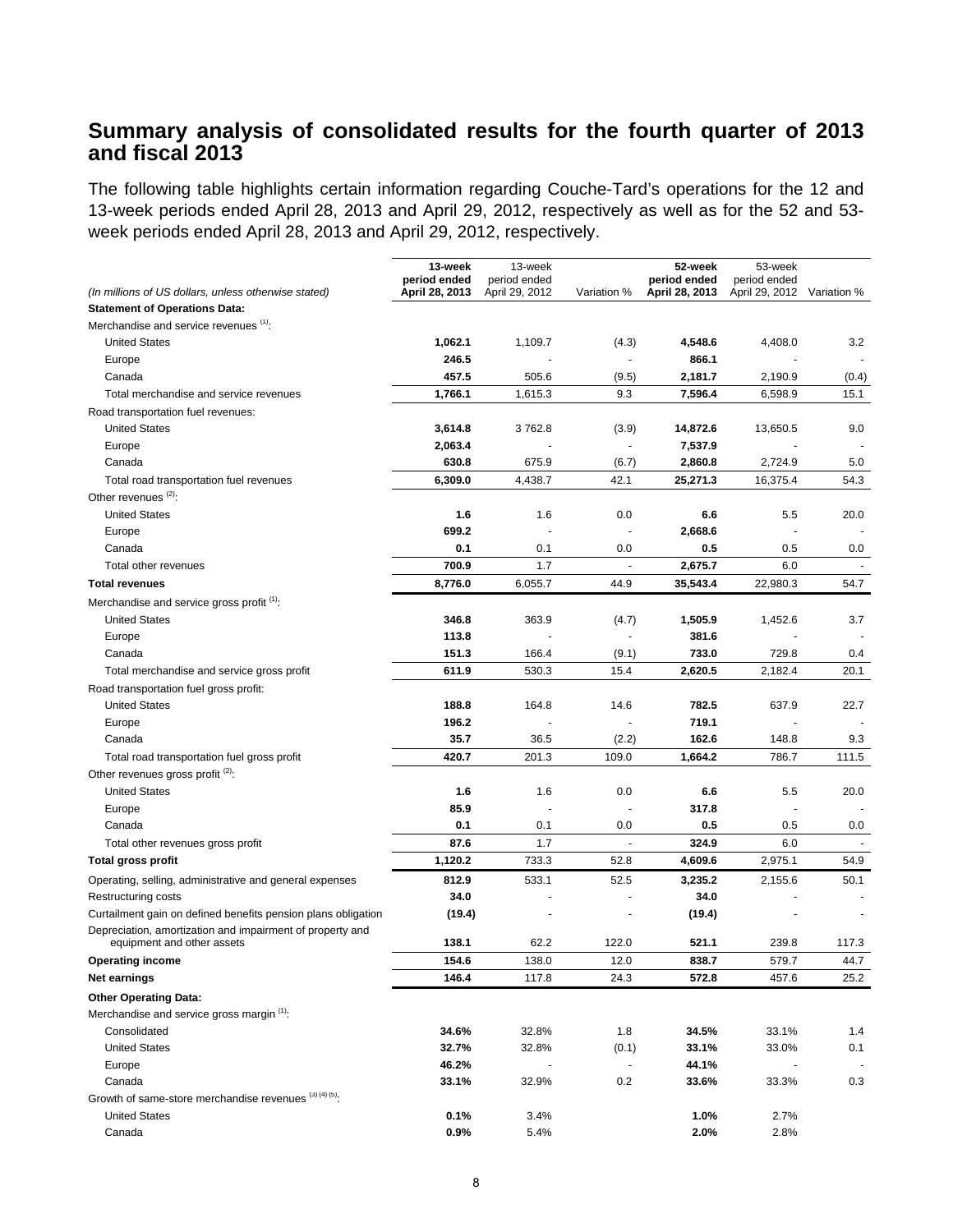| (In millions of US dollars, unless otherwise stated)                          | 13-week<br>period ended<br>April 28, 2013 | 13-week<br>period ended<br>April 29, 2012 | Variation % | 52-week<br>period ended<br>April 28, 2013 | 53-week<br>period ended<br>April 29, 2012 | Variation %  |
|-------------------------------------------------------------------------------|-------------------------------------------|-------------------------------------------|-------------|-------------------------------------------|-------------------------------------------|--------------|
| Road transportation fuel gross margin :                                       |                                           |                                           |             |                                           |                                           |              |
| United States (cents per gallon) <sup>(4)(5)</sup>                            | 19.30                                     | 16.98                                     | 13.7        | 18.77                                     | 16.99                                     | 10.5         |
| Europe (cents per litre) $(6)$                                                | 9.83                                      |                                           |             | 9.88                                      |                                           |              |
| Canada (CA cents per litre) <sup>(4)(5)</sup>                                 | 6.01                                      | 5.60                                      | 7.3         | 5.84                                      | 5.45                                      | 7.2          |
| Volume of road transportation fuel sold (6):                                  |                                           |                                           |             |                                           |                                           |              |
| United States (millions of gallons)                                           | 1,010.4                                   | 1,019.6                                   | (0.9)       | 4,276.2                                   | 3,896.2                                   | 9.8          |
| Europe (millions of litres)                                                   | 1,995.8                                   |                                           |             | 7,281.1                                   |                                           |              |
| Canada (millions of litres)                                                   | 619.5                                     | 648.4                                     | (4.5)       | 2,819.9                                   | 2,713.5                                   | 3.9          |
| Growth of (decrease in) same-store road transportation fuel<br>volume $(4)$ : |                                           |                                           |             |                                           |                                           |              |
| <b>United States</b>                                                          | 1.1%                                      | 0.2%                                      |             | 0.6%                                      | 0.1%                                      |              |
| Canada                                                                        | $(1.4\%)$                                 | 0.1%                                      |             | 0.0%                                      | (0.9%                                     |              |
| Per Share Data:                                                               |                                           |                                           |             |                                           |                                           |              |
| Basic net earnings per share (dollars per share)                              | 0.78                                      | 0.66                                      | 18.2        | 3.10                                      | 2.54                                      | 22.0         |
| Diluted net earnings per share (dollars per share)                            | 0.77                                      | 0.65                                      | 18.5        | 3.07                                      | 2.49                                      | 23.3         |
|                                                                               |                                           |                                           |             |                                           |                                           |              |
|                                                                               |                                           |                                           |             | April 28, 2013                            | April 29, 2012                            | Variation \$ |
| <b>Balance Sheet Data:</b>                                                    |                                           |                                           |             |                                           |                                           |              |
| <b>Total assets</b>                                                           |                                           |                                           |             | 10,546.2                                  | 4,376.8                                   | 141.0        |
| Interest-bearing debt                                                         |                                           |                                           |             | 3,605.1                                   | 665.2                                     | 442.0        |
| Shareholders' equity                                                          |                                           |                                           |             | 3,216.7                                   | 2,174.6                                   | 47.9         |
| <b>Indebtedness Ratios:</b>                                                   |                                           |                                           |             |                                           |                                           |              |
| Net interest-bearing debt/total capitalization <sup>(7)</sup>                 |                                           |                                           |             | 0.48:1                                    | 0.14:1                                    |              |
| Net interest-bearing debt/Adjusted EBITDA <sup>(8)</sup>                      |                                           |                                           |             | $1.98:1^{(9)}$                            | 0.43:1                                    |              |
| Adjusted net interest bearing debt/Adjusted EBITDAR <sup>(10)</sup>           |                                           |                                           |             | $3.05:1^{(9)}$                            | 2.10:1                                    |              |
| Returns:                                                                      |                                           |                                           |             |                                           |                                           |              |
| Return on equity (11)                                                         |                                           |                                           |             | $21.5\%$ <sup>(9)</sup>                   | 22.0%                                     |              |
| Return on capital employed (12)                                               |                                           |                                           |             | $11.0\%$ <sup>(9)</sup>                   | 19.0%                                     |              |

(1) Includes revenues derived from franchise fees, royalties, suppliers rebates on some purchases made by franchisees and licensees as well as merchandise wholesale<br>(2) Includes revenues from rental of assets, from sale of

(2) Includes revenues from rental of assets, from sale of aviation and marine fuel, liquefied petroleum gas ("LPG"), heating oil, kerosene, lubricants and chemicals.<br>
(3) Does not include services and other revenues (as de

Does not include services and other revenues (as described in footnote 1 above). Growth in Canada is calculated based on Canadian dollars.

For company-operated stores only.

(5) On a comparable 52-week basis.<br>  $(6)$  Total road transportation fuel.<br>  $(7)$  This ratio is presented for inform Total road transportation fuel.

This ratio is presented for information purposes only and represents a measure of financial condition used especially in financial circles. It represents the following calculation: longterm interest-bearing debt, net of cash and cash equivalents and temporary investments divided by the addition of shareholders' equity and long-term debt, net of cash and cash equivalents and temporary investments. It does not have a standardized meaning prescribed by IFRS and therefore may not be comparable to similar measures presented by other

public Corporations.<br>(8) This ratio is presented for information purposes only and represents a measure of financial condition used especially in financial circles. It represents the following calculation: long-<br>term inter Impairment) adjusted for restructuring expenses and curtailment gain on certain defined benefits pension plans obligation. It does not have a standardized meaning prescribed by IFRS and therefore may not be comparable to similar measures presented by other public Corporations.

(9) This ratio is presented on a pro forma basis. It includes Couche-Tard's results for fiscal year ended April 28, 2013 as well as Statoil Fuel & Retail's results for the 12-month period ended April 30, 2013. Statoil Fuel & Retail balance sheet and earnings have been adjusted to make their presentation in line with Couche-Tard's policies and for fair value adjustments to assets acquired, including goodwill, and to liabilities assumed.

(10) This ratio is presented for information purposes only and represents a measure of financial condition used especially in financial circles. It represents the following calculation: longterm interest-bearing debt plus the product of eight times rent expense, net of cash and cash equivalents and temporary investments divided by EBITDAR (Earnings Before Interest,<br>Tax, Depreciation, Amortization, Impairment does not have a standardized meaning prescribed by IFRS and therefore may not be comparable to similar measures presented by other public Corporations.

(11) This ratio is presented for information purposes only and represents a measure of performance used especially in financial circles. It represents the following calculation: net earnings divided by average equity for the corresponding period. It does not have a standardized meaning prescribed by IFRS and therefore may not be comparable to similar measures presented by other public Corporations.

(12) This ratio is presented for information purposes only and represents a measure of performance used especially in financial circles. It represents the following calculation: earnings before income taxes and interests divided by average capital employed for the corresponding period. Capital employed represents total assets less short-term liabilities not bearing<br>interests. It does not have a standardize

# **Operating results**

**Revenues** were \$8.8 billion in the fourth quarter of fiscal 2013, up \$2.7 billion, an increase of 44.9%, mainly attributable to acquisitions. This item contributing to the growth in revenues was partially offset by the unfavourable weather conditions in several of the Corporation's markets, the negative impact of the 13<sup>th</sup> week in the fourth quarter of 2012, a lower road transportation fuel average retail price at the pump and by a weaker Canadian dollar.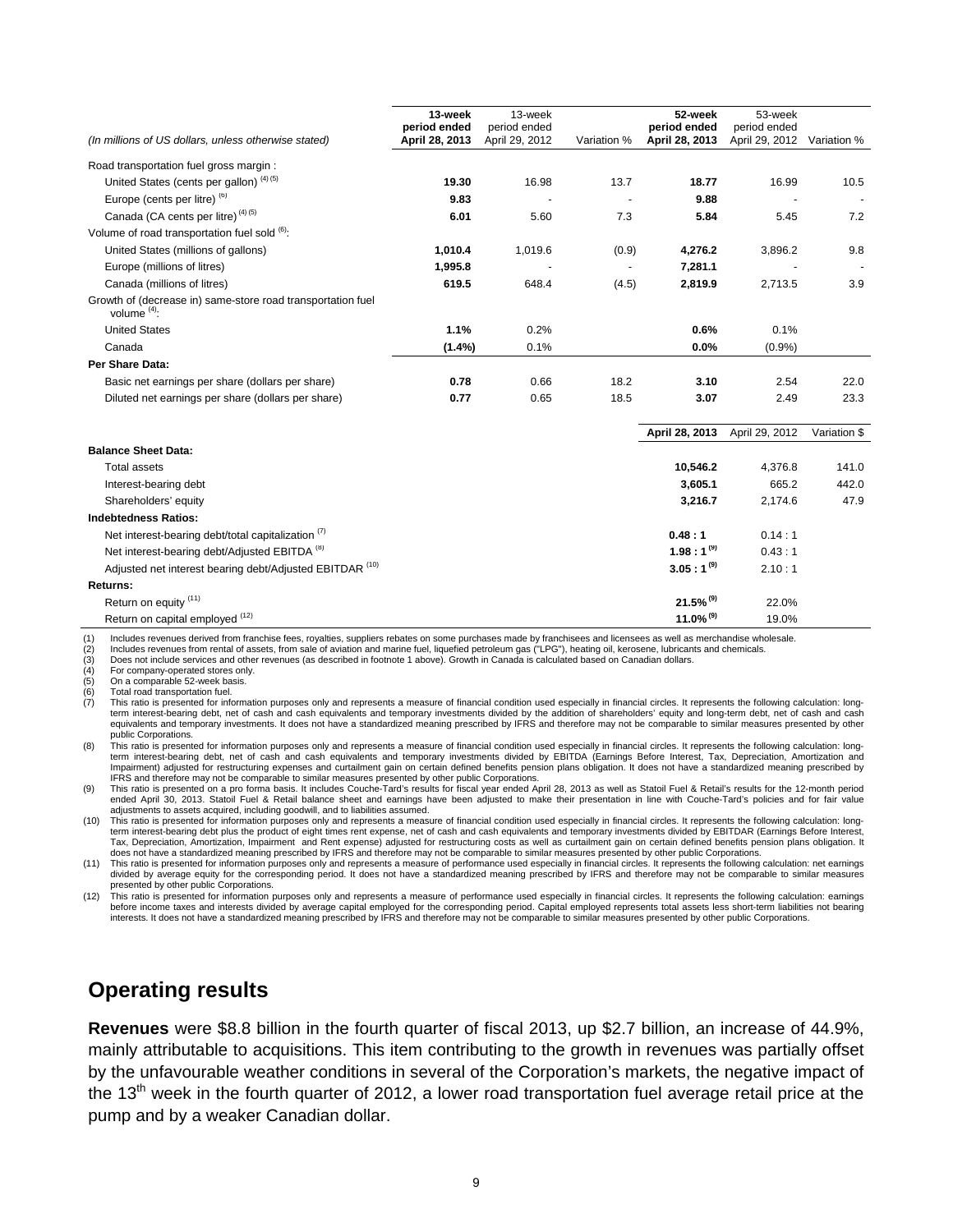For fiscal 2013, the Corporation's revenues were \$35.5 billion, up \$12.6 billion, or 54.7%, for reasons similar to those mentioned for the quarter.

More specifically, the growth of **merchandise and service revenues** for the fourth quarter of fiscal 2013 was \$150.8 million or 9.3%, of which approximately \$278.0 million was generated by acquisitions, partially offset by the impact of the  $13<sup>th</sup>$  week in the fourth quarter of 2012. As for internal growth, on a 12-week comparable basis, same-store merchandise revenues increased by 0.1% in the United States and 0.9% in Canada despite the unfavourable weather conditions in several of the Corporation's markets. The increase in same-store merchandise sales is attributable to Couche-Tard's merchandising strategies, to the economic conditions in each of its markets as well as to the investments the Corporation made to enhance service and the offering of products in its stores. More specifically, in the U.S., for the cigarettes category, the changes made to the supply terms of the industry and to the Corporation's pricing strategies as well as the competitive environment had an unfavourable impact on sales for that product category because of their deflationary effect. Thus, Couche-Tard estimates that excluding tobacco products sales, its same-store merchandise revenues in the United States increased by 2.0% on a 12-week comparable basis. The negative impact in the cigarettes category was offset by the nice performance in fresh products. As for the weaker Canadian dollar, it had an unfavourable impact of approximately \$12.0 million on merchandise and service revenues of the fourth quarter of fiscal 2013.

As for fiscal 2013, the growth of merchandise and service revenues was \$997.5 million or 15.1%, of which approximately \$1,049.0 million was generated by acquisitions, partially offset by the negative impact of the additional week in fiscal 2012. As for internal growth, on a 52-week comparable basis, same-store merchandise revenues increased by 1.0% in the United States and 2.0% in Canada. Excluding tobacco products sales, same-store merchandise revenues in the United States increased by approximately 3.4% on a 52-week comparable basis. As for the weaker Canadian dollar, it had an unfavourable impact of approximately \$19.0 million on merchandise and service revenues of fiscal 2013.

**Road transportation fuel revenues** increased by \$1.9 billion or 42.1% in the fourth quarter of fiscal 2013, of which approximately \$2.2 billion stems from acquisitions, partially offset by the impact of the 13<sup>th</sup> week in the fourth quarter of 2012. In the United States, same-store road transportation fuel volume increased by 1.1% while it decreased by 1.4% in Canada. Volume growth in the United States is satisfactory when compared with data from the U.S. Federal Highway Administration's Traffic Volume Trends reports which indicate that, in February and March 2013, traffic on the roads and streets decreased by 1.4% and 1.5% respectively, compared with February and March 2012 while it increased by 1.2% in April 2013 compared with April 2012.

The lower average retail price of road transportation fuel generated a decrease in revenues of approximately \$128.0 million as shown in the following table, starting with the first quarter of the fiscal year ended April 29, 2012:

| Quarter                               | 4 St   | 2 <sub>nd</sub> | rd و   | 4 <sup>th</sup> | Weighted<br>average |
|---------------------------------------|--------|-----------------|--------|-----------------|---------------------|
| 52-week period ended April 28, 2013   |        |                 |        |                 |                     |
| United States (US dollars per gallon) | 3.49   | 3.65            | 3.35   | 3.61            | 3.51                |
| Canada (CA cents per litre)           | 112.62 | 117.41          | 110.43 | 115.65          | 113.77              |
| 53-week period ended April 29, 2012   |        |                 |        |                 |                     |
| United States (US dollars per gallon) | 3.67   | 3.49            | 3.31   | 3.73            | 3.54                |
| Canada (CA cents per litre)           | 114.08 | 112.90          | 109.88 | 117.05          | 113.27              |

As for the weaker Canadian dollar, it had an unfavourable impact of approximately \$16.0 million on road transportation fuel sales of the fourth quarter of fiscal 2013.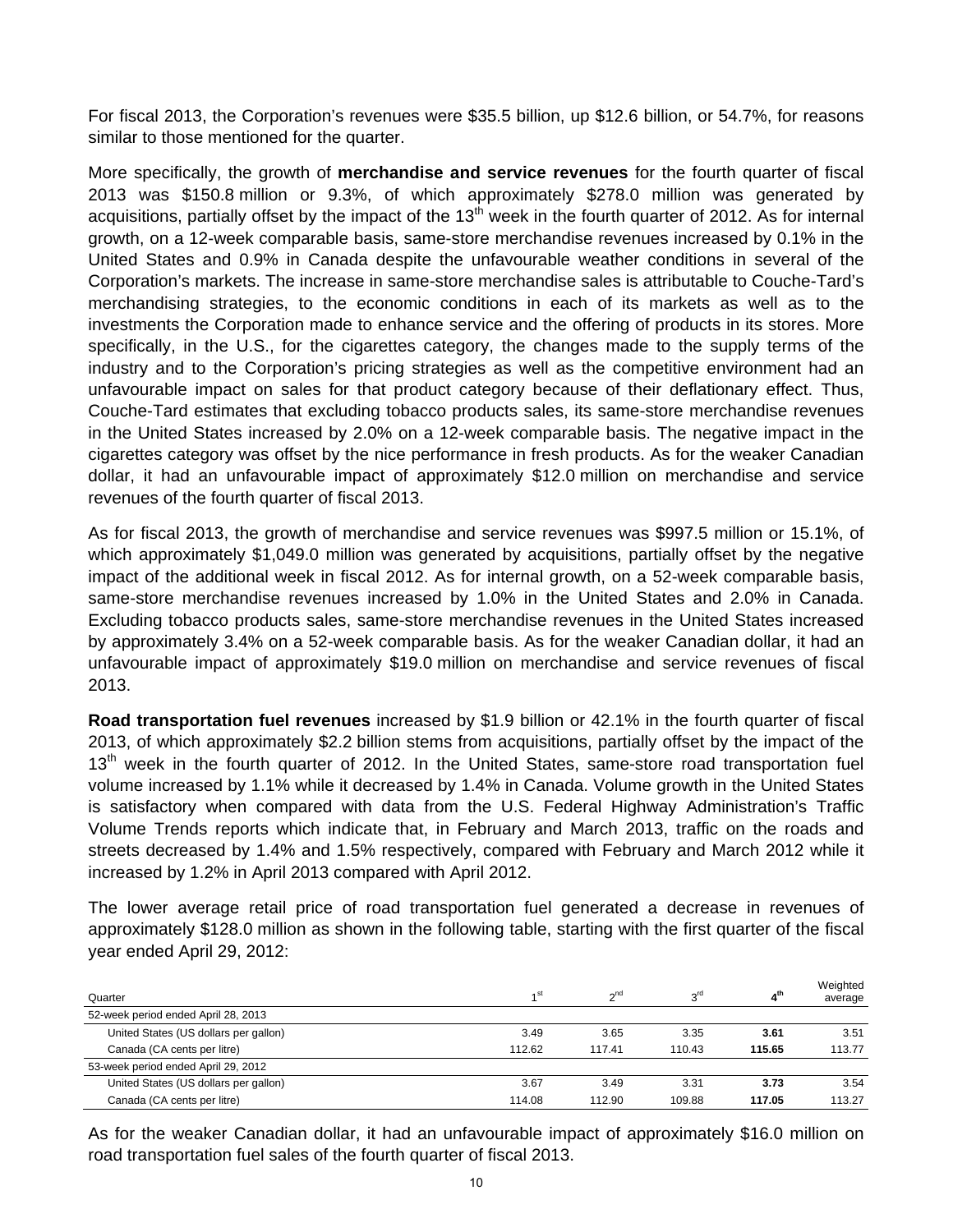For fiscal 2013, road transportation fuel revenues increased by \$8.9 billion or 54.3%, of which approximately \$9.1 billion stems from acquisitions, partially offset by the negative impact of the additional week in fiscal 2012. The still fragile economy has continued to put pressure on road transportation fuel consumption, which can explain the flat same-store road transportation fuel volume in Canada as well as the modest increase of 0.6% in the United States. Volume growth in the United States is satisfactory when compared with data from the U.S. Federal Highway Administration's Traffic Volume Trends reports which indicate that, from May 2012 to April 2013, traffic on the roads and streets decreased by 0.1% compared with the corresponding prior period. These items contributing to the growth in revenues were partially offset by the impact of the additional week in fiscal 2012 as well as by the lower average road transportation fuel price at the pump which generated a decrease in revenues of approximately \$68.0 million. As for the weaker Canadian dollar, it had an unfavourable impact of approximately \$23.0 million on road transportation fuel sales of fiscal 2013.

**Other income** showed an increase of \$699.2 million and \$2.7 billion for the fourth quarter and fiscal 2013, respectively, entirely due to acquisitions. Other revenues include revenues derived from the rental of assets, the sale of aviation and marine fuel, the sale of liquid petroleum gas ("LPG"), heating oil, kerosene, lubricants and chemicals. Couche-Tard sold its LPG operations in December 2012.

The **consolidated merchandise and service gross margin** grew by \$81.6 million or 15.4% in the fourth quarter of fiscal 2013. In the United States, the gross margin is down 0.1% to 32.7% while in Canada, it increased by 0.2% to 33.1%. This performance reflects changes in the product-mix, the changes Couche-Tard brought to its supply terms as well as its merchandising strategy in line with market competitiveness and economic conditions within each market. More specifically, in the United States, the slight decrease in the margin as a percentage of sales reflects the impact of Couche-Tard's pricing strategies in the cigarettes category, partially offset by a shift in product mix towards higher margin categories, including fresh products. In Europe, the margin was 46.2%, which is in line with the Corporation's expectations and historical margins recorded by Statoil Fuel & Retail at this time of the year. The higher merchandise and service gross margin as a percentage of sales in Europe reflects price and cost structures as well as a revenue mix that are different from those in North America.

For fiscal 2013, the consolidated merchandise and service gross margin grew by \$438.1 million or 20.1%. In the United States, the gross margin is up by 0.1% to 33.1% while in Canada, it increased by 0.3% to 33.6%. In Europe, the margin was 44.1%.

In the fourth quarter of fiscal 2013, the **road transportation fuel gross margin** for Couche-Tard's company-operated stores in the United States increased by 2.32¢ per gallon, from 16.98¢ per gallon last year to 19.30¢ per gallon this year. In Canada, the gross margin increased to CA6.01¢ per litre compared with CA5.60¢ per litre for the fourth quarter of fiscal 2012. The road transportation fuel gross margin of Couche-Tard's company-operated stores in the United States as well as the impact of expenses related to electronic payment modes for the last eight quarters, starting with the first quarter of fiscal year ended April 29, 2012, were as follows: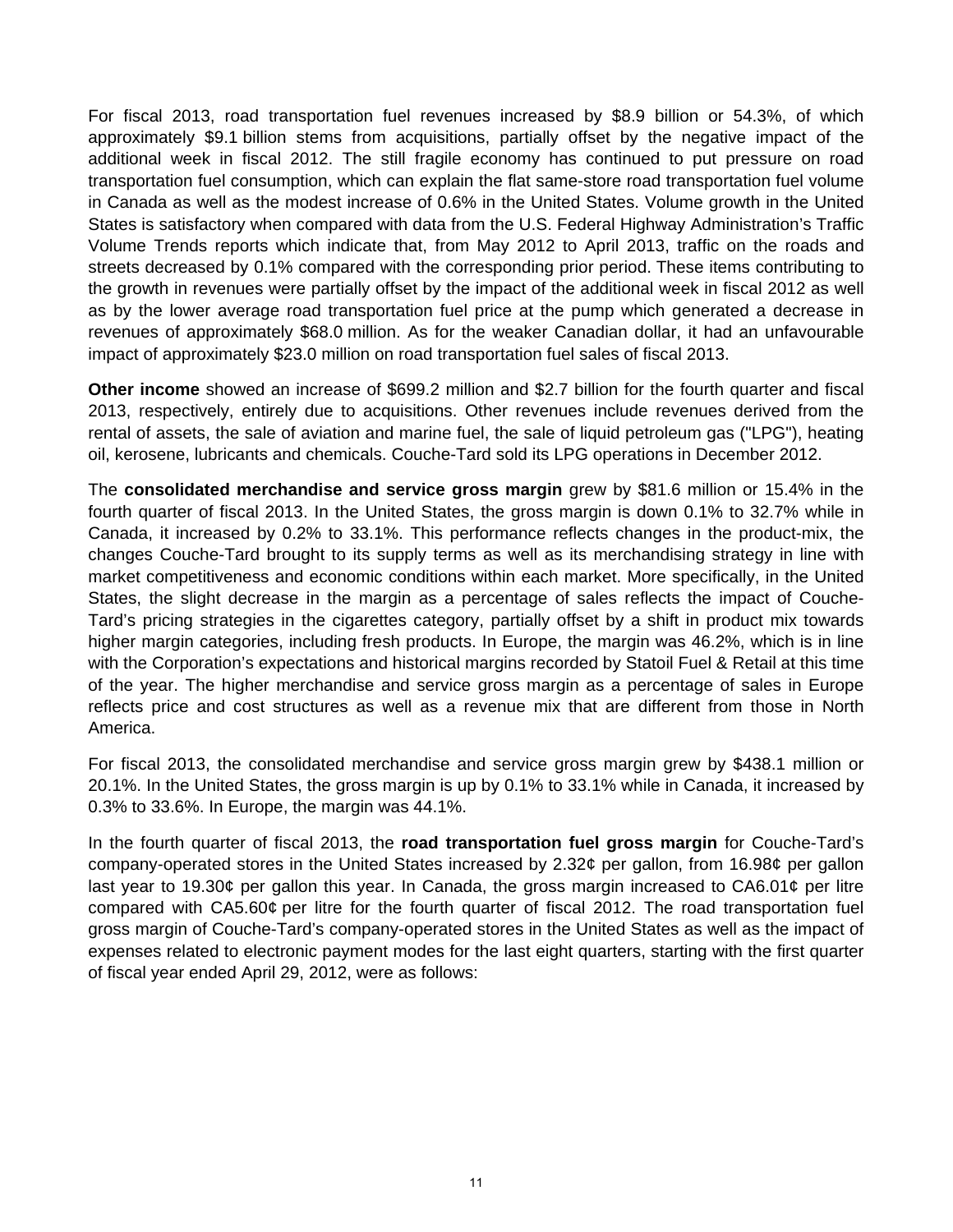(US cents per gallon)

| Quarter                                                          | ⊿ st  | <sub>റ</sub> nd | 3 <sup>rd</sup> | 4 <sup>th</sup> | Weighted<br>average |
|------------------------------------------------------------------|-------|-----------------|-----------------|-----------------|---------------------|
| 52-week period ended April 28, 2013                              |       |                 |                 |                 |                     |
| Before deduction of expenses related to electronic payment modes | 23.20 | 15.20           | 17.80           | 19.30           | 18.77               |
| Expenses related to electronic payment modes                     | 4.97  | 5.15            | 4.79            | 5.03            | 4.97                |
| After deduction of expenses related to electronic payment modes  | 18.23 | 10.05           | 13.01           | 14.27           | 13.80               |
| 53-week period ended April 29, 2012                              |       |                 |                 |                 |                     |
| Before deduction of expenses related to electronic payment modes | 19.95 | 17.04           | 14.84           | 16.98           | 16.99               |
| Expenses related to electronic payment modes                     | 5.29  | 5.20            | 4.74            | 5.06            | 5.04                |
| After deduction of expenses related to electronic payment modes  | 14.66 | 11.84           | 10.10           | 11.92           | 11.95               |

In fiscal 2013, the road transportation fuel gross margin for Couche-Tard's company-operated stores in the United States increased by 1.78¢ per gallon, from 16.99¢ per gallon in fiscal 2012 to 18.77¢ per gallon in fiscal 2013. In Canada, the road transportation fuel gross margin reached CA 5.84¢ per liter in fiscal 2013 compared to CA 5.45¢ in fiscal 2012.

For the fourth quarter of fiscal 2013 and fiscal 2013, **operating, selling, administrative and general expenses** rose by 52.5% and 50.1% compared with the fourth quarter of fiscal 2012 and fiscal 2012, respectively, but they decreased by 5.5% and 0.9% for the fourth quarter and fiscal year 2013, respectively, if certain items are excluded, as demonstrated by the following table:

|                                                                                | 12-week period ended<br>April 28, 2013 | 52-week period ended<br>April 28, 2013 |
|--------------------------------------------------------------------------------|----------------------------------------|----------------------------------------|
| Total variance as reported                                                     | 52.5%                                  | 50.1%                                  |
| Subtract:                                                                      |                                        |                                        |
| Increase from incremental expenses related to acquisitions                     | 59.5%                                  | 51.4%                                  |
| Decrease from lower electronic payment fees, excluding acquisitions            | $(0.9\%)$                              | $(0.1\%)$                              |
| Decrease from the weaker Canadian dollar                                       | (0.7%                                  | $(0.3\%)$                              |
| Acquisition costs recognized to earnings of fiscal 2012                        | $(0.5\%)$                              | $(0.3\%)$                              |
| Acquisition costs recognized to earnings of fiscal 2013                        | 0.1%                                   | 0.2%                                   |
| Negative goodwill recognized to earnings of fiscal 2013                        | 1.1%                                   | 0.3%                                   |
| Negative goodwill recognized to earnings of fiscal 2012                        | $(0.6\%)$                              | $(0.2\%)$                              |
| Remaining variance, including the impact of the additional week of fiscal 2012 | $(5.5\%)$                              | $(0.9\%)$                              |

The decrease in electronic payment fees stems mainly from the decrease in the average retail price of road transportation fuel. The remaining variance is mainly due to the impact of the additional week in fiscal 2012. Couche-Tard continues to favour a tight control of its costs throughout the organization while making sure to maintain the quality of the service they offer to their clients.

In Europe, the decrease in expenses recorded in relation with the Corporation's cost reduction initiatives were more than offset by costs incurred for projects aimed at creating value, including the implementation of a new IT infrastructure and the rollout of an Enterprise Resource Planning ("ERP") system. IT costs should go down progressively along with the completion of these projects over the course of the next quarters. Expenses of the quarter also include marketing costs to support Couche-Tard' sales initiatives to boost sales in Europe, including "*milesTM*", Couche-Tard's new signature fuel brand as well as "Coin Offer", a new in-store program which promotes its value fresh food offering.

During the fourth quarter of fiscal 2013, the Corporation recorded **restructuring expenses** of \$34.0 million and a \$19.4 million non-recurring **curtailment gain** related to certain defined benefits pension plans in line with the planned restructuring of Statoil Fuel & Retail's operations.

During the fourth quarter of fiscal 2013, **EBITDA** increased by 45.2% compared to the corresponding period of the previous fiscal year, reaching \$295.7 million. For the fourth quarter, net of acquisition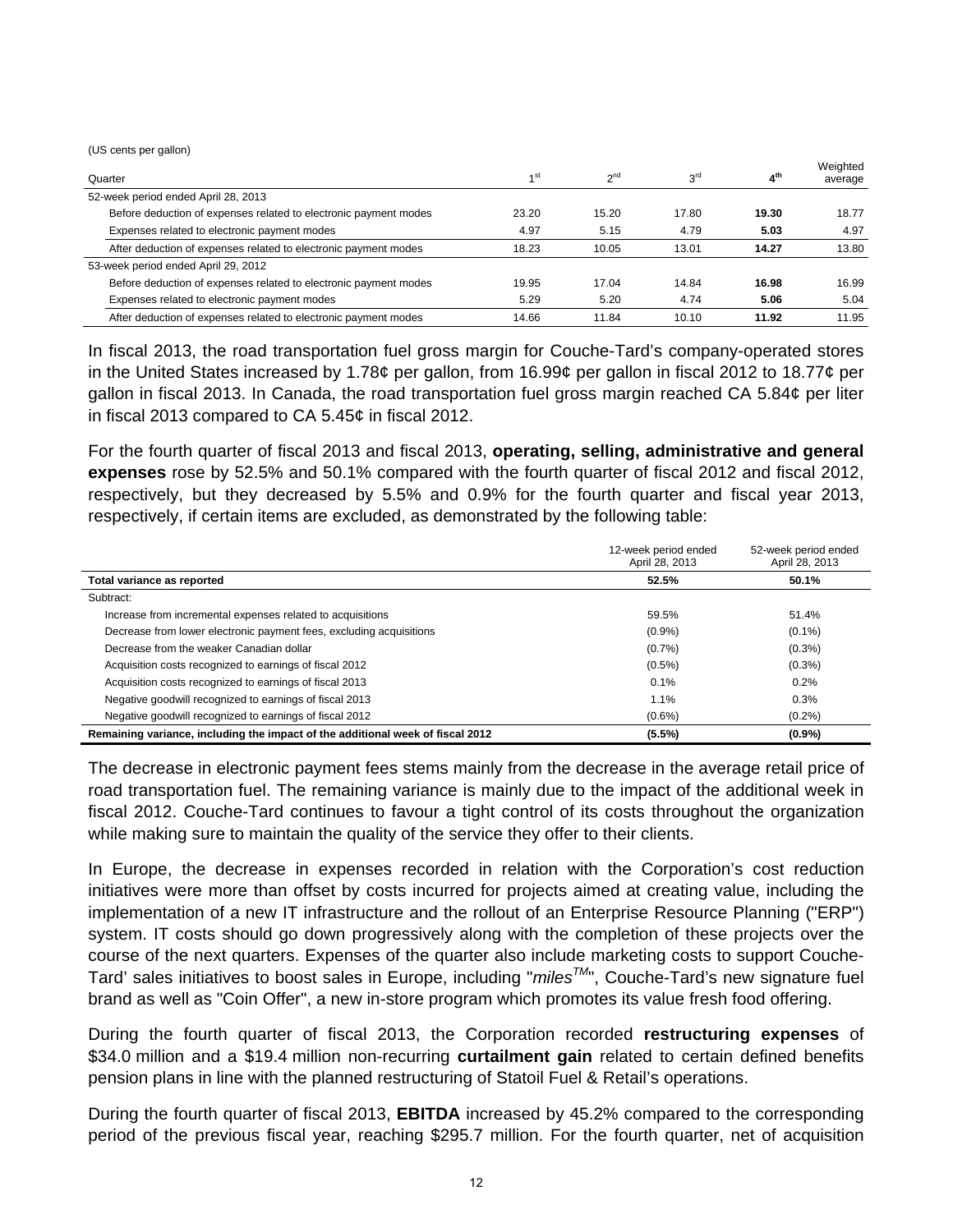costs recorded to earnings, acquisitions contributed \$80.0 million to EBITDA, while the exchange rate variation had a negative impact of approximately \$1.0 million. During fiscal 2013, EBITDA increased by 63.5% compared to fiscal 2012, reaching \$1,375.6 million. For fiscal 2013, net of acquisition costs recorded to earnings, acquisitions contributed approximately \$450.0 million to EBITDA while the exchange rate variation had a negative impact of approximately \$2.0 million.

Excluding the restructuring expenses as well as the curtailment gain on certain defined benefits pension plans obligation recorded during the fourth quarter of fiscal 2013, **adjusted EBITDA** for the fourth quarter of fiscal 2013 increased by \$106.7 million or 52.4% compared to the corresponding period of the previous fiscal year, reaching \$310.3 million. Excluding those same items, adjusted EBITDA for fiscal 2013 increased by \$549.1 million or 65.3% compared to fiscal 2012, reaching \$1,390.2 million.

It should be noted that EBITDA and adjusted EBITDA are not performance measures defined by IFRS, but the Corporation, as well as investors and analysts, use these measures to evaluate the Corporation's financial and operating performance. Note that Couche-Tard's definition of these measures may differ from the one used by other public corporations:

| (in millions of US dollars)                                                             | 12-week period<br>ended<br>April 28, 2013 | 13-week period<br>ended<br>April 29, 2012 | 52-week period<br>ended<br>April 28, 2013 | 53-week period<br>ended<br>April 29, 2012 |
|-----------------------------------------------------------------------------------------|-------------------------------------------|-------------------------------------------|-------------------------------------------|-------------------------------------------|
| Net earnings, as reported                                                               | 146.4                                     | 117.8                                     | 572.8                                     | 457.6                                     |
| Add:                                                                                    |                                           |                                           |                                           |                                           |
| Income taxes                                                                            | (9.5)                                     | 36.5                                      | 73.9                                      | 146.3                                     |
| Net financial expenses (revenues)                                                       | 20.7                                      | (12.9)                                    | 207.8                                     | (2.6)                                     |
| Depreciation, amortization and impairment of property and<br>equipment and other assets | 138.1                                     | 62.2                                      | 521.1                                     | 239.8                                     |
| <b>EBITDA</b>                                                                           | 295.7                                     | 203.6                                     | 1.375.6                                   | 841.1                                     |
| Add:                                                                                    |                                           |                                           |                                           |                                           |
| Restructuring costs                                                                     | 34.0                                      |                                           | 34.0                                      |                                           |
| Curtailment gain on defined benefits pension plans obligation                           | (19.4)                                    |                                           | (19.4)                                    |                                           |
| <b>Adiusted EBITDA</b>                                                                  | 310.3                                     | 203.6                                     | 1.390.2                                   | 841.1                                     |

For the fourth quarter and fiscal 2013, **depreciation, amortization and impairment expense** increased due to the investments made through acquisitions, replacement of equipment, addition of new stores and ongoing improvement of Couche-Tard's network.

In addition, following the acquisition of Statoil Fuel & Retail, the Corporation has undertaken an analysis of the remaining useful lives of Statoil Fuel & Retail property and equipment in order to modify the depreciation periods accordingly. Based on preliminary analysis, the Corporation concluded that the modification of depreciation periods would reduce the depreciation expense, which was reflected in the depreciation expense for fiscal 2013. However, given the volume of assets to process, analytical work has not been completed yet. Additional changes to the depreciation expense could be made.

The fourth quarter and fiscal 2013 show **net financing expenses** of \$20.7 million and of \$207.8 million, respectively, compared to net financing revenues of \$12.9 million for the fourth quarter of fiscal 2012 and \$2.6 million for fiscal 2012. Excluding a net foreign exchange gain of \$6.8 million recorded in the fourth quarter of 2013 and the non-recurring gain of \$17.0 million recorded on foreign exchange forward contracts in the fourth quarter of fiscal 2012, the increase in net financing expenses is \$23.4 million. For fiscal 2013, excluding the non-recurring loss of \$102.9 million on foreign exchange forwards contracts and the net foreign exchange gain of \$3.2 million recorded during fiscal 2013, as well as excluding the \$17.0 million gain recorded on foreign exchange forwards contracts in fiscal 2012, net financial expenses posted an increase of \$93.7 million compared to fiscal year 2012. The increase for the fourth quarter and fiscal 2013 is mainly due to the additional debt required to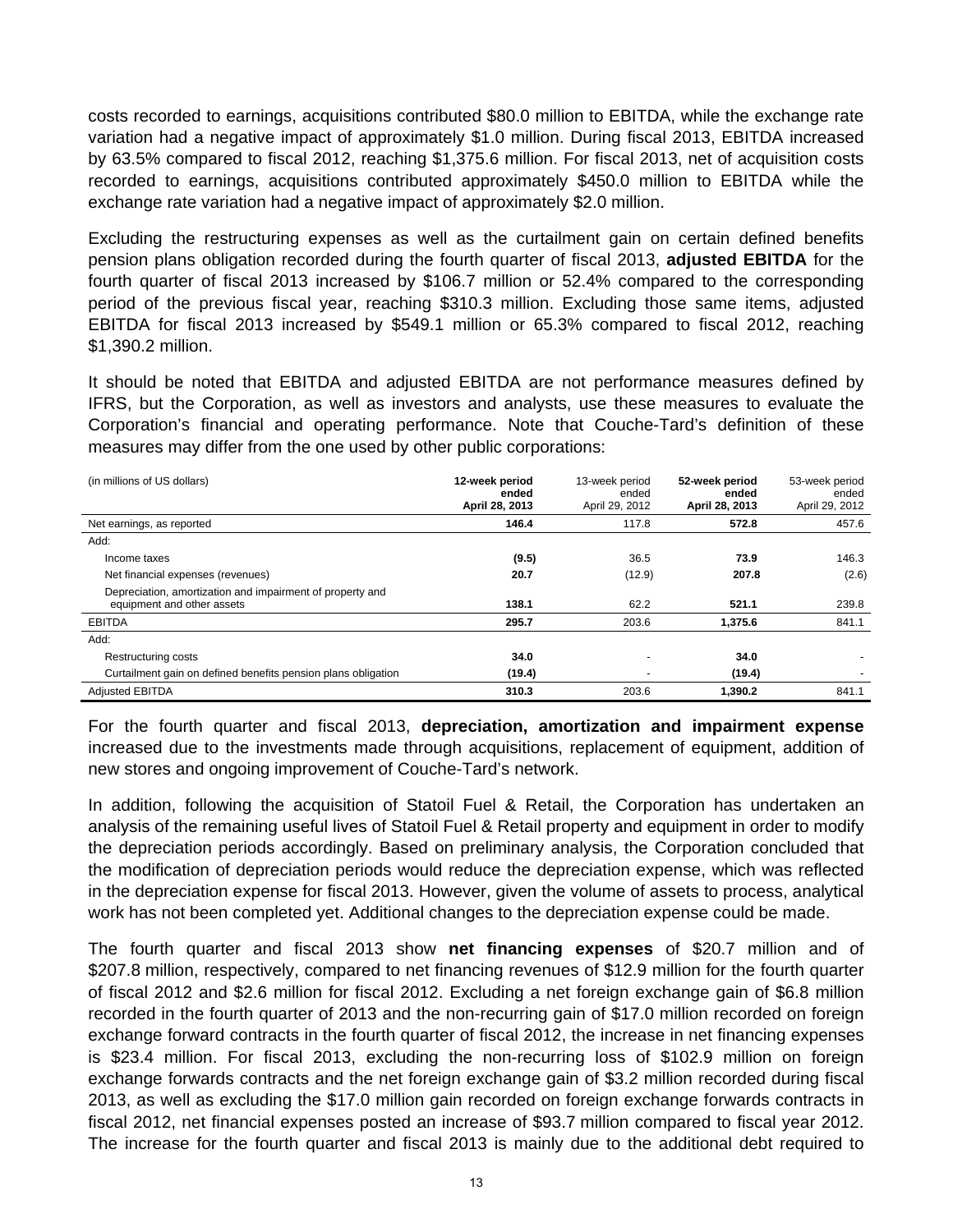finance the acquisition of Statoil Fuel & Retail and debt assumed through its acquisition. With respect to the net foreign exchange gain of \$6.8 million, it is mainly due to the impact of the exchange rate fluctuations on certain inter-company balances as well as to the impact of exchange rates fluctuations on U.S. dollars denominated sales made by Couche-Tard's European operations. For fiscal 2013, the net gain also includes a non-recurring foreign exchange gain of \$7.4 million recorded on NOK cash held by Couche-Tard's U.S. operations in connection with the financing of the acquisition of Statoil Fuel & Retail.

The fourth quarter of fiscal 2013 shows an **income tax recovery** of \$9.5 million compared to an income tax expense of \$36.5 million for the corresponding quarter of the previous year. The income tax recovery in the fourth quarter of fiscal 2013 stems mainly from the effect on deferred income taxes of a decrease in our statutory income tax rate in Sweden.

Excluding this item, the income tax rate for the fourth quarter of fiscal 2013 would have been 18.4% compared to a rate of 23.7% for the corresponding quarter of the previous year. The income tax rate for fiscal 2013 is 11.4%. Excluding the non-recurring item, the income tax rate for fiscal 2013 would have been 16.8% compared to a rate of 24.2% for fiscal 2012.

Couche-Tard closed the fourth quarter of fiscal 2013 with **net earnings** of \$146.4 million, compared to \$117.8 million the previous fiscal year, an increase of \$28.6 million or 24.3%. Diluted net earnings per share stood at \$0.77 compared to \$0.65 the previous year, an increase of 18.5%. The exchange rate variation did not have a significant impact on net earnings of the fourth quarter of fiscal 2013.

Excluding from net earnings of the fourth quarter of fiscal 2013 the restructuring expenses, the nonrecurring curtailment gain on defined benefits pension plans obligation, acquisition costs, the nonrecurring income tax recovery, the negative goodwill as well as the net foreign exchange gain and excluding from earnings of the fourth quarter of fiscal 2012 the non-recurring gain on foreign exchange contracts, acquisition costs as well as the negative goodwill, net earnings for the fourth quarter 2013 would have stood at approximately \$115.5 million (\$0.61 per share on a diluted basis) compared to \$102.4 million (\$0.57 per share on a diluted basis) in the fourth quarter of fiscal 2012, up \$13.1 million, or 12.8%, despite the negative impact of the additional week in the fourth quarter of fiscal 2012.

As for fiscal 2013, net earnings reached \$572.8 million, compared to \$457.6 million the previous fiscal year, an increase of \$115.2 million or 25.2%. Diluted net earnings per share stood at \$3.07 compared to \$2.49 the previous year, an increase of 23.3%. The exchange rate variation did not have a significant impact on net earnings of fiscal 2013.

Excluding from fiscal 2013 net earnings the non-recurring loss on foreign exchange forward contracts, restructuring costs, the non-recurring curtailment gain on certain defined benefits pension plan, the net foreign exchange gain, the non-recurring income tax recovery, acquisition costs as well as the negative goodwill and excluding the non-recurring gain on foreign exchange forward contracts, acquisition costs and the negative goodwill from earnings of fiscal 2012, net earnings for fiscal 2013 would have stood at approximately \$620.9 million (\$3.32 per share on a diluted basis) compared to \$444.7 million (\$2.42 per share on a diluted basis) for fiscal 2012, up \$176.2 million, or 39.6%, despite the negative impact of the additional week in fiscal 2012.

# **Liquidity and Capital Resources**

Couche-Tard's principal sources of liquidity are its net cash provided by operating activities and its credit facilities. The Corporation's principal uses of cash are to finance its acquisitions and capital expenditures, pay dividends, meet debt service requirements as well as provide for working capital.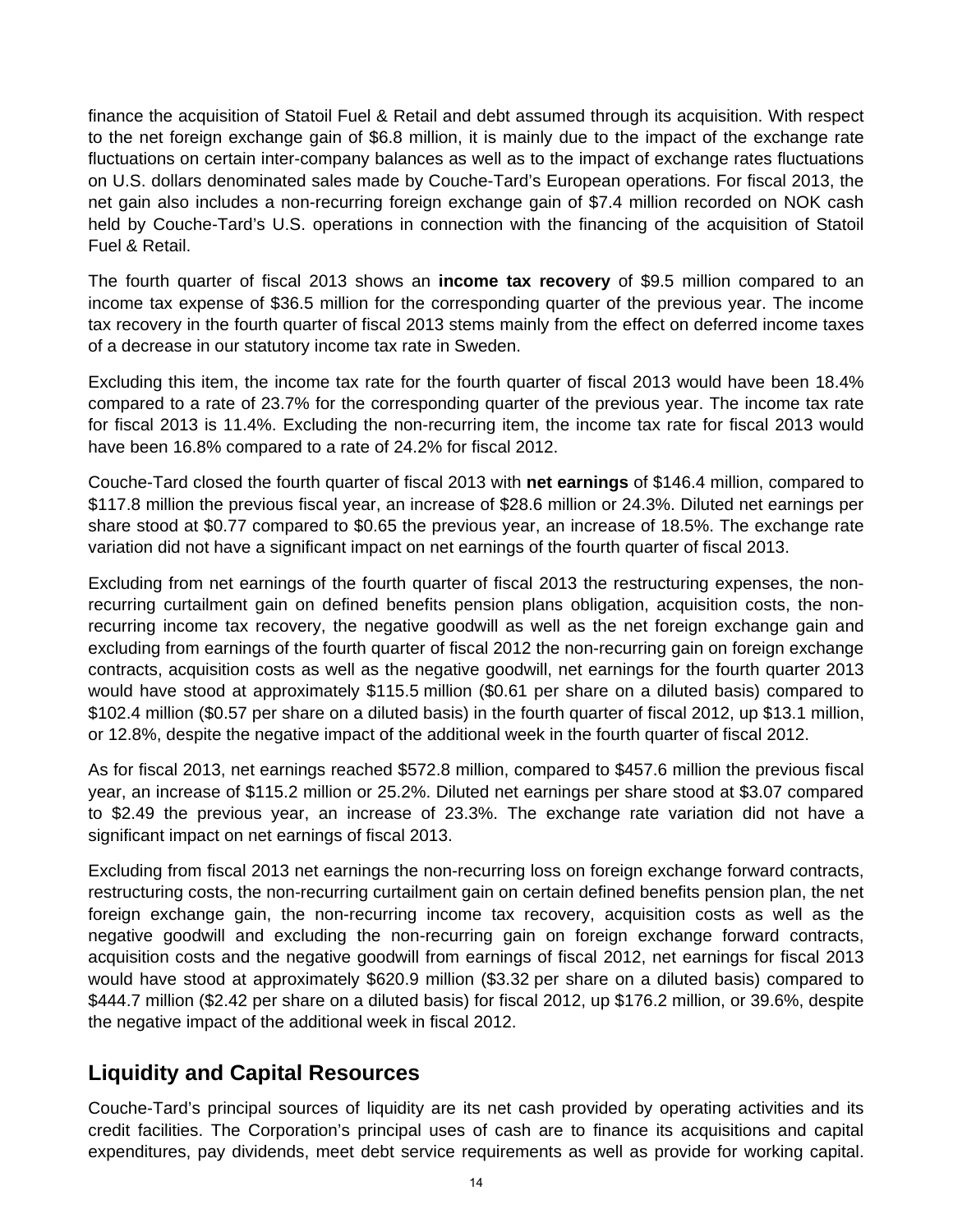Couche-Tard expects that cash generated from operations and borrowings available under its revolving unsecured credit facilities will be adequate to meet its liquidity needs in the foreseeable future.

On September 22, 2012, term revolving unsecured operating credits A (\$326.0 million), B (\$154.0 million) and C (\$40.0 million) matured. On October 19, 2012, Couche-Tard increased by \$275.0 million the maximum borrowings available under its term revolving unsecured operating D, bringing to \$1,275.0 million the maximum borrowings available under operating credit D. As at April 28, 2013, \$345.5 million of the revolving unsecured operating credit D had been used. As at the same date, the weighted average effective interest rate was 1.75 % and standby letters of credit in the amount of CA\$2.2 million and \$28.4 million were outstanding.

On October 31, 2012, Couche-Tard entered into a new credit facility of a maximum amount of \$50.0 million with an initial term of 50 months. The credit facility is available in the form of a revolving unsecured operating credit, available in US dollars ("Term revolving unsecured operating credit E"). The amounts borrowed bear interest at variable rates based on the US base rate or the LIBOR rate plus a variable margin. Standby fees, which vary based on a leverage ratio and on the utilization rate of the credit facility, apply to the unused portion of the credit facility. The variable margin used to determine the interest rate applicable to amounts borrowed is determined according to a leverage ratio of the Corporation. As at April 28, 2013, the term revolving unsecured operating credit E was unused.

As at April 28, 2013, \$948.9 million were available under the credit agreements and Couche-Tard was in compliance with the restrictive covenants and ratios imposed by the credit agreements at that date. Thus, at the same date, the Corporation had access to more than \$1.6 billion through its available cash and revolving unsecured operating credit agreements.

Through the acquisition of Statoil Fuel & Retail, Couche-Tard has access to bank overdraft facilities totalling approximately \$336.0 million. As of April 28, 2013, the bank overdraft facility is unused.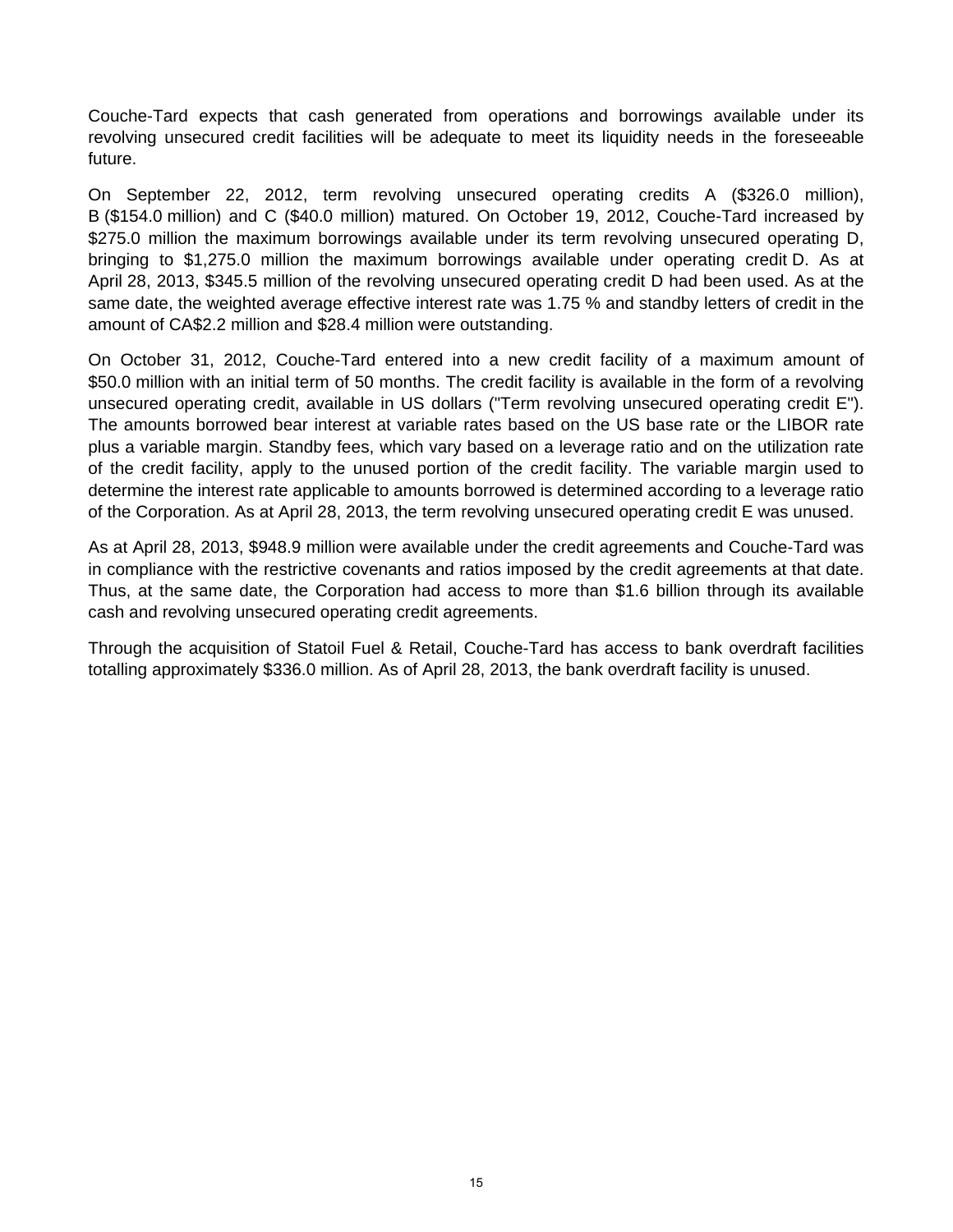# **Selected Consolidated Cash Flow Information**

| (In millions of US dollars)                                                                                                             | 12-week<br>period<br>ended<br>April 28,<br>2013 | 13-week<br>period<br>ended<br>April 29,<br>2012 | Variation | 52-week<br>period<br>ended<br>April 28,<br>2013 | 53-week<br>period<br>ended<br>April 29,<br>2012 | Variation  |
|-----------------------------------------------------------------------------------------------------------------------------------------|-------------------------------------------------|-------------------------------------------------|-----------|-------------------------------------------------|-------------------------------------------------|------------|
| <b>Operating activities</b>                                                                                                             | \$                                              | \$                                              | \$        | \$                                              | \$                                              | \$         |
| Net cash provided by operating activities                                                                                               | 486.6                                           | 261.2                                           | 225.4     | 1,161.4                                         | 763.8                                           | 397.6      |
| <b>Investing activities</b>                                                                                                             |                                                 |                                                 |           |                                                 |                                                 |            |
| <b>Business acquisitions</b>                                                                                                            | (51.5)                                          | (30.0)                                          | (21.5)    | (2,644.6)                                       | (380.3)                                         | (2,264.3)  |
| Purchase of property and equipment and other assets, net of<br>proceeds from the disposal of property and equipment and<br>other assets | (158.4)                                         | (114.0)                                         | (44.4)    | (486.9)                                         | (288.8)                                         | (198.1)    |
| Net settlement of foreign exchange forward contracts                                                                                    |                                                 |                                                 |           | (86.4)                                          |                                                 | (86.4)     |
| Proceeds from sales and lease back transaction                                                                                          | 30.3                                            |                                                 | 30.3      | 30.3                                            |                                                 | 30.3       |
| Other                                                                                                                                   | (0.2)                                           | (2.3)                                           | 2.1       | 1.1                                             | (22.7)                                          | 23.8       |
| Net cash used in investing activities                                                                                                   | (179.8)                                         | (146.3)                                         | (33.5)    | (3, 186.5)                                      | (691.8)                                         | (2, 494.7) |
| <b>Financing activities</b>                                                                                                             |                                                 |                                                 |           |                                                 |                                                 |            |
| Borrowings under the acquisition facility, net of financing costs                                                                       |                                                 |                                                 |           | 3,190.2                                         |                                                 | 3,190.2    |
| Issuance of Canadian dollar denominated senior unsecured<br>notes, net of financing costs                                               |                                                 |                                                 |           | 997.5                                           |                                                 | 997.5      |
| Repayment of the acquisition facility                                                                                                   |                                                 |                                                 |           | (995.5)                                         |                                                 | (995.5)    |
| Repayment of non-current debt assumed on business<br>acquisition                                                                        |                                                 |                                                 |           | (800.5)                                         |                                                 | (800.5)    |
| Net increase (decrease) in other debt                                                                                                   | 5.4                                             | (1.4)                                           | 6.8       | (314,5)                                         | 157.1                                           | (471.6)    |
| Issuance of shares on public offering, net of issuance costs                                                                            |                                                 |                                                 |           | 333.4                                           |                                                 | 333.4      |
| Issuance of shares upon exercise of stock-options                                                                                       |                                                 |                                                 |           | 8.1                                             | 19.2                                            | (11.1)     |
| Share repurchase                                                                                                                        |                                                 |                                                 |           |                                                 | (201.1)                                         | 201.1      |
| <b>Dividends</b>                                                                                                                        | (13.9)                                          | (13.5)                                          | (0.4)     | (55.6)                                          | (49.8)                                          | (5.8)      |
| Net cash (used in) provided by financing activities                                                                                     | (8.5)                                           | (14.9)                                          | 6.4       | 2,363.1                                         | (74.6)                                          | 2,437.7    |
| <b>Credit rating</b>                                                                                                                    |                                                 |                                                 |           |                                                 |                                                 |            |
| Standard and Poor's                                                                                                                     | BBB-                                            | BBB-                                            |           | BBB-                                            | BBB-                                            |            |

### **Operating activities**

During the fourth quarter of fiscal 2013, net cash from the operation of the Couche-Tard's store's network reached \$486.6 million, up \$225.4 million compared to the fourth quarter of fiscal year 2012, mainly due to higher net earnings not taking into account non-cash items, including depreciation, amortization and impairment of property and equipment and other assets. During fiscal 2013, net cash from operation of the Corporation's stores reached \$1,161.4 million, up \$397.6 million compared to fiscal 2013 for reasons similar as those provided for the fourth quarter.

### **Investing activities**

During the fourth quarter of fiscal 2013, investing activities were primarily for the acquisition of additional stores for a total amount of \$51.5 million as well as for net investment in property and equipment and other assets which amounted to \$158.4 million. During fiscal 2013, investing activities were primarily for the acquisition of Statoil Fuel & Retail and additional stores for a total amount of \$2,644.6 million as well as for net investment in property and equipment and other assets which amounted to \$486.9 million. Couche-Tard's net investments in property and equipment and other assets were primarily for the replacement of equipment in some of its stores in order to enhance its offering of products and services, the addition of new stores as well as the ongoing improvement of its network. Couche-Tard also concluded a sale and lease back transaction for net proceeds of \$30.3 million.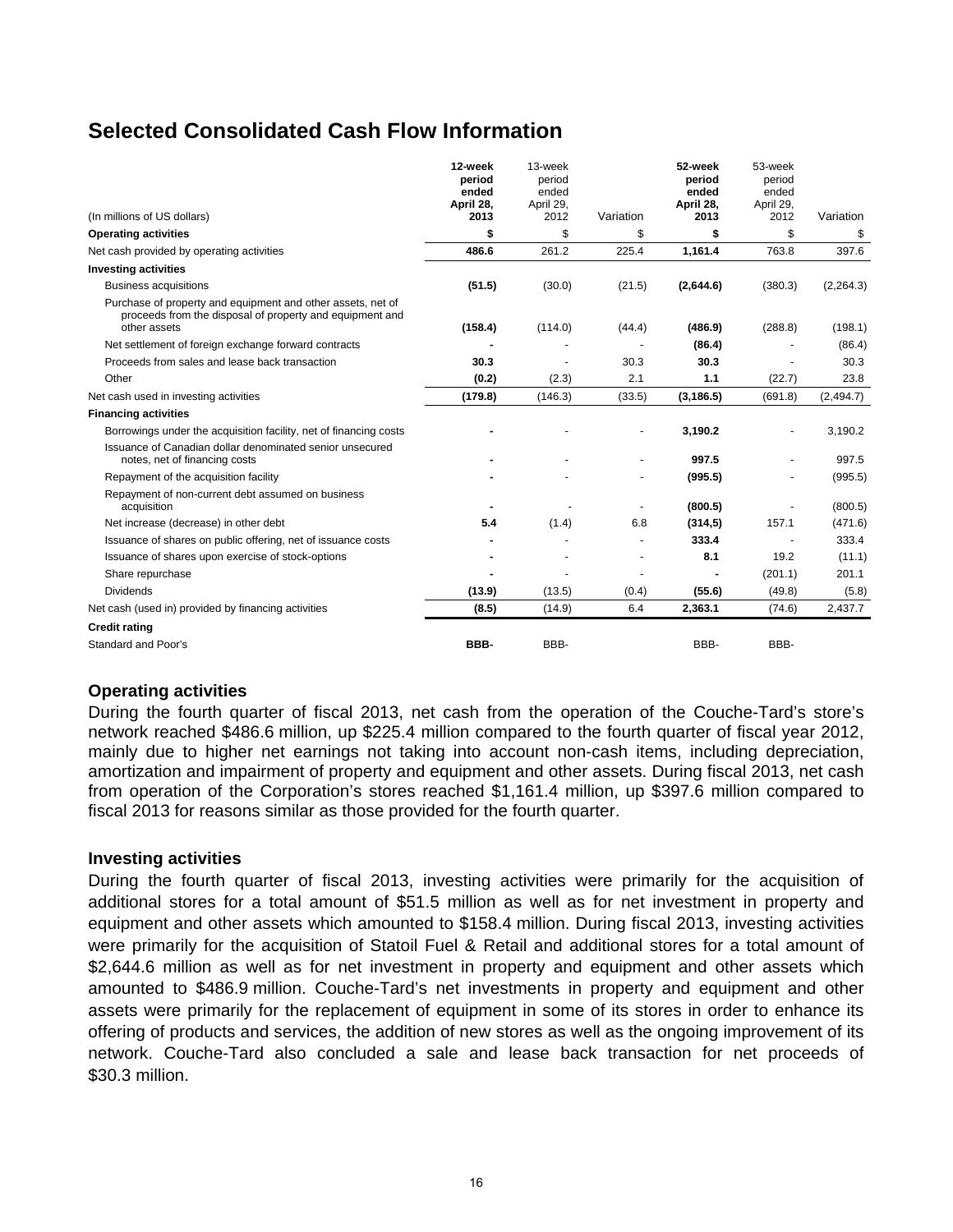### **Financing activities**

 $\overline{a}$ 

During the fourth quarter of fiscal 2013, the borrowing increased by \$5.4 million while Couche-Tard paid \$13.9 million in dividends.

As for fiscal 2013, the Corporation borrowed an amount of \$3,190.2 million under its acquisition facility, net of financing costs, received a net amount of \$997.5 million following the issuance of Canadian dollars denominated unsecured senior notes and received a net amount of \$333.4 million from the issuance of 7,302,500 class B subordinate voting shares. These funds were used to finance the acquisition of Statoil Fuel & Retail for \$2,583.3 million, to repay a portion of the debt assumed as part of this acquisition for an amount of \$800.5 million as well as to repay a portion of the Corporation's operating credits. During the same period, Couche-Tard paid \$55.6 million in dividends.

# **Financial Position as at April 28, 2013**

As shown by its indebtedness ratios included in the "Selected Consolidated Financial Information" section and net cash provided by operating activities, Couche-Tard's financial position is excellent.

Couche-Tard's total consolidated assets amounted to \$10.5 billion as at April 28, 2013, an increase of \$6.2 billion over the balance as at April 29, 2012. This increase stems primarily from the overall rise in assets resulting from the acquisitions made during fiscal year 2013, partially offset by the weakening of the Canadian dollar compared to the US dollar at the balance sheet date.

For fiscal 2013, Couche-Tard recorded a return on capital employed of 11.0%<sup>1</sup>.

Couche-Tard's shareholders' equity amounted to \$3.2 billion as at April 28, 2013, up \$1.0 billion compared to April 29, 2012, mainly reflecting net earnings of fiscal 2013 as well as the issuance of shares, partially offset by dividends declared and the decrease in accumulated other comprehensive income following the weakening of the Canadian dollar as at the balance sheet date. For fiscal 2013, the Corporation recorded a return on equity of 21.5%<sup>2</sup>.

# **Selected Quarterly Financial Information**

The Corporation's 52-week reporting cycle is divided into quarters of 12 weeks each except for the third quarter, which comprises 16 weeks. When a fiscal year, such as fiscal 2012, contains 53 weeks, the fourth quarter comprises 13 weeks. The following is a summary of selected consolidated financial information derived from Couche-Tard's interim consolidated financial statements for each of the eight most recently completed quarters. The results of the first three quarters of fiscal 2013 have been adjusted to reflect the changes to the preliminary allocation of the purchase price of Statoil Fuel & Retail and reclassification of certain items.

<sup>&</sup>lt;sup>1</sup> This ratio is presented for information purposes only and represents a measure of performance used especially in financial circles. It represents the following calculation: earnings before income taxes and interests divided by average capital employed. Capital employed represents total assets less short-term liabilities not bearing interests. It does not have a standardized meaning prescribed by IFRS and therefore may not be comparable to similar measures presented by other public corporations. This ratio is presented on a pro forma basis. It includes Couche-Tard's results for fiscal year ended April 28, 2013 as well as Statoil Fuel & Retail's results for the 12-month period ended April 30, 2013. Statoil Fuel & Retail balance sheet and earnings have been adjusted to make their presentation in line with Couche-Tard's policies and for fair value adjustments to assets acquired, including goodwill, and to liabilities assumed.

 $^2$  This ratio is presented for information purposes only and represents a measure of performance used especially in financial circles. It represents the following calculation: net earnings divided by average equity. It does not have a standardized meaning prescribed by IFRS and therefore may not be comparable to similar measures presented by other public corporations. This ratio is presented on a pro forma basis. It includes Couche-Tard's results for fiscal year ended April 28, 2013 as well as Statoil Fuel & Retail's results for the 12-month period ended April 30, 2013. Statoil Fuel & Retail balance sheet and earnings have been adjusted to make their presentation in line with Couche-Tard's policies and for fair value adjustments to assets acquired, including goodwill, and to liabilities assumed.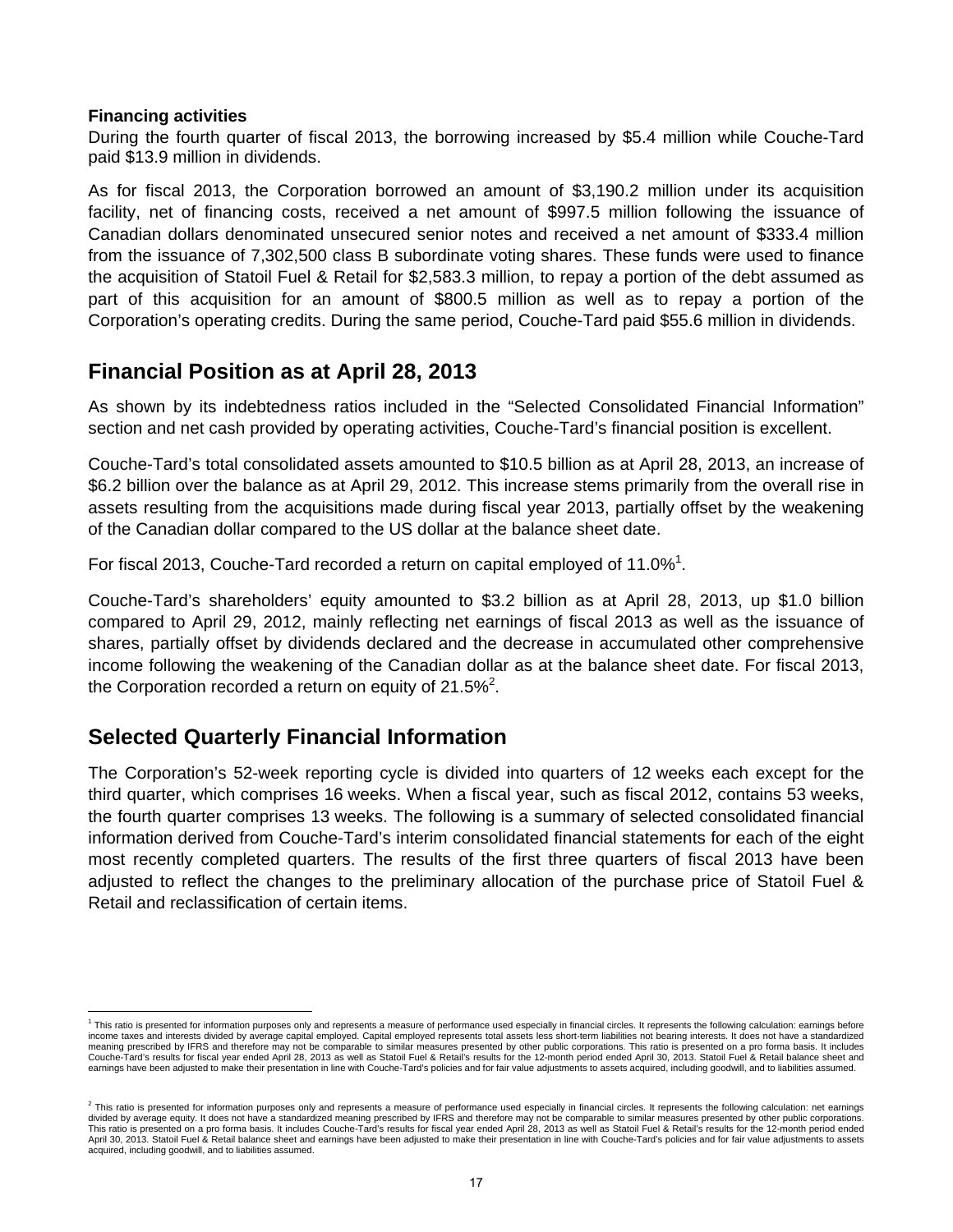| (In millions of US dollars except for per share<br>data)                                                           | 52-week period ended April 28, 2013 |                 |                 | 53-week period ended April 29, 2012 |                 |                 |                 |                 |
|--------------------------------------------------------------------------------------------------------------------|-------------------------------------|-----------------|-----------------|-------------------------------------|-----------------|-----------------|-----------------|-----------------|
| Quarter                                                                                                            | 4 <sup>th</sup>                     | 3 <sup>rd</sup> | 2 <sup>nd</sup> | 4 <sub>st</sub>                     | 4 <sup>th</sup> | 3 <sup>rd</sup> | 2 <sup>nd</sup> | 1 <sup>st</sup> |
| Weeks                                                                                                              | 12 weeks                            | 16 weeks        | 12 weeks        | 12 weeks                            | 13 weeks        | 16 weeks        | 12 weeks        | 12 weeks        |
| <b>Revenues</b>                                                                                                    | 8,776.0                             | 11,467.0        | 9,287.7         | 6,012.6                             | 6,055.7         | 6,597.3         | 5,151.2         | 5,176.1         |
| Operating income before depreciation,<br>amortization and impairment of property<br>and equipment and other assets | 292.7                               | 391.4           | 365.6           | 310.0                               | 200.1           | 186.5           | 200.6           | 232.3           |
| Depreciation, amortization and impairment of<br>property and equipment and other assets                            | 138.1                               | 182.5           | 134.3           | 66.1                                | 62.2            | 75.7            | 52.4            | 49.5            |
| Operating income                                                                                                   | 154.6                               | 208.9           | 231.3           | 243.9                               | 137.9           | 110.8           | 148.2           | 182.8           |
| Share of earnings of joint ventures and<br>associated companies accounted for<br>using the equity method           | 3.0                                 | 3.9             | 3.7             | 5.2                                 | 3.4             | 7.0             | 5.2             | 6.0             |
| Net financial expenses (revenues)                                                                                  | 20.7                                | 49.4            | 15.9            | 121.8                               | (13.0)          | 4.6             | 2.5             | 3.3             |
| Net earnings                                                                                                       | 146.4                               | 142.2           | 181.3           | 102.9                               | 117.8           | 86.8            | 113.5           | 139.5           |
| Net earnings per share                                                                                             |                                     |                 |                 |                                     |                 |                 |                 |                 |
| <b>Basic</b>                                                                                                       | \$0.78                              | \$0.76          | \$0.98          | \$0.58                              | \$0.66          | \$0.49          | \$0.62          | \$0.76          |
| <b>Diluted</b>                                                                                                     | \$0.77                              | \$0.75          | \$0.97          | \$0.57                              | \$0.65          | \$0.48          | \$0.61          | \$0.75          |

# **Outlook**

During fiscal year 2014, Couche-Tard expects to pursue its investments with caution in order to, amongst other things, improve its network. The Corporation also intends to keep an ongoing focus on its sales, supply terms and operating expenses while keeping an eye on growth opportunities that may be available to it.

Couche-Tard will continue to continue to pay special attention to the integration of Statoil Fuel & Retail. To do this, the Corporation has formed a multidisciplinary team whose objectives are to ensure an effective integration and to identify opportunities for improvement, including available synergies. Within this framework, Couche-Tard also intends to put in place strategies that will enable it to reduce its debt level in order to regain its financial flexibility and maintain the quality of its credit profile.

Finally, in line with its business model, Couche-Tard intends to continue to focus its resources on the sale of fresh products and on innovation, including the introduction of new products and services, in order to satisfy the needs of its large clientele.

## **Profile**

Alimentation Couche-Tard Inc. is the leader in the Canadian convenience store industry. In the United States, Couche-Tard is the largest independent convenience store operator in terms of number of company-operated stores. In Europe, Couche-Tard is a leader in convenience store and road transportation fuel in Scandinavian countries and in the Baltic States it has a growing presence in Poland.

As of April 28, 2013, Couche-Tard's network comprises 6,094 convenience stores throughout North America, including 4,546 stores with road transportation fuel dispensing. Its North-American network consists of 13 business units, including nine in the United States covering 39 states and the District of Columbia and four in Canada covering all ten provinces. More than 60,000 people are employed throughout the Corporation's network and its service centers in North America.

Through its acquisition of Statoil Fuel & Retail, Couche-Tard operates a broad retail network across Scandinavia (Norway, Sweden, Denmark), Poland, the Baltics (Estonia, Latvia, Lithuania) and Russia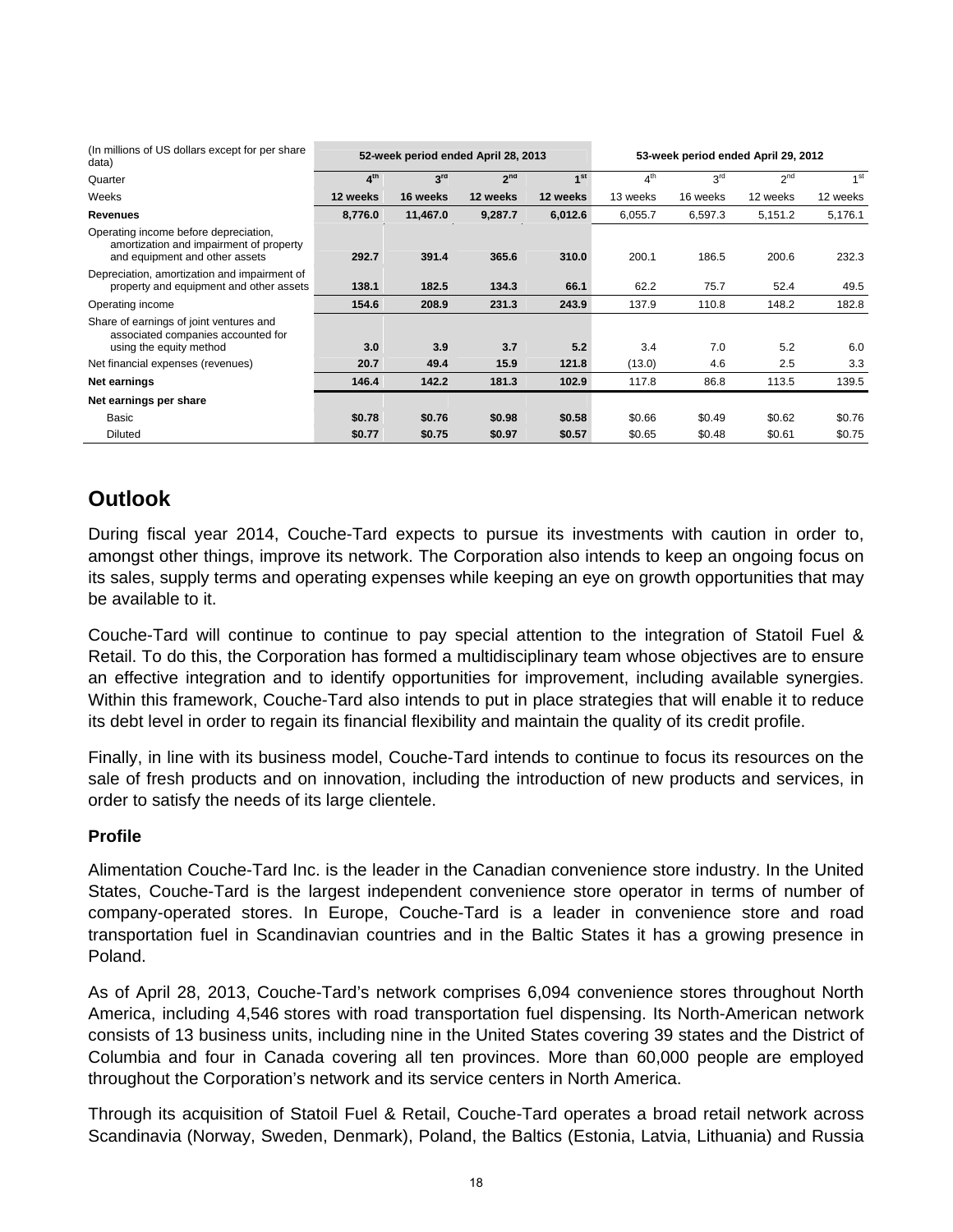with 2,292 stores as at April 28, 2013, the majority of which offer road transportation fuel and convenience products while the others are unmanned automated service-stations which offer road transportation fuel only. Couche-Tard also offers other products, including stationary energy, marine fuel, aviation fuel, lubricants and chemicals. It operates key fuel terminals and fuel depots in eight countries. Including employees at Statoil branded franchise stations, about 18,500 people work in Couche-Tard's retail network, terminals and service centers across Europe.

In addition, under licensing agreements, about 4,190 stores are operated under the Circle K banner in ten other countries worldwide (China, Guam, Honduras, Hong Kong, Indonesia, Japan, Macau, Mexico, Vietnam and United Arab Emirates).

### **Source**

**Raymond Paré**, Vice-President and Chief Financial Officer Tel: (450) 662-6632 ext. 4607

### **investor.relations@couche-tard.com**

The statements set forth in this press release, which describes Couche-Tard's objectives, projections, estimates, expectations or forecasts, may constitute forward-looking statements within the meaning of securities legislation. Positive or negative verbs such as "plan", "evaluate", "estimate", "believe" and other related expressions are used to identify such statements. Couche-Tard would like to point out that, by their very nature, forward-looking statements involve risks and uncertainties such that its results, or the measures it adopts, could differ materially from those indicated or underlying these statements, or could have an impact on the degree of realization of a particular projection. Major factors that may lead to a material difference between Couche-Tard's actual results and the projections or expectations set forth in the forward-looking statements include the effects of the integration of acquired businesses and the ability to achieve projected synergies, fluctuations in margins on motor fuel sales, competition in the convenience store and retail motor fuel industries, exchange rate variations, and such other risks as described in detail from time to time in the reports filed by Couche-Tard with securities authorities in Canada and the United States. Unless otherwise required by applicable securities laws, Couche-Tard disclaims any intention or obligation to update or revise any forward-looking statements, whether as a result of new information, future events or otherwise. The forward-looking information in this release is based on information available as of the date of the release.

### **Webcast on July 9, 2013 at 2:30 P.M. (EST)**

Couche-Tard invites analysts known to the Corporation to send their two questions in advance to its management, before 11:00 A.M. (EST) on July 9, 2013.

Financial analysts and investors who wish to listen to the webcast on Couche-Tard's results which will take place online on July 9, 2013 at 2:30 P.M. (EST) can do so by accessing the Corporation's website at www.couche-tard.com/corporate and by clicking on the corporate presentations link of the investor relations section. For those who will not be able to listen to the live presentation, the recording of the webcast will be available on the Corporation's website for a period of 90 days.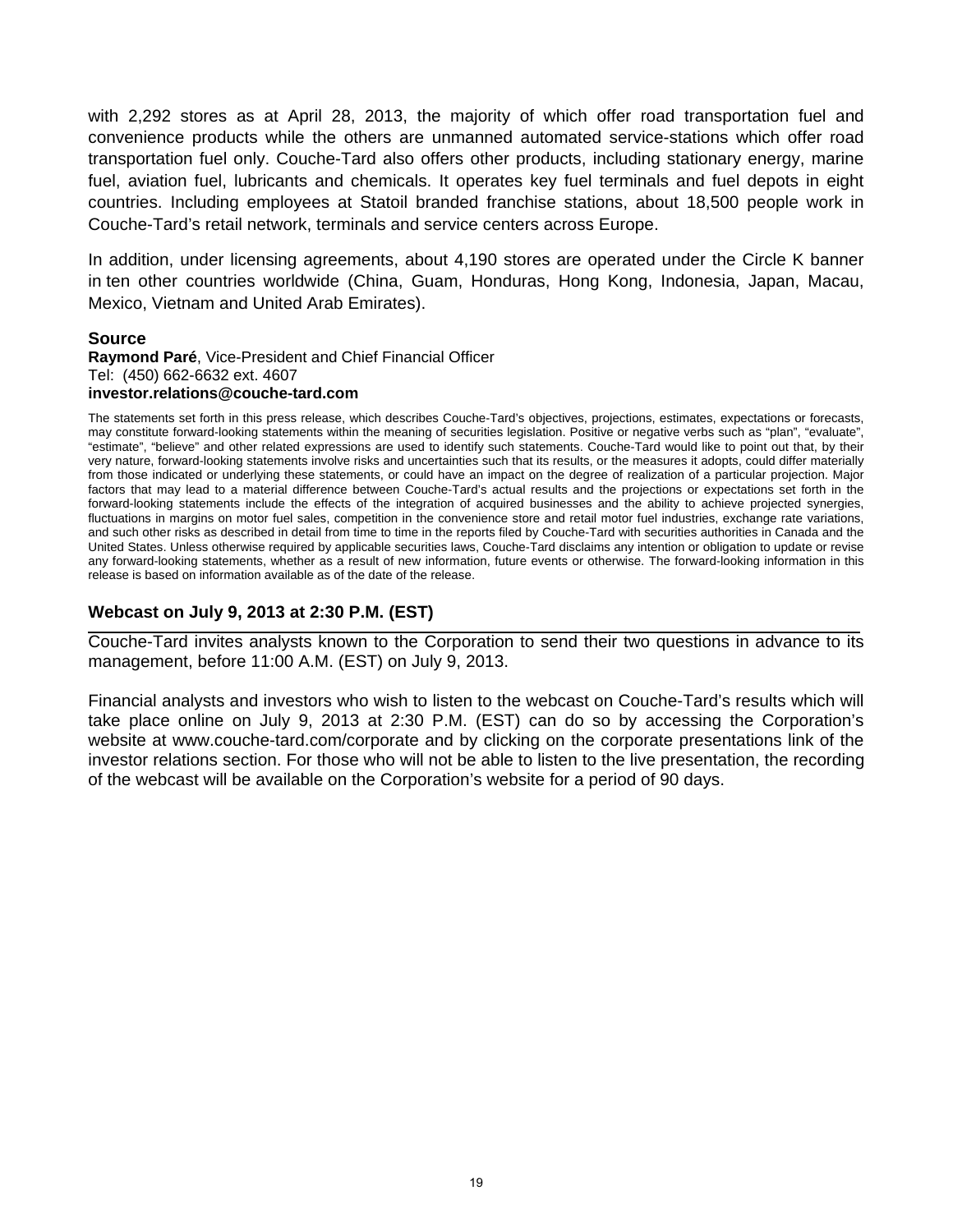### **CONSOLIDATED STATEMENTS OF EARNINGS**

(in millions of US dollars, except per share amounts, unaudited)

| 13 weeks<br>April 28,<br>April 29,                                                                                                                                    | For the periods ended                                                                                                                                                                                                                                                                                                                                                                      | 52 weeks<br>April 28,                                                                     | 53 weeks<br>April 29, |
|-----------------------------------------------------------------------------------------------------------------------------------------------------------------------|--------------------------------------------------------------------------------------------------------------------------------------------------------------------------------------------------------------------------------------------------------------------------------------------------------------------------------------------------------------------------------------------|-------------------------------------------------------------------------------------------|-----------------------|
| 2013<br>2012                                                                                                                                                          |                                                                                                                                                                                                                                                                                                                                                                                            | 2013                                                                                      | 2012                  |
| \$<br>\$                                                                                                                                                              |                                                                                                                                                                                                                                                                                                                                                                                            | \$                                                                                        | \$                    |
| 6,055.7<br>8,776.0                                                                                                                                                    | <b>Revenues</b>                                                                                                                                                                                                                                                                                                                                                                            | 35,543.4                                                                                  | 22,980.3              |
| 7,655.7<br>5,322.4                                                                                                                                                    | Cost of sales                                                                                                                                                                                                                                                                                                                                                                              | 30,933.8                                                                                  | 20,005.2              |
| 1,120.3<br>733.3                                                                                                                                                      | <b>Gross profit</b>                                                                                                                                                                                                                                                                                                                                                                        | 4,609.6                                                                                   | 2,975.1               |
| 533.1<br>813.0                                                                                                                                                        | Operating, selling, administrative and general expenses                                                                                                                                                                                                                                                                                                                                    | 3,235.2                                                                                   | 2,155.6               |
| 34.0                                                                                                                                                                  | Restructuring costs (Note 4)                                                                                                                                                                                                                                                                                                                                                               | 34.0                                                                                      |                       |
|                                                                                                                                                                       | Curtailment gain on defined benefits pension plans                                                                                                                                                                                                                                                                                                                                         |                                                                                           |                       |
| (19.4)                                                                                                                                                                | obligation (Note 5)<br>Depreciation, amortization and impairment of property and                                                                                                                                                                                                                                                                                                           | (19.4)                                                                                    |                       |
| 62.2<br>138.1                                                                                                                                                         | equipment, intangible and other assets                                                                                                                                                                                                                                                                                                                                                     | 521.1                                                                                     | 239.8                 |
| 965.7<br>595.3                                                                                                                                                        |                                                                                                                                                                                                                                                                                                                                                                                            | 3,770.9                                                                                   | 2,395.4               |
| 154.6<br>138.0                                                                                                                                                        | Operating income                                                                                                                                                                                                                                                                                                                                                                           | 838.7                                                                                     | 579.7                 |
|                                                                                                                                                                       | Share of earnings of joint ventures and associated companies                                                                                                                                                                                                                                                                                                                               |                                                                                           |                       |
| 3.0<br>3.4                                                                                                                                                            | accounted for using the equity method                                                                                                                                                                                                                                                                                                                                                      | 15.8                                                                                      | 21.6                  |
| 29.5<br>4.2                                                                                                                                                           | Financial expenses                                                                                                                                                                                                                                                                                                                                                                         | 118.0                                                                                     | 15.6                  |
| (2.0)<br>(0.1)                                                                                                                                                        | <b>Financial revenues</b>                                                                                                                                                                                                                                                                                                                                                                  | (9.9)                                                                                     | (1.2)                 |
| (17.0)                                                                                                                                                                | (Gain) loss on foreign exchange forward contracts (Note 8)                                                                                                                                                                                                                                                                                                                                 | 102.9                                                                                     | (17.0)                |
| (6.8)                                                                                                                                                                 |                                                                                                                                                                                                                                                                                                                                                                                            |                                                                                           |                       |
|                                                                                                                                                                       |                                                                                                                                                                                                                                                                                                                                                                                            |                                                                                           | (2.6)                 |
|                                                                                                                                                                       |                                                                                                                                                                                                                                                                                                                                                                                            |                                                                                           | 603.9                 |
|                                                                                                                                                                       |                                                                                                                                                                                                                                                                                                                                                                                            |                                                                                           | 146.3                 |
|                                                                                                                                                                       |                                                                                                                                                                                                                                                                                                                                                                                            |                                                                                           | 457.6                 |
|                                                                                                                                                                       |                                                                                                                                                                                                                                                                                                                                                                                            |                                                                                           |                       |
|                                                                                                                                                                       |                                                                                                                                                                                                                                                                                                                                                                                            |                                                                                           |                       |
|                                                                                                                                                                       |                                                                                                                                                                                                                                                                                                                                                                                            |                                                                                           | 2.54<br>2.49          |
|                                                                                                                                                                       |                                                                                                                                                                                                                                                                                                                                                                                            |                                                                                           |                       |
|                                                                                                                                                                       |                                                                                                                                                                                                                                                                                                                                                                                            |                                                                                           |                       |
|                                                                                                                                                                       |                                                                                                                                                                                                                                                                                                                                                                                            |                                                                                           | 179,053               |
| 20.7<br>(12.9)<br>136.9<br>154.3<br>36.5<br>(9.5)<br>117.8<br>146.4<br>0.78<br>0.66<br>0.77<br>0.65<br>187,524<br>179,046<br>189,140<br>181,102<br>187,569<br>179,053 | Foreign exchange gain from currency conversion<br>Net financial expenses (revenues)<br>Earnings before income taxes<br>Income taxes<br>Net earnings<br>Net earnings per share (Note 9)<br><b>Diluted</b><br>Weighted average number of shares (in thousands)<br>Weighted average number of shares - diluted (in thousands)<br>Number of shares outstanding at end of period (in thousands) | (3.2)<br>207.8<br>646.7<br>73.9<br>572.8<br>3.10<br>3.07<br>185,028<br>186,856<br>187,569 | 180,420<br>183,583    |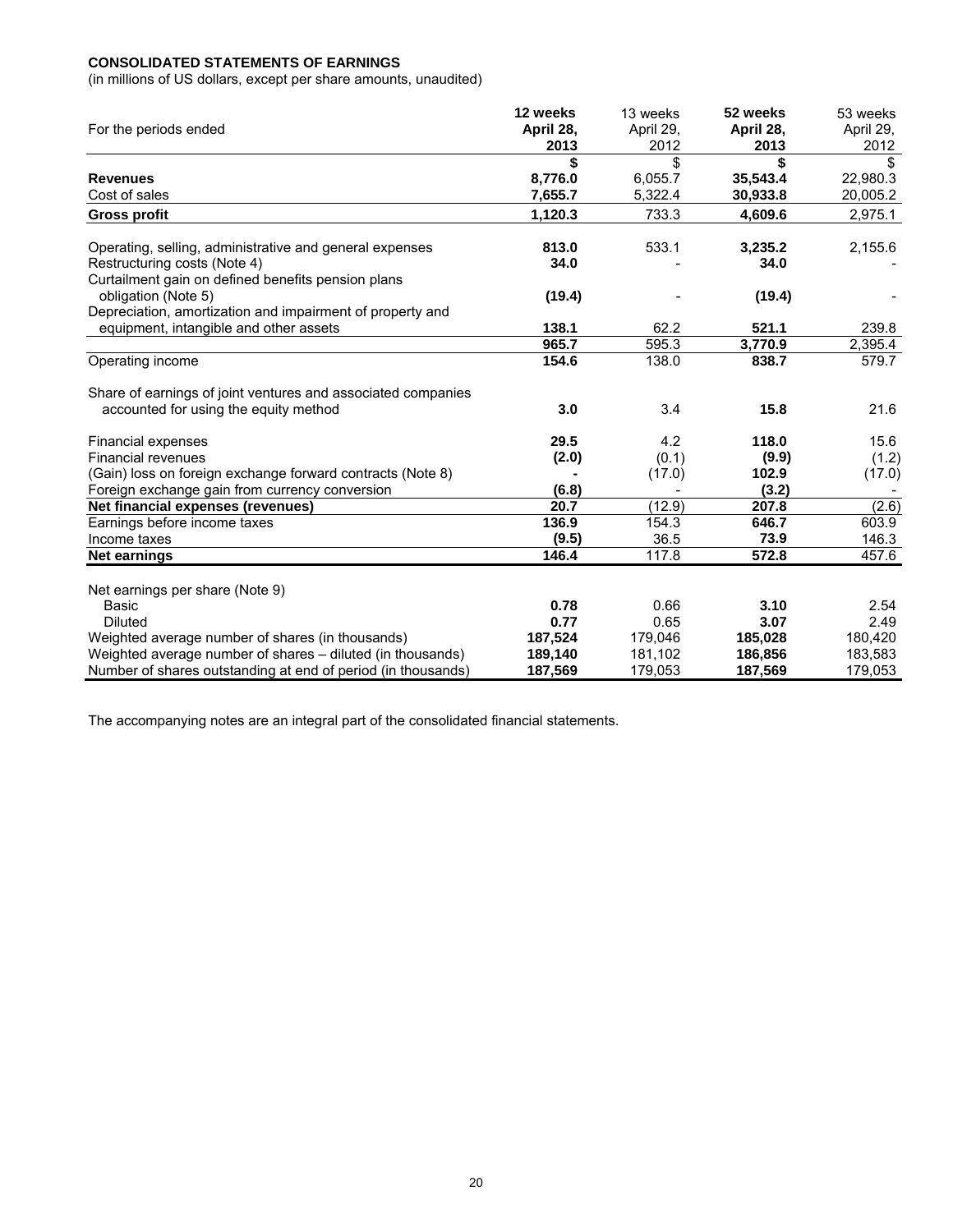#### **CONSOLIDATED STATEMENTS OF COMPREHENSIVE INCOME**

(in millions of US dollars, unaudited)

| For the periods ended                                                  | 12 weeks<br>April 28,<br>2013 | 13 weeks<br>April 29,<br>2012 | 52 weeks<br>April 28,<br>2013 | 53 weeks<br>April 29,<br>2012 |
|------------------------------------------------------------------------|-------------------------------|-------------------------------|-------------------------------|-------------------------------|
|                                                                        | \$                            | \$                            |                               | \$                            |
| <b>Net earnings</b>                                                    | 146.4                         | 117.8                         | 572.8                         | 457.6                         |
| Other comprehensive income                                             |                               |                               |                               |                               |
| <b>Translation adjustments</b>                                         |                               |                               |                               |                               |
| Changes in cumulative translation adjustments (1)                      | (102.7)                       | (2.3)                         | 183.3                         | (26.4)                        |
| Change in fair value of financial instruments designated as a          |                               |                               |                               |                               |
| hedge of the Corporation's net investment in its U.S.                  |                               |                               |                               |                               |
| operations <sup>(2)</sup>                                              | (10.2)                        |                               | (16.9)                        |                               |
| Net interest on financial instruments designated as a hedge of         |                               |                               |                               |                               |
| the Corporation's net investment in its U.S. operations <sup>(3)</sup> | 1.8                           |                               | 1.8                           |                               |
| Cash flow hedges                                                       |                               |                               |                               |                               |
| Change in fair value of financial instruments (4)                      | 3.9                           | 4.3                           | 7.6                           | 5.9                           |
| Gain realized on financial instruments transferred to                  |                               |                               |                               |                               |
| earnings <sup>(5)</sup>                                                | (3.3)                         | (3.4)                         | (7.8)                         | (5.1)                         |
| Available-for-sale financial instrument                                |                               |                               |                               |                               |
| Gain realized on the disposal of an available-for-sale financial       |                               |                               |                               |                               |
| instrument transferred to earnings (6)                                 |                               |                               |                               | (0.6)                         |
| Net actuarial (losses) gain (7)                                        | (26.8)                        | (4.9)                         | 1.0                           | (4.9)                         |
| Other comprehensive income (loss)                                      | (137.3)                       | (6.5)                         | 169.0                         | (31.1)                        |
| <b>Comprehensive income</b>                                            | 9.1                           | 111.5                         | 741.8                         | 426.5                         |
| Comprehensive income attributable to:                                  |                               |                               |                               |                               |
| Shareholders of the Corporation                                        | 9.1                           | 111.5                         | 749.7                         | 426.5                         |
| Non-controlling interest                                               |                               |                               | (7.9)                         |                               |
| <b>Comprehensive income</b>                                            | 9.1                           | 111.5                         | 741.8                         | 426.5                         |

(1) For the 52-week period ended April 28, 2013, this amount includes a gain of \$20.7, net of income taxes of \$3.2. For the 13 and 53-week periods ended April 29, 2012, these amounts include a gain of \$10.0 and a loss of \$10.5, respectively (net of income taxes of \$1.5 and \$1.6, respectively). These gains and this loss arise from the translation of the US dollar denominated long-term debt which was previously designated as a foreign exchange hedge of the Corporation's net investment in its U.S. operations (Note 2).

(2) For the 12-week and 52-week periods ended April 28, 2013, these amounts are net of income taxes of \$2.0 and \$3.5, respectively.

(3) For the 12-week and 52-week periods ended April 28, 2013, these amounts are net of income taxes of \$0.8.

(4) For the 12-week and 52-week periods ended April 28, 2013, these amounts are net of income taxes of \$1.8 and \$2.6, respectively. For the 13 and 53-week periods ended April 29, 2012, these amounts are net of income taxes of \$1.4 and \$1.9, respectively.

(5) For the 12 and 52-week periods ended April 28, 2013, these amounts are net of income taxes of \$1.8 and \$2.8, respectively. For the 13 and 53 week periods ended April 29, 2012, these amounts are net of income taxes of \$1.1 and \$1.6, respectively.

(6) This amount is net of income taxes.

(7) For the 12 and 52-week periods ended April 28, 2013, these amounts are net of income taxes of \$10.5 and \$0.3, respectively. For the 13 and 53 week periods ended April 29, 2012, these amounts are net of income taxes of \$1.7.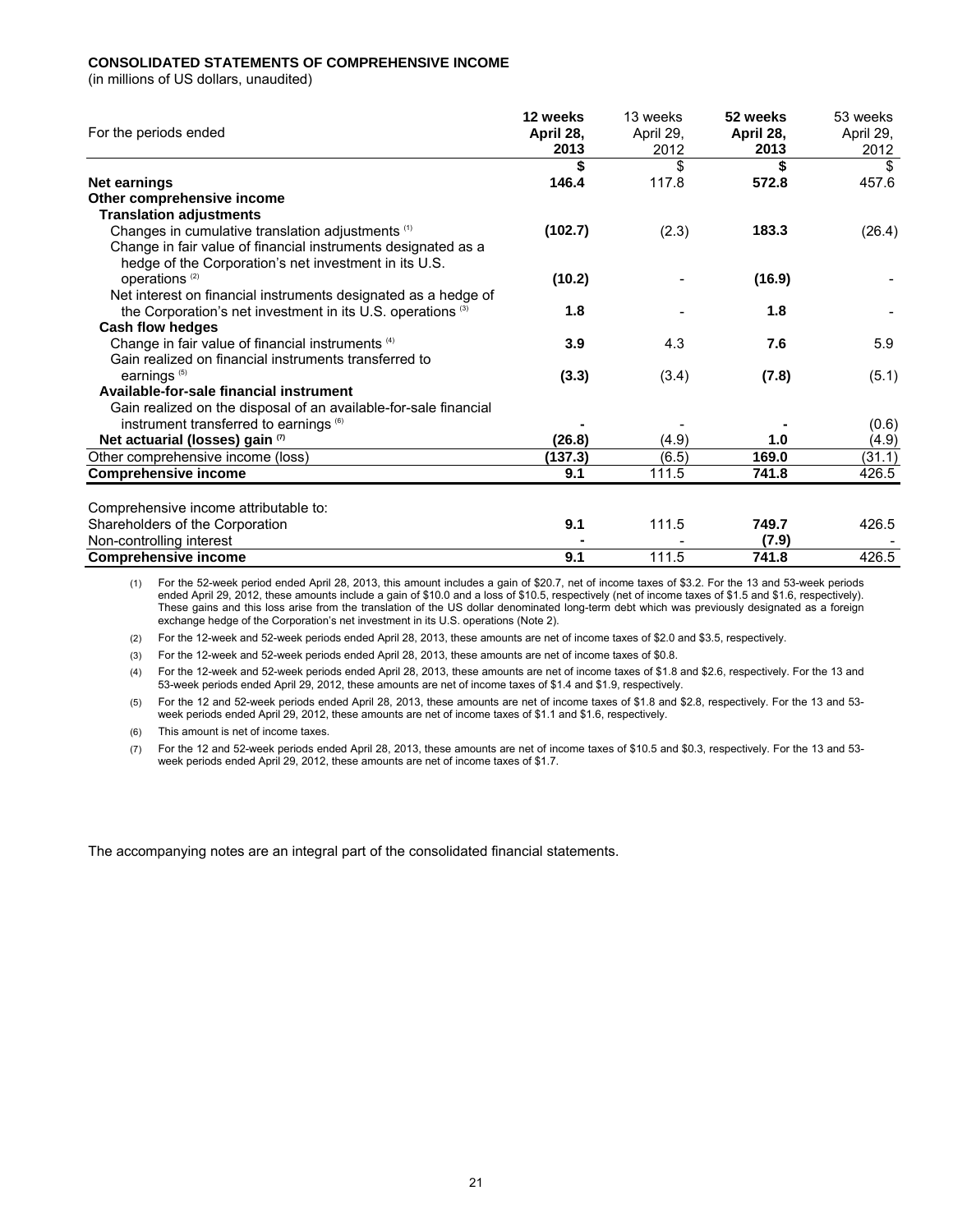### **CONSOLIDATED STATEMENTS OF CHANGES IN EQUITY**

(in millions of US dollars, unaudited)

**For the 52-week period ended April 28, 2013 April 28, 2013 Attributable to the shareholders of the Corporation Accumulated other Non-**

|                                            | <b>Capital Contributed</b> |         | <b>Retained</b><br>comprehensive |              |         | controlling |         |
|--------------------------------------------|----------------------------|---------|----------------------------------|--------------|---------|-------------|---------|
|                                            | stock                      | surplus | earnings                         | income $(1)$ | Total   | interest    | equity  |
|                                            | \$                         | \$      |                                  | \$           | \$      | \$          |         |
| Balance, beginning of period               | 321.0                      | 17.9    | 1,826.8                          | 8.9          | 2,174.6 |             | 2,174.6 |
| Comprehensive income:                      |                            |         |                                  |              |         |             |         |
| Net earnings                               |                            |         | 572.8                            |              | 572.8   |             | 572.8   |
| Other comprehensive income (loss)          |                            |         |                                  | 176.9        | 176.9   | (7.9)       | 169.0   |
| Comprehensive income (loss)                |                            |         |                                  |              | 749.7   | (7.9)       | 741.8   |
| <b>Dividends</b>                           |                            |         | (55.6)                           |              | (55.6)  |             | (55.6)  |
| Acquisition of control of Statoil Fuel &   |                            |         |                                  |              |         |             |         |
| Retail ASA (Note 3)                        |                            |         |                                  |              |         | 487.2       | 487.2   |
| Acquisition of non-controlling interest in |                            |         |                                  |              |         |             |         |
| Statoil Fuel & Retail ASA (Note 3)         |                            |         |                                  |              |         | (479.3)     | (479.3) |
| Class B subordinate voting shares          |                            |         |                                  |              |         |             |         |
| issued for cash on public offering,        |                            |         |                                  |              |         |             |         |
| net of transaction costs $(2)$ (Note 10)   | 337.2                      |         |                                  |              | 337.2   |             | 337.2   |
| Stock option-based compensation            |                            |         |                                  |              |         |             |         |
| expense                                    |                            | 2.7     |                                  |              | 2.7     |             | 2.7     |
| Initial fair value of stock options        |                            |         |                                  |              |         |             |         |
| exercised                                  | 4.1                        | (4.1)   |                                  |              |         |             |         |
| Cash received upon exercise of stock       |                            |         |                                  |              |         |             |         |
| options                                    | 8.1                        |         |                                  |              | 8.1     |             | 8.1     |
| Balance, end of period                     | 670.4                      | 16.5    | 2,344.0                          | 185.8        | 3,216.7 |             | 3,216.7 |

(1) The balance as at April 28, 2013 comprises a cumulative translation adjustment gain of \$204.3, a cumulative loss of \$16.9 on financial instruments designated as a hedge of the Corporation's net investment in its U.S. operations (net of income taxes of \$3.5), a cumulative gain of \$1.8 on net interest on financial instruments designated as a hedge of the Corporation's net investment in its U.S. operations (net of income taxes of \$0.8), a cumulative gain of \$1.7 on a financial instrument designated as a cash flow hedge (net of income taxes of \$0.4) and a cumulative net actuarial loss of \$5.1 (net of income taxes of \$2.0).

(2) This amount is net of transaction costs which are net of a related income tax benefit of \$3.8.

#### For the 53-week period ended April 29, 2012

|                                               | Attributable to the shareholders of the Corporation |             |          |                 |               |  |  |
|-----------------------------------------------|-----------------------------------------------------|-------------|----------|-----------------|---------------|--|--|
|                                               | Accumulated                                         |             |          |                 |               |  |  |
|                                               |                                                     |             |          | other           |               |  |  |
|                                               | Capital                                             | Contributed | Retained | comprehensive   | Shareholders' |  |  |
|                                               | stock                                               | surplus     | earnings | income $^{(3)}$ | equity        |  |  |
|                                               | \$                                                  | \$          | \$       | \$              | \$            |  |  |
| Balance, beginning of period                  | 323.8                                               | 19.3        | 1,596.3  | 40.0            | 1,979.4       |  |  |
| Comprehensive income:                         |                                                     |             |          |                 |               |  |  |
| Net earnings                                  |                                                     |             | 457.6    |                 | 457.6         |  |  |
| Other comprehensive income                    |                                                     |             |          | (31.1)          | (31.1)        |  |  |
| Comprehensive income                          |                                                     |             |          |                 | 426.5         |  |  |
| <b>Dividends</b>                              |                                                     |             | (49.8)   |                 | (49.8)        |  |  |
| Stock option-based compensation expense       |                                                     | 0.4         |          |                 | 0.4           |  |  |
| Initial fair value of stock options exercised | 1.8                                                 | (1.8)       |          |                 |               |  |  |
| Cash received upon exercise of stock options  | 19.2                                                |             |          |                 | 19.2          |  |  |
| Repurchase and cancellation of shares         | (23.8)                                              |             |          |                 | (23.8)        |  |  |
| Excess of acquisition cost over book value of |                                                     |             |          |                 |               |  |  |
| Class A multiple voting shares and Class B    |                                                     |             |          |                 |               |  |  |
| subordinate voting shares repurchased and     |                                                     |             |          |                 |               |  |  |
| cancelled                                     |                                                     |             | (177.3)  |                 | (177.3)       |  |  |
| Balance, end of period                        | 321.0                                               | 17.9        | 1,826.8  | 8.9             | 2,174.6       |  |  |

(3) The balance as at April 29, 2012 comprises a cumulative translation adjustment gain of \$13.1, a cumulative gain of \$1.9 on a financial instrument designated as a cash flow hedge (net of income taxes of \$0.6) and a cumulative net actuarial loss of \$6.1 (net of income taxes of \$2.3).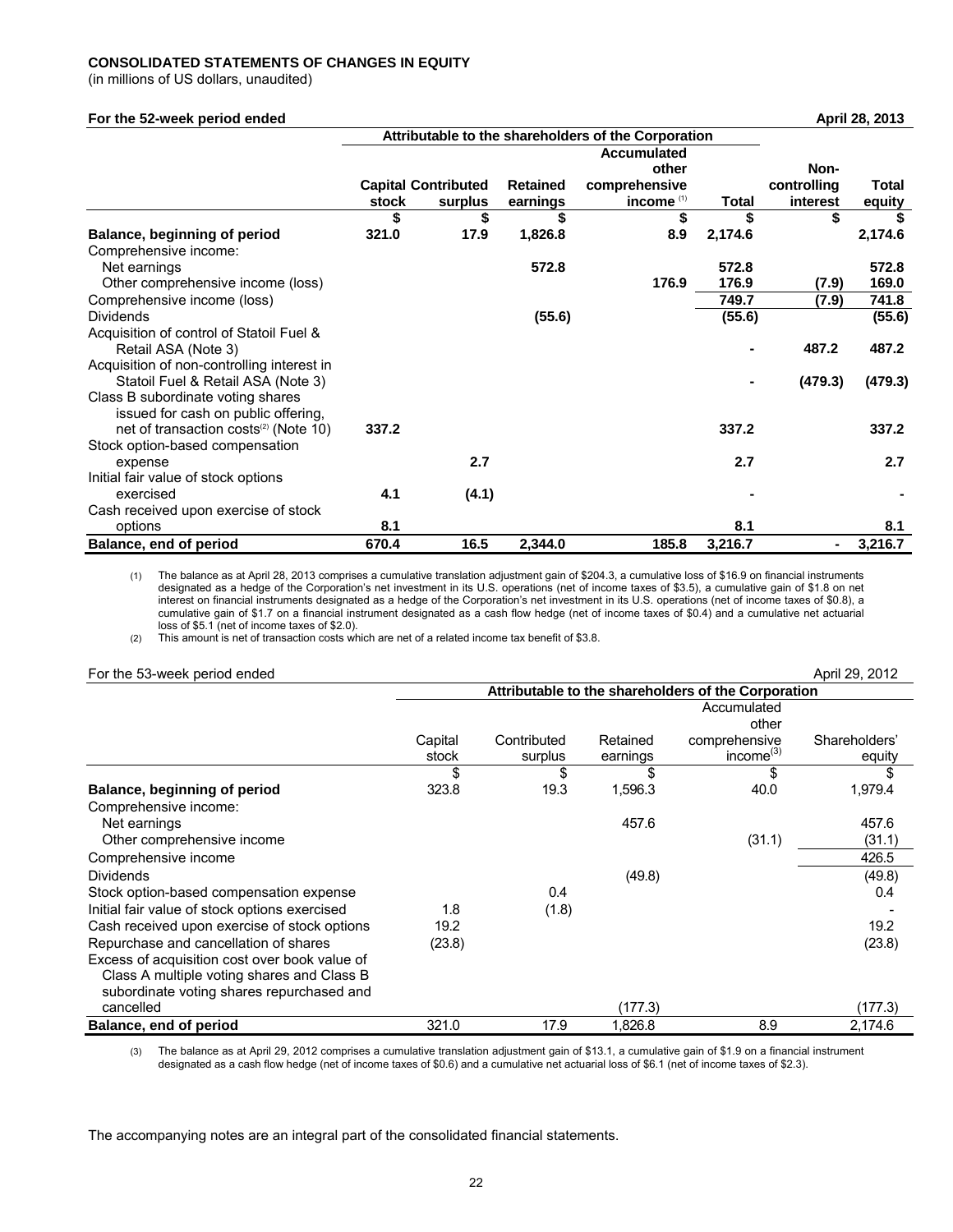### **CONSOLIDATED STATEMENTS OF CASH FLOWS**

(in millions of US dollars, unaudited)

| For the periods ended                                                                                                     | 12 weeks<br>April 28,<br>2013 | 13 weeks<br>April 29,<br>2012 | 52 weeks<br>April 28,<br>2013 | 53 weeks<br>April 29,<br>2012 |
|---------------------------------------------------------------------------------------------------------------------------|-------------------------------|-------------------------------|-------------------------------|-------------------------------|
|                                                                                                                           | \$                            | \$                            | \$                            | \$                            |
| <b>Operating activities</b>                                                                                               |                               |                               |                               |                               |
| Net earnings                                                                                                              | 146.4                         | 117.8                         | 572.8                         | 457.6                         |
| Adjustments to reconcile net earnings to net cash provided by operating<br>activities                                     |                               |                               |                               |                               |
| Depreciation, amortization and impairment of property and equipment,                                                      |                               |                               |                               |                               |
| intangible and other assets, net of amortization of deferred credits                                                      | 132.5                         | 51.4                          | 486.3                         | 199.7                         |
| Deferred income taxes                                                                                                     | (86.2)                        | 22.8                          | (122.1)                       | 24.2                          |
| (Gain) loss on foreign exchange forward contracts (Note 8)                                                                |                               | (17.0)                        | 102.9                         | (17.0)                        |
| Restructuring costs (Note 4)                                                                                              | 34.0                          |                               | 34.0                          |                               |
| Curtailment gain on defined benefits pension plans obligation (Note 5)                                                    | (19.4)                        | $\overline{\phantom{a}}$      | (19.4)                        |                               |
| Loss on disposal of property and equipment and other assets                                                               | 10.7                          | 2.0                           | 8.3                           | 9.8                           |
| Negative goodwill (Note 3)                                                                                                | (2.8)                         | (1.3)                         | (4.4)                         | (6.9)                         |
| Share of earnings of joint ventures and associated companies                                                              |                               |                               |                               |                               |
| accounted for using the equity method, net of dividends received<br>Deferred credits                                      | (1.5)<br>(0.1)                | (2.4)<br>1.3                  | (9.6)<br>17.3                 | (16.8)<br>10.7                |
| Other                                                                                                                     | (5.4)                         | (3.5)                         | 26.4                          | 17.8                          |
| Changes in non-cash working capital                                                                                       | 278.4                         | 90.1                          | 68.9                          | 84.7                          |
| Net cash provided by operating activities                                                                                 | 486.6                         | 261.2                         | 1,161.4                       | 763.8                         |
|                                                                                                                           |                               |                               |                               |                               |
| <b>Investing activities</b>                                                                                               |                               |                               |                               |                               |
| Purchase of property and equipment and other assets                                                                       | (171.1)                       | (126.8)                       | (537.3)                       | (316.6)                       |
| Business acquisitions (Note 3)<br>Proceeds from sale and leaseback transactions                                           | (51.5)<br>30.3                | (30.0)                        | (2,644.6)<br>30.3             | (380.3)                       |
| Proceeds from disposal of property and equipment and other assets                                                         | 12.7                          | 12.8                          | 50.4                          | 27.8                          |
| Restricted cash                                                                                                           | (0.2)                         | (2.3)                         | 1.1                           | (22.7)                        |
| Net settlement of foreign exchange forward contracts                                                                      |                               |                               | (86.4)                        |                               |
| Net cash used in investing activities                                                                                     | (179.8)                       | (146.3)                       | (3, 186.5)                    | (691.8)                       |
|                                                                                                                           |                               |                               |                               |                               |
| <b>Financing activities</b><br>Borrowings under the unsecured non-revolving acquisition credit facility, net              |                               |                               |                               |                               |
| of financing costs (Note 6)                                                                                               |                               |                               | 3,190.2                       |                               |
| Issuance of Canadian dollar denominated senior unsecured notes, net of                                                    |                               |                               |                               |                               |
| financing costs (Note 6)                                                                                                  |                               |                               | 997.5                         |                               |
| Repayment of the unsecured non-revolving acquisition credit facility (Note 6)                                             |                               |                               | (995.5)                       |                               |
| Repayment of non-current debt assumed on business acquisition                                                             |                               |                               | (800.5)                       |                               |
| Net increase (decrease) in other debt                                                                                     | 5.4                           | (1.4)                         | (314.5)                       | 157.1                         |
| Issuance of shares on public offering, net of transaction costs (Note 10)                                                 |                               |                               | 333.4                         |                               |
| Cash dividends paid                                                                                                       | (13.9)                        | (13.5)                        | (55.6)                        | (49.8)                        |
| Issuance of shares upon exercise of stock-options                                                                         |                               |                               | 8.1                           | 19.2                          |
| Repurchase of shares                                                                                                      | $\blacksquare$                | $\overline{\phantom{a}}$      | ۰                             | (201.1)                       |
| Net cash (used in) provided by financing activities                                                                       | (8.5)                         | (14.9)                        | 2,363.1                       | (74.6)                        |
| Effect of exchange rate fluctuations on cash and cash equivalents<br>Net increase (decrease) in cash and cash equivalents | (15.8)<br>282.5               | 1.3<br>101.3                  | 16.0<br>354.0                 | (2.8)                         |
| Cash, cash equivalents and bank overdraft, beginning of period                                                            | 375.8                         | 203.0                         | 304.3                         | (5.4)<br>309.7                |
| Cash and cash equivalents, end of period                                                                                  | 658.3                         | 304.3                         | 658.3                         | 304.3                         |
|                                                                                                                           |                               |                               |                               |                               |
| <b>Supplemental information:</b>                                                                                          |                               |                               |                               |                               |
| Interest paid                                                                                                             | 17.6                          | 2.2                           | 76.9                          | 7.3                           |
| Interest and dividends received                                                                                           | 2.5                           | 1.1                           | 11.7                          | 6.1                           |
| Income taxes paid<br>Cash and cash equivalents components:                                                                | 83.7                          | 54.8                          | 172.3                         | 91.1                          |
| Cash and demand deposits                                                                                                  |                               |                               | 619.2                         | 253.5                         |
| Liquid investments                                                                                                        |                               |                               | 39.1                          | 50.8                          |
|                                                                                                                           |                               |                               | 658.3                         | 304.3                         |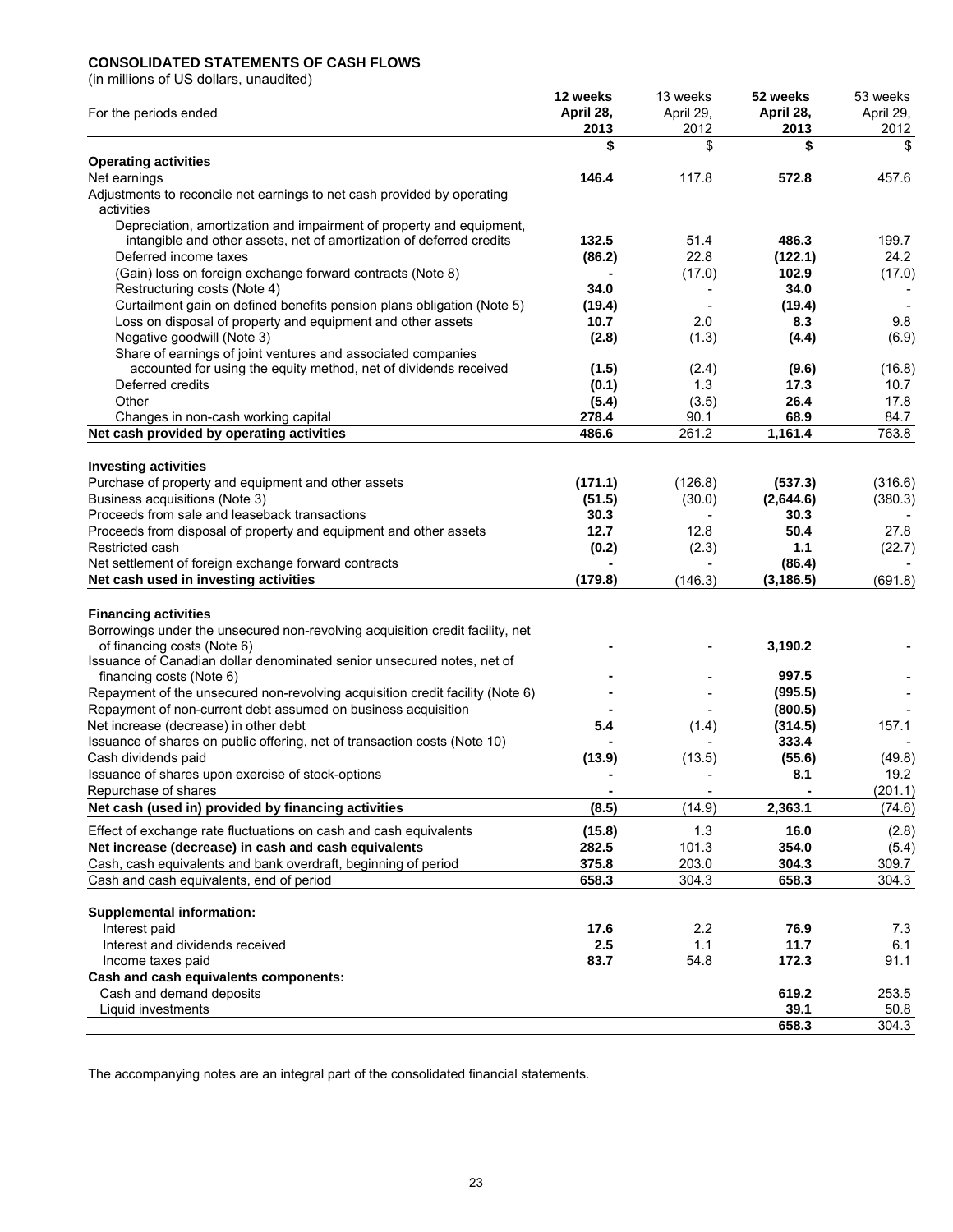### **CONSOLIDATED BALANCE SHEETS**

(in millions of US dollars, unaudited)

|                                                       | As at April 28,<br>2013 | As at April 29,<br>2012 |
|-------------------------------------------------------|-------------------------|-------------------------|
|                                                       | \$                      | \$                      |
| <b>Assets</b>                                         |                         |                         |
| <b>Current assets</b>                                 |                         |                         |
| Cash and cash equivalents                             | 658.3                   | 304.3                   |
| Restricted cash                                       | 21.6                    | 22.7                    |
| Accounts receivable                                   | 1.616.0                 | 304.4                   |
| Inventories                                           | 846.0                   | 543.9                   |
| Prepaid expenses                                      | 57.8                    | 28.6                    |
| Foreign exchange forward contracts (Note 8)           |                         | 17.2                    |
| Income taxes receivable                               | 81.6                    | 39.9                    |
|                                                       | 3,281.3                 | 1,261.0                 |
| Property and equipment<br>Goodwill                    | 5,079.9<br>1,081.0      | 2,248.3<br>502.9        |
| Intangible assets                                     | 834.7                   | 217.0                   |
| Other assets                                          | 136.3                   | 68.2                    |
| Investment in joint ventures and associated companies | 84.2                    | 65.0                    |
| Deferred income taxes                                 | 48.8                    | 14.4                    |
|                                                       | 10,546.2                | 4,376.8                 |
|                                                       |                         |                         |
| <b>Liabilities</b>                                    |                         |                         |
| <b>Current liabilities</b>                            |                         |                         |
| Accounts payable and accrued liabilities              | 2,351.1                 | 909.4                   |
| Provisions                                            | 96.5                    | 50.1                    |
| Income taxes payable                                  | 70.0                    | 46.5                    |
| Current portion of long-term debt (Note 6)            | 620.8                   | 484.4                   |
|                                                       | 3,138.4                 | 1,490.4                 |
| Long-term debt (Note 6)                               | 2,984.3                 | 180.8                   |
| Provisions                                            | 358.8                   | 107.5                   |
| Pension benefit liability                             | 109.7                   | 39.5                    |
| Financial liabilities (Note 7)                        | 20.4                    |                         |
| Deferred credits and other liabilities                | 156.7                   | 121.9                   |
| Deferred income taxes                                 | 561.2                   | 262.1                   |
|                                                       | 7,329.5                 | 2,202.2                 |
| Shareholders' equity                                  |                         |                         |
| Capital stock (Note 10)                               | 670.4                   | 321.0                   |
| Contributed surplus                                   | 16.5                    | 17.9                    |
| Retained earnings                                     | 2,344.0                 | 1,826.8                 |
| Accumulated other comprehensive income                | 185.8                   | 8.9                     |
|                                                       | 3,216.7                 | 2,174.6                 |
|                                                       | 10,546.2                | 4,376.8                 |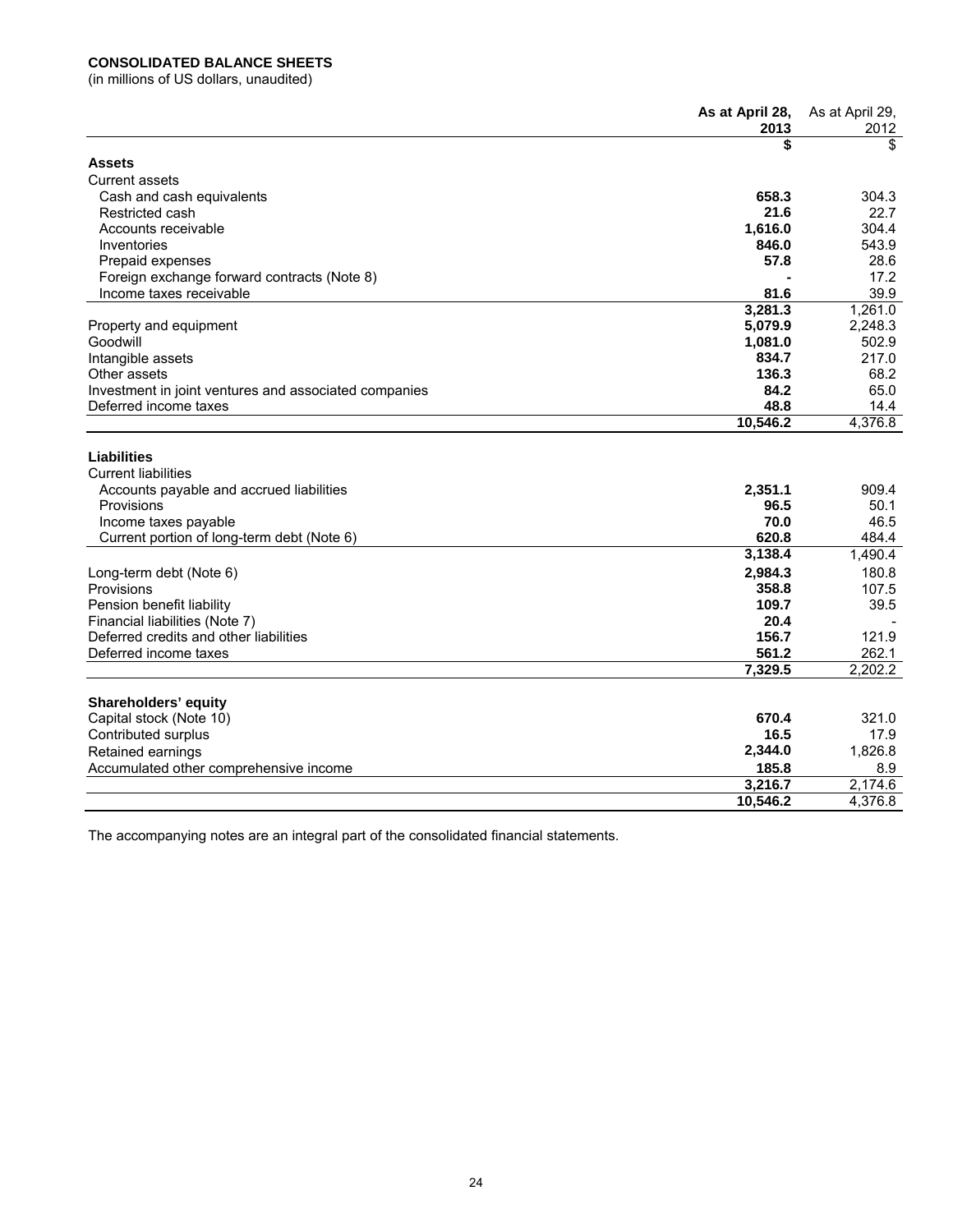(in millions of US dollars unless otherwise noted, except per share amounts, unaudited)

#### **1. CONSOLIDATED FINANCIAL STATEMENTS PRESENTATION**

The unaudited interim condensed consolidated financial statements (the "interim financial statements") have been prepared by the Corporation in accordance with generally accepted accounting principles in Canada as set out in the Handbook of the Canadian Institute of Chartered Accountants − Part I, which incorporates International Financial Reporting Standards ("IFRS"), as issued by the International Accounting Standards Board ("IASB") applicable to the preparation of interim financial statements, including International Accounting Standard ("IAS") 34 "Interim Financial Reporting".

The interim financial statements were prepared in accordance with the same accounting policies and methods as the audited annual consolidated financial statements for the year ended April 29, 2012, except for those disclosed in Note 2. The interim financial statements do not include all the information required for complete financial statements and should be read in conjunction with the audited annual consolidated financial statements and notes thereto in the Corporation's 2012 Annual Report. The results of operations for the interim periods presented do not necessarily reflect results expected for the full fiscal year. The Corporation's business follows a seasonal pattern. The busiest period is the first half-year of each fiscal year, which includes summer's sales. These interim financial statements have not been subject to a review engagement by the Corporation's external auditors.

On July 9, 2013, the Corporation's interim financial statements were approved by the board of directors who also approved their publication.

#### **Comparative figures**

Certain comparative figures of the consolidated financial statements have been reclassified to comply with the presentation adopted in the fiscal year ended April 28, 2013:

- Rental income from assets owned by the Corporation are now presented as revenue instead of a reduction of rent expense in Operating, selling, administrative and general expenses resulting in an increase in revenues and accompanying increase in Operating, selling, administrative and general expenses for the 12 and 52-week periods ended April 28, 2013 of \$1.7 and \$7.1 respectively (\$1.7 and \$6.0 for the 13 and 53-week periods ended April 29, 2012, respectively);
- Sales taxes on road transportation fuel in California, United States are now reported on a net basis in revenues instead of on a gross basis in revenues and cost of sales resulting in a reduction in revenues and cost of sales for the 12 and 52-week periods ended April 28, 2013 of \$8.6 and \$36.5 respectively (\$9.3 and \$23.3 for the 13 and 53-week periods ended April 29, 2012, respectively);
- Income taxes receivable and payable are now presented on a gross basis depending on the various jurisdictions instead of net resulting in an increase in income taxes receivable and income taxes payable of \$70.0 as at April 28, 2013 (\$46.5 as at April 29, 2012);
- Accounts receivable and payable with the same counterparty where the Corporation has the legal right as well as the intention to settle on a net basis, are now presented on a net basis instead of gross resulting in a decrease in accounts receivable and accounts payable and accrued liabilities of \$119.2 as at April 28, 2013 (\$116.3 as at April 29, 2012).

These reclassifications had no impact on net earnings, comprehensive income or equity of the Corporation as of April 28, 2013 or April 29, 2012.

#### **2. ACCOUNTING CHANGES**

#### **New accounting policy**

#### *Restructuring*

Restructuring provisions are recognized only when a detailed formal plan for the restructuring exists and the plan has either commenced or the plan's main features have been announced to those affected by it. In order to determine the initial recorded liability, the present value of estimated future cash flows are calculated using a pre-tax rate that reflects current market assessments of the time value of money and the risks specific to the liability.

A detailed formal plan usually includes:

- **identifying the concerned business or part of the business;**
- the principal locations affected:
- details regarding the employees affected;
- the restructuring's timing; and
- the expenditures that will have to be undertaken.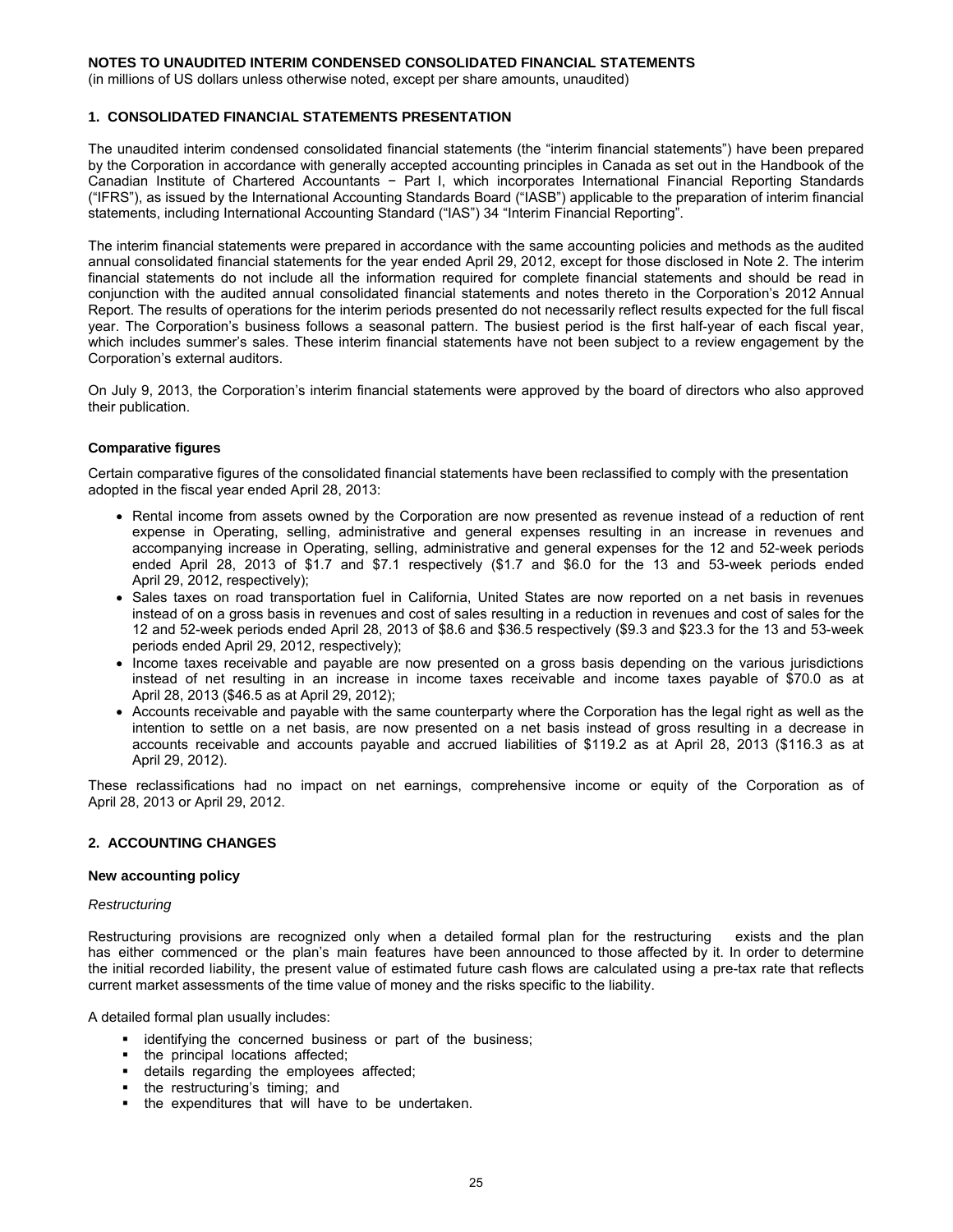(in millions of US dollars unless otherwise noted, except per share amounts, unaudited)

#### **Accounting policy different from those used in the 2012 annual consolidated financial statements**

#### *Hedge of the Corporation's net investment in its US operations*

Until November 1, 2012, the Corporation had designated its entire US dollar denominated long-term debt as a foreign exchange hedge of its net investment in its U.S. operations. Accordingly, the portion of the gains or losses arising from the translation of the US dollar denominated debt that was determined to be an effective hedge was recognized in Other comprehensive income, counterbalancing gains and losses arising from translation of the Corporation's net investment in its U.S. operations. Since November 1, 2012, the Corporation no longer designates its US dollar denominated long-term debt as a foreign exchange hedge of its net investment in its U.S. operations. Accordingly, the portion of the gains or losses arising from the translation of the US dollar denominated debt is recorded in the consolidated statement of earnings under Financial expenses.

As of November 1, 2012, the Corporation has documented and designated its cross-currency interest rate swap agreements (Note 7) as a foreign exchange hedge of its net investment in its US operations. The Corporation has determined that the cross-currency interest rate swap is an effective hedge at the time of the establishment of the hedge and for the duration of the cross-currency interest rate swap. The gains or losses arising from the fair value variation of the cross-currency interest rate swaps are recognized in Other comprehensive income along with the difference between interests received and interests paid. Should a portion of the hedging relationship become ineffective, the ineffective portion would be recorded in the consolidated statements of earnings under Financial expenses.

#### **Revised Standards**

#### *Employee Benefits*

On April 30, 2012, the Corporation early adopted the revised version of IAS 19 "Employee Benefits", issued by the IASB, which retroactively modifies accounting rules for defined benefits pension plans. The revised version of the standard contains multiple modifications, including the elimination of the corridor approach, which allowed deferring part of the actuarial gains and losses, as well as enhanced guidance on measurement of plan assets and defined benefit obligations, streamlining the presentation of changes in assets and liabilities arising from defined benefit plans as well as the introduction of enhanced disclosures for defined benefit plans.

Following the adoption of this revised standard, the Corporation also elected to present net interests on the net defined benefit liability (asset) in Financial expenses rather than in Operating, selling, administrative and general expenses, as they were previously presented. The increase in financial expenses and accompanying decrease in Operating, selling, administrative and general expenses for the 12 and 52-week periods ended April 28, 2013 is \$0.7 and \$2.8 respectively (\$0.5 and \$2.1 for the 13 and 53-week periods ended April 29, 2012, respectively).This adoption had no other significant impact on the Corporation's consolidated financial statements.

#### **3. BUSINESS ACQUISITIONS**

#### **Acquisition of Statoil Fuel & Retail ASA ("Statoil Fuel & Retail")**

On June 19, 2012, the Corporation acquired 81.2% of the 300,000,000 issued and outstanding shares of Statoil Fuel & Retail for a cash consideration of 51.20 Norwegian Kroners ("NOK") per share for a total amount of NOK 12.47 billion or approximately \$2.10 billion through a voluntary public offer (the "offer"). From June 22, 2012 to June 29, 2012, the Corporation acquired 53,238,857 additional shares of Statoil Fuel & Retail for a cash consideration of 51.20 NOK per share, totaling NOK 2.73 billion or approximately \$0.45 billion, increasing the Corporation's participation to 98.9%. Having reached a shareholding of more than 90%, on June 29, 2012, in accordance with Norwegian laws, the Corporation initiated the compulsory acquisition of all of the remaining Statoil Fuel & Retail shares not deposited under the offer from the holders thereof and, as a result, since such date, the Corporation owns 100% of the issued and outstanding shares of Statoil Fuel & Retail. The 51.20 NOK per share cash consideration for the compulsory acquisition of all of the remaining shares of Statoil Fuel & Retail not deposited under this offer was paid on July 11, 2012. The Oslo Børs Stock Exchange confirmed the delisting of the Statoil Fuel & Retail shares effective as of the close of markets in Norway on July 12, 2012. The acquisition of the 300,000,000 issued and outstanding shares of Statoil Fuel & Retail was therefore made for a total cash consideration of NOK 15.36 billion, or \$2.58 billion. The Corporation determined the acquisition date to be June 19, 2012.

Statoil Fuel & Retail is a leading Scandinavian road transportation fuel retailer with over 100 years of operations in the region. Statoil Fuel & Retail operates a broad retail network across Scandinavia (Norway, Sweden, Denmark), Poland, the Baltics (Estonia, Latvia, Lithuania), and Russia with approximately 2,300 sites, the majority of which offer road transportation fuel and convenience products while the others are unmanned automated service-stations (offering road transportation fuel only). Statoil Fuel & Retail has a leading position in several countries where it does business and owns the land for over 900 sites and buildings for over 1,700 sites.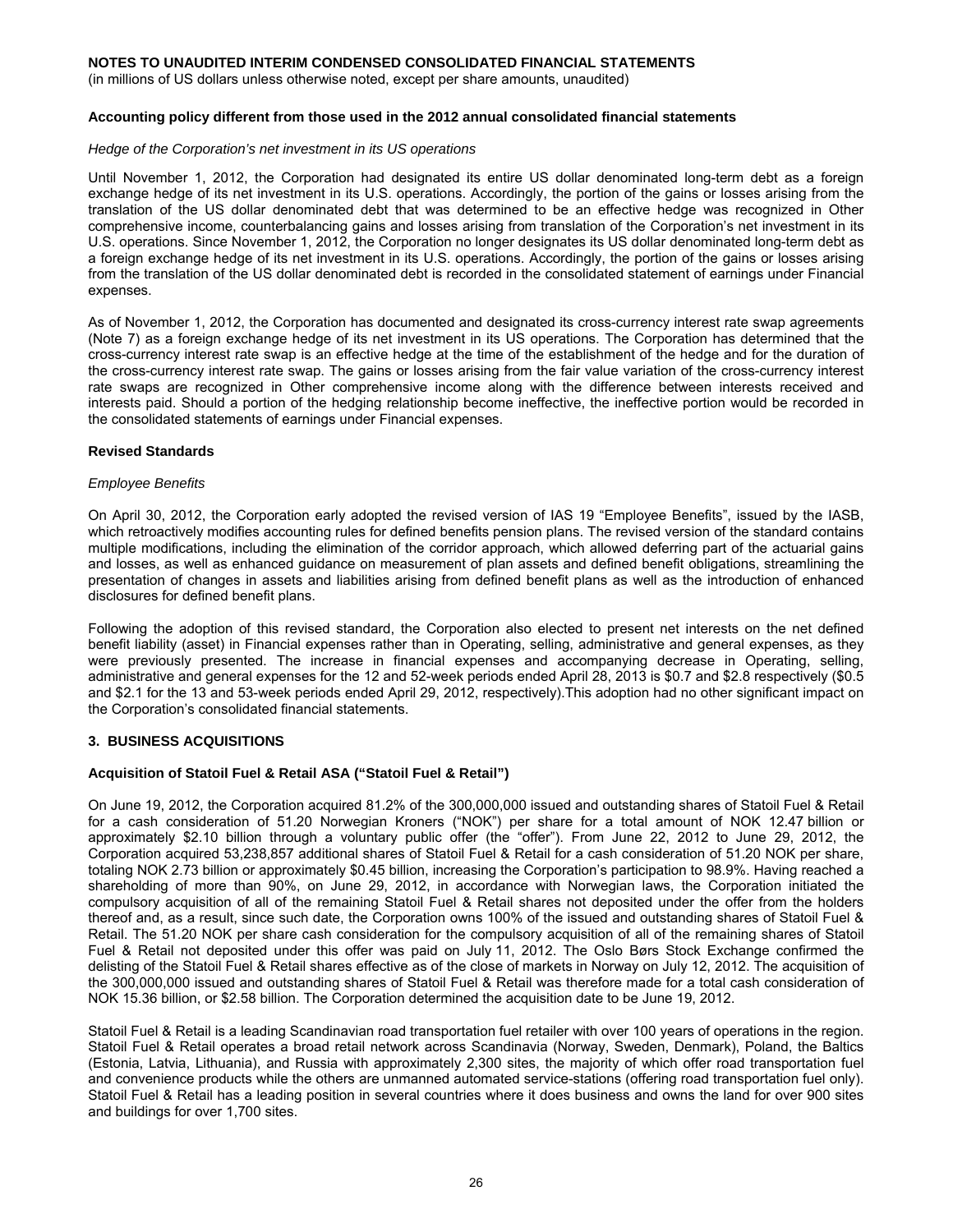(in millions of US dollars unless otherwise noted, except per share amounts, unaudited)

Statoil Fuel & Retail's other products include stationary energy, marine and aviation fuel, lubricants and chemicals. In Europe, Statoil Fuel & Retail operates key fuel terminals as well as fuel depots in eight countries.

During the 12 and 52-week periods ended April 28, 2013, the Corporation recorded no transaction costs and transaction costs of \$1.8 million, respectively, in Operating, selling, administrative and general expenses, in connection with this acquisition, which adds to transaction costs of \$0.8 million recorded in earnings for the 53-week period ended April 29, 2012.

The Corporation financed this acquisition through borrowings under its acquisition facility (Note 6).

Purchase price allocation based on the estimated fair value on the date of acquisition is as follows:

|                                                                                    | Fair value           |
|------------------------------------------------------------------------------------|----------------------|
|                                                                                    | accounted for at     |
|                                                                                    | the acquisition date |
|                                                                                    | S                    |
| <b>Assets</b>                                                                      |                      |
| Current assets                                                                     | 193.7                |
| Cash and cash equivalents                                                          | 0.8                  |
| Restricted cash<br>Accounts receivable                                             | 1,597.3              |
|                                                                                    | 283.4                |
| Inventories                                                                        |                      |
| Prepaid expenses                                                                   | 10.4<br>3.7          |
| Income taxes receivable                                                            |                      |
|                                                                                    | 2,089.3              |
| Property and equipment                                                             | 2,576.8              |
| Identifiable intangible assets                                                     | 616.5                |
| Other assets                                                                       | 36.6                 |
| Investment in associated companies                                                 | 7.4                  |
| Deferred Income taxes                                                              | 22.1                 |
|                                                                                    | 5,348.7              |
|                                                                                    |                      |
| <b>Liabilities</b>                                                                 |                      |
| <b>Current liabilities</b>                                                         |                      |
| Accounts payable and accrued liabilities                                           | 1,680.1              |
| Provisions                                                                         | 25.2                 |
| Income taxes payable                                                               | 17.6                 |
| Bank loans and current portion of long-term debt                                   | 845.3                |
|                                                                                    | 2,568.2              |
| Long-term debt                                                                     | 53.6                 |
| Provisions                                                                         | 197.8                |
| Pension benefit liability                                                          | 80.1                 |
| Other liabilities                                                                  | 5.5                  |
| Deferred income taxes                                                              | 346.2                |
|                                                                                    | 3,251.4              |
| Non-controlling interest                                                           | 487.2                |
| Net identifiable assets                                                            | 1,610.1              |
| Acquisition goodwill                                                               | 493.9                |
| Consideration paid in cash on June 19, 2012 for the acquisition of control (81.2%) | 2,104.0              |
| Consideration paid in cash for shares held by non-controlling shareholders         | 479.3                |
| Cash and cash equivalents acquired                                                 | (193.7)              |
| Bank overdraft assumed                                                             | 34.1                 |
|                                                                                    | 2.423.7              |
| Net cash flow for the acquisition                                                  |                      |

The Corporation expects that the acquired goodwill will not be deductible for tax purposes.

The Corporation acquired Statoil Fuel & Retail with the aim of diversifying its operations geographically. This acquisition generated goodwill in the amount of \$493.9 mainly due to future growth potential of establishing a platform in Europe as well as an assembled and trained workforce. Since the date of acquisition, Statoil Fuel & Retail's revenues and net earnings amounted to \$11,072.6 and \$98.4, respectively. The following summary presents the pro-forma consolidated results of the Corporation for the 52-week period ended April 28, 2013, under the assumption that Statoil Fuel & Retail was acquired on April 30, 2012. These amounts do not include the potential synergies that could result from the acquisition. This information is provided for illustrative purposes only and does not necessarily reflect actual or future consolidated results of the Corporation after the combination.

| Revenues     | 37,348.2 |
|--------------|----------|
| Net earnings | 578.1    |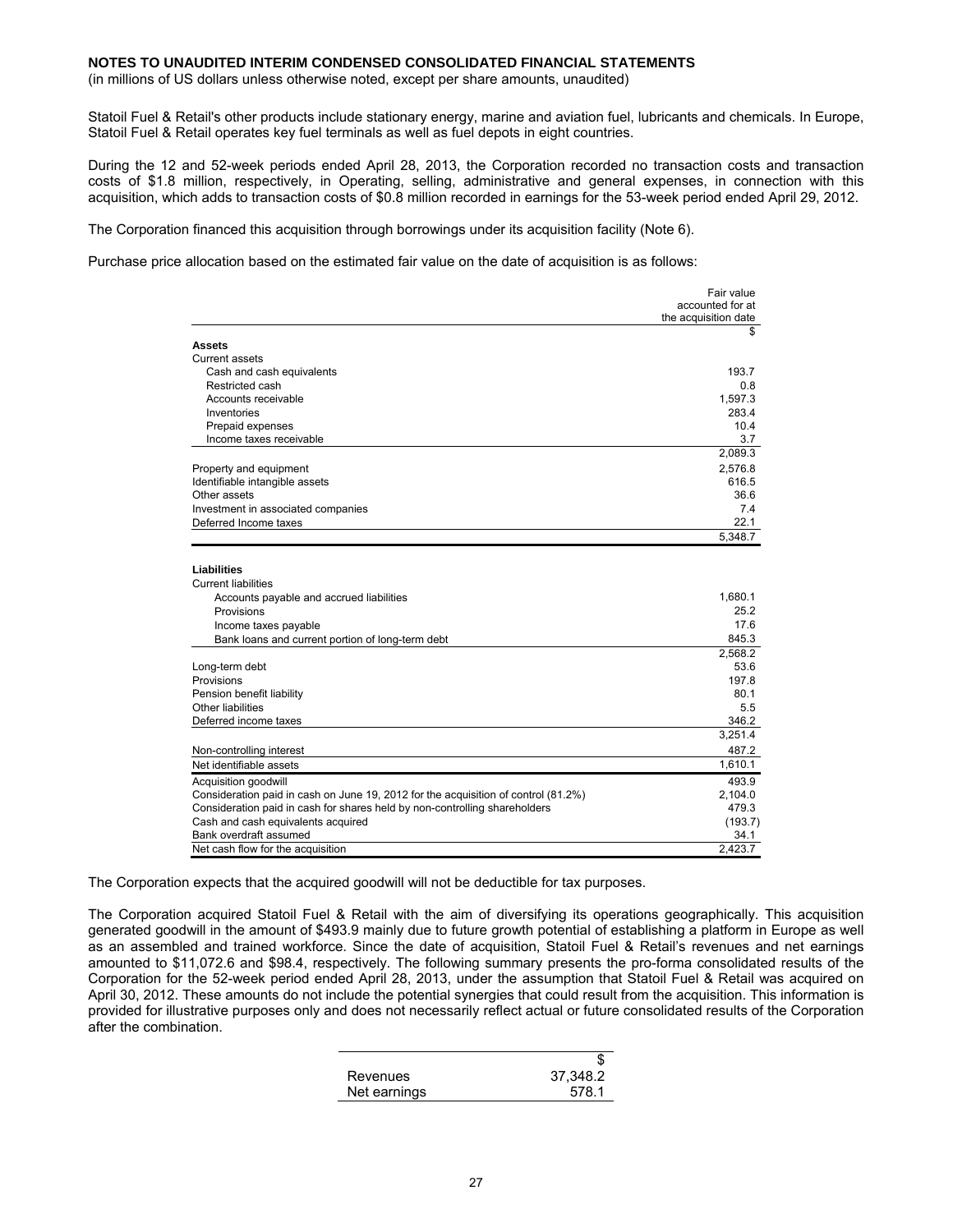(in millions of US dollars unless otherwise noted, except per share amounts, unaudited)

Statoil Fuel & Retail's accounting periods do not coincide with the Corporation's accounting periods. The Corporation's consolidated statement of earnings, comprehensive income, and cash flows for the 12 and 52-week periods ended April 28, 2013 include those of Statoil Fuel & Retail for the period beginning February 1<sup>st</sup>, 2013 and ending April 30, 2013 and for the period beginning June 20, 2012 and ending April 30, 2013, respectively. The Corporation's consolidated statement of changes in equity for the 52-week period ended April 28, 2013 includes that of Statoil Fuel & Retail for the period beginning June 20, 2012 and ending April 30, 2013. The Corporation's consolidated balance sheet as at April 28, 2013 includes the balance sheet of Statoil Fuel & Retail as at April 30, 2013, as adjusted for the purchase price allocation.

The Corporation anticipates that the alignment of Statoil Fuel & Retail's accounting period with those of the Corporation should be made once the replacement of Statoil Fuel & Retail financial systems is finalized.

#### **Other acquisitions for the 52-week period ended April 28, 2013**

- On May 8, 2012, the Corporation purchased 20 company-operated stores located in Texas, United States from Signature Austin Stores. The Corporation leases the land and buildings for all sites.
- On August 27, 2012, the Corporation purchased 29 company-operated stores located in Florida, United States from Florida Oil Holdings, LLC. The Corporation owns the land and buildings for 24 sites while it leases the land and owns the buildings for the other sites. The Corporation was also transferred a road transportation fuel supply agreement for one store owned and operated by an independent operator.
- On November 2, 2012, the Corporation acquired, from Sun Pacific Energy, 27 company-operated stores operating in Washington State, United States. The Corporation owns the land and buildings for 26 sites while it leases these assets for the other site.
- On November 28, 2012, the Corporation acquired, from Davis Oil Company, seven company-operated stores operating in Georgia, United States. The Corporation owns the land and buildings for all sites.
- On December 31, 2012, the Corporation acquired, from Kum & Go, L.C., seven company-operated stores operating in Oklahoma, United States. The Corporation leases the land and buildings for all sites.
- On February 11, 2013, the Corporation acquired 29 company-operated stores located in the states of Illinois, Missouri and Oklahoma in the United States from Dickerson Petroleum Inc. The Corporation owns the land and building for 25 sites while it leases the land and owns the buildings for the other sites. In addition, 21 road transportation fuel supply agreements were acquired by the Corporation, 20 of which are for sites owned and operated by independent operators while one site is leased by the Corporation.
- During the 52-week period ended April 28, 2013, under the June 2011 agreement with ExxonMobil, the Corporation acquired four stores operated by independent operators for which the real estate is owned by the Corporation along with the related road transportation fuel supply agreements. Additionally, 23 road transportation fuel supply agreements were acquired by the Corporation during this period.
- During the 52-week period ended April 28, 2013, the Corporation also acquired 32 other stores through distinct transactions. The Corporation leases the land and owns the building for one site, leases the land and buildings for ten sites and owns these same assets for the other sites.

Acquisition costs for the 12 and 52-week periods ended April 28, 2013, in connection with these acquisitions and other unrealized acquisitions of \$0.3 and \$2.3, respectively, are included in Operating, selling, administrative and general expenses.

These acquisitions were settled for a total cash consideration of \$220.9. Since the Corporation has not completed its fair value assessment of the assets acquired, the liabilities assumed and goodwill for all transactions, the preliminary allocations of certain acquisitions are subject to adjustments to the fair value of the assets, liabilities and goodwill until the process is completed. Purchase price allocations based on the estimated fair value on the date of acquisition and available information as at the date of publication of these consolidated financial statements is as follows: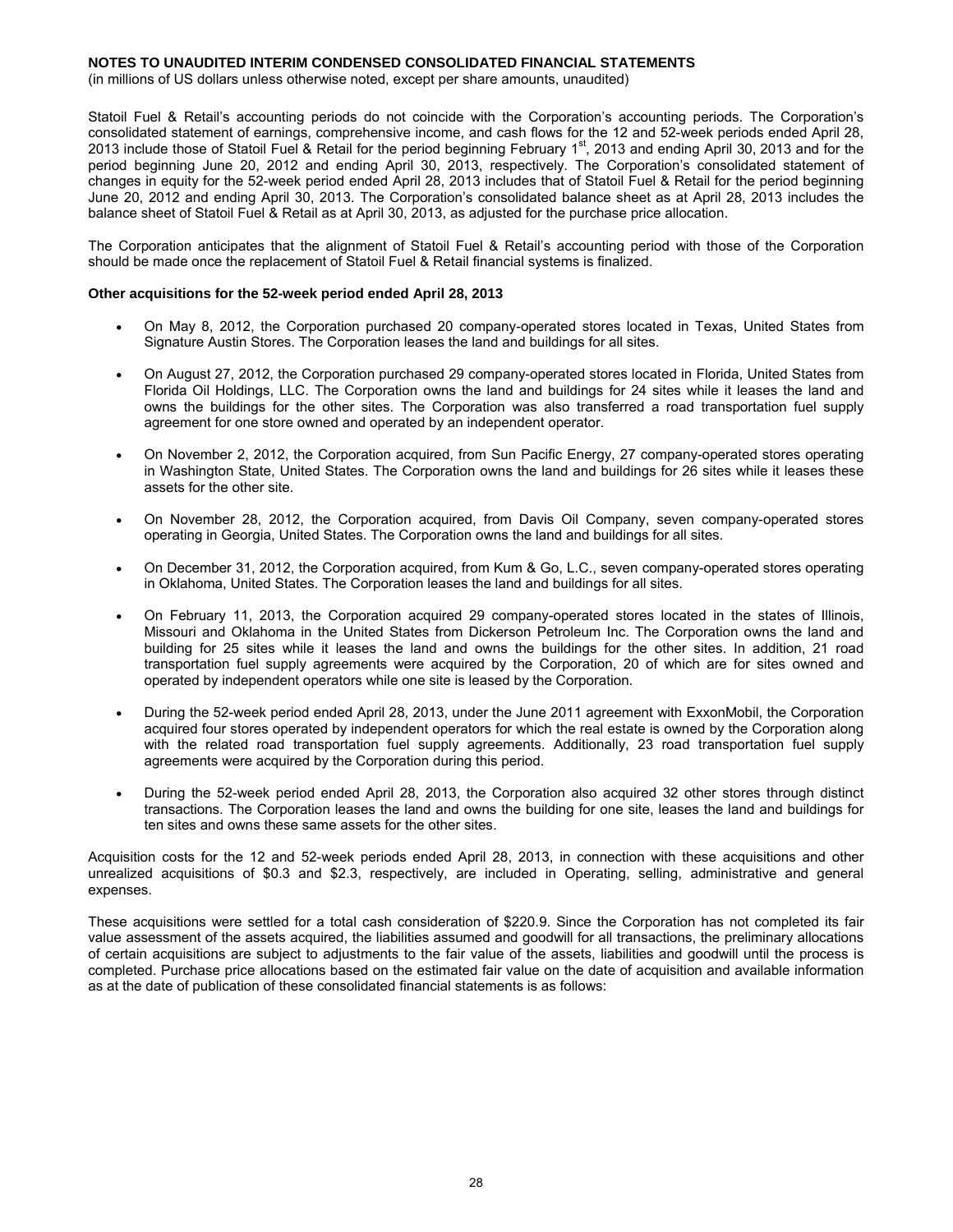(in millions of US dollars unless otherwise noted, except per share amounts, unaudited)

|                                                                                       | \$    |
|---------------------------------------------------------------------------------------|-------|
| Tangible assets acquired                                                              |       |
| Inventories                                                                           | 14.2  |
| Property and equipment                                                                | 159.0 |
| Other assets                                                                          | 0.4   |
| Total tangible assets                                                                 | 173.6 |
| Liabilities assumed                                                                   |       |
| Accounts payable and accrued liabilities                                              | 2.1   |
| Provisions                                                                            | 7.6   |
| Deferred credit and other liabilities                                                 | 3.8   |
| <b>Total liabilities</b>                                                              | 13.5  |
| Net tangible assets acquired                                                          | 160.1 |
| Intangible assets                                                                     | 3.0   |
| Goodwill                                                                              | 62.2  |
| Negative goodwill recorded to Operating, selling, administrative and general expenses | (4.4) |
| Total cash consideration paid                                                         | 220.9 |

The Corporation expects that approximately \$44.5 of the goodwill related to these transactions will be deductible for tax purposes.

These acquisitions were concluded in order to expand the Corporation's market share, to penetrate new markets and to increase its economies of scale. These acquisitions generated goodwill in the amount of \$62.2 mainly due to the strategic location of stores acquired. Since the date of acquisition, revenues and net earnings from these stores amounted to \$633.5 and \$6.9, respectively. Considering the nature of these acquisitions, the available financial information does not allow for the accurate disclosure of pro-forma revenues and net earnings had the Corporation concluded these acquisitions at the beginning of its fiscal year.

#### **Disposal of the liquefied petroleum gas sales ("LPG") operations**

On December 7, 2012, the Corporation sold Statoil Fuel & Retail's LPG operations for NOK 130.0 million (approximately \$23.0 million) before working capital adjustments. No gain or loss was generated from this disposal.

#### **4. RESTRUCTURING**

A restructuring provision of \$ 34.0 was recorded to earnings for the 12 and 52-week periods ended April 28, 2013. This provision is primarily composed of planned redundancy costs which should result in the reduction of the Corporation's workforce in several business units and departments across Europe.

#### **5. CURTAILMENT GAIN ON DEFINED BENEFITS PENSION PLANS OBLIGATION**

In connection with the planned restructuring of the Corporation's operations in Europe and associated workforce reduction, a \$19.4 non-recurring curtailment gain related to certain defined benefits pension plans was recorded to earnings for the 12 and 52-week periods ended April 28, 2013 with a corresponding offset to the defined benefit plan accrued benefit obligation.

#### **6. BANK LOANS AND LONG-TERM DEBT**

|                                                                                                       | As at April 28.<br>2013 | As at April 29.<br>2012 |
|-------------------------------------------------------------------------------------------------------|-------------------------|-------------------------|
|                                                                                                       |                         |                         |
| Unsecured non-revolving acquisition credit facility, maturing in June 2015 <sup>(a)</sup>             | 2.197.3                 |                         |
| Canadian dollar denominated senior unsecured notes (b)                                                | 978.7                   |                         |
| US dollar term revolving unsecured operating credit D, maturing in December 2016 <sup>(b)</sup>       | 345.5                   | 116.0                   |
| Canadian dollar term revolving unsecured operating credit D, maturing in December 2016 <sup>(c)</sup> |                         | 53.0                    |
| US dollar term revolving unsecured operating credit A, matured in September 2012                      |                         | 312.7                   |
| Canadian dollar term revolving unsecured operating credit A, matured in September 2012                |                         | 13.6                    |
| US dollar term revolving unsecured operating credit B, matured in September 2012                      |                         | 147.3                   |
| Canadian dollar term revolving unsecured operating credit B, matured in September 2012                |                         | 6.7                     |
| NOK fixed rate bonds, 5.75%, maturing in February 2019                                                | 2.3                     |                         |
| NOK floating rate bonds, 5.04%, maturing in February 2017                                             | 2.6                     |                         |
| Other debts, including finance leases, maturing at various dates                                      | 78.7                    | 15.9                    |
|                                                                                                       | 3.605.1                 | 665.2                   |
| Current portion of long-term debt                                                                     | 620.8                   | 484.4                   |
|                                                                                                       | 2,984.3                 | 180.8                   |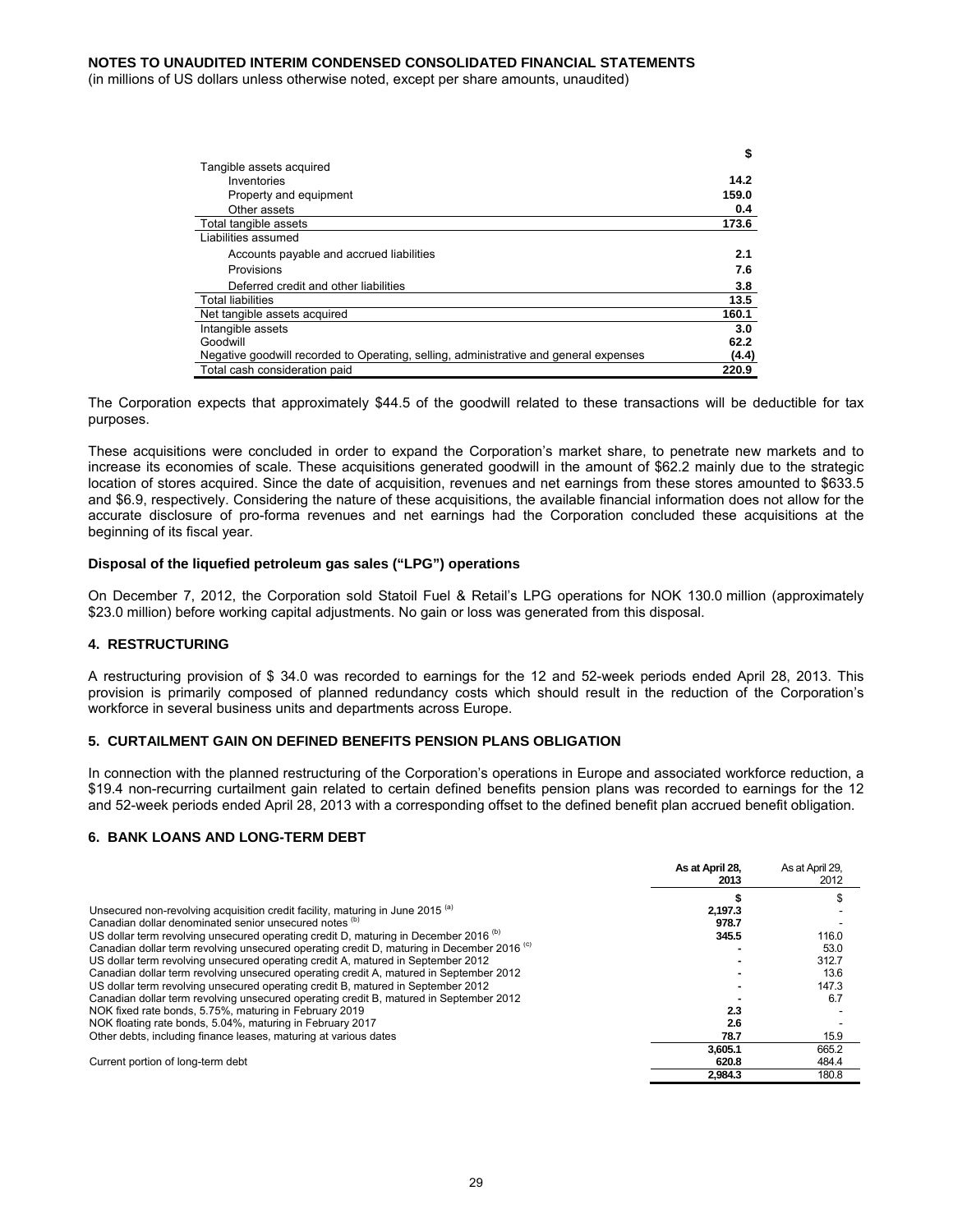(in millions of US dollars unless otherwise noted, except per share amounts, unaudited)

#### **(a) Unsecured non-revolving acquisition credit facility**

As at April 28, 2013, the effective interest rate was 2.37% (rate of 2.25% on borrowed amounts).

#### **(b) Canadian dollar denominated senior unsecured notes**

On November 1<sup>st</sup>, 2012, the Corporation issued Canadian dollar denominated senior unsecured notes totaling CA\$ 1.0 billion, divided into three tranches:

|           | <b>Notional amount</b> | <b>Maturity</b>                      | Coupon rate | Effective rate as at<br>April 28, 2013 |
|-----------|------------------------|--------------------------------------|-------------|----------------------------------------|
|           |                        |                                      |             |                                        |
| Franche 1 | CA\$300.0              | . 2017<br>November 1 <sup>st</sup> . | 2.861%      | $3.0\%$                                |
| Tranche 2 | CA\$450.0              | November 1 <sup>st</sup> , 2019      | 3.319%      | 3.4%                                   |
| Franche 3 | CA\$250.0              | November 1 <sup>st</sup> , 2022      | 3.899%      | 4.0%                                   |

The net proceeds from the issuance, which were approximately \$997.5 (CA\$995.0), were mainly used to repay a portion of the Corporation's unsecured non-revolving acquisition credit facility. The total notional amount of the notes is subject to cross-currency interest rate swaps (Note 7).

#### **(c) Term revolving unsecured operating credit D**

As at April 28, 2013, the effective interest rate was 1.75%.

On October 19, 2012, the Corporation entered into an agreement to amend the amount available under its US dollar term revolving unsecured operating credit D from \$1,000.0 to \$1,275.0. All other conditions pertaining to the previous agreement remain unchanged.

#### **Term revolving unsecured operating credit E**

On October 31, 2012, the Corporation entered into a new credit facility of an initial maximum amount of \$50.0 with an initial term of 50 months. The credit facility is available in the form of a revolving unsecured operating credit, available in US dollars. The amounts borrowed bear interest at variable rates based on the US base rate or the LIBOR rate plus a variable margin.

Standby fees, which vary based on a leverage ratio and on the utilization rate of the credit facility, apply to the unused portion of the credit facility. The variable margin used to determine the interest rate applicable to amounts borrowed is determined according to a leverage ratio of the Corporation.

Under the credit agreement, the Corporation must maintain certain financial ratios and respect certain restrictive provisions.

As at April 28, 2013, operating credit E was unused.

#### **Bank overdraft facilities**

The Corporation has access to bank overdraft facilities totaling approximately \$336.0. As at April 28, 2013, these were unused.

#### **7. CROSS-CURRENCY INTEREST RATE SWAPS**

On November 1, 2012, the Corporation entered into cross-currency interest rate swap agreements for a total notional amount of CA\$1.0 billion, allowing it to synthetically convert its Canadian dollars denominated debt into US dollars.

|                                    |                |                       | Fair value as at |                |                  |  |
|------------------------------------|----------------|-----------------------|------------------|----------------|------------------|--|
| <b>Receive - Notional</b>          | Receive - Rate | <b>Pay - Notional</b> | Pay – Rate       | April 28, 2013 | <b>Maturity</b>  |  |
| CA\$300.0                          | 2.861%         | US\$300.7             | 2.0340%          | \$5.1          | November 1, 2017 |  |
| CA\$125.0                          | 3.319%         | US\$125.4             | 2.7325%          | \$2.6          | November 1, 2019 |  |
| CA\$20.0                           | 3.319%         | US\$20.1              | 2.7325%          | \$0.4          | November 1, 2019 |  |
| CA\$305.0                          | 3.319%         | US\$305.9             | 2.7400%          | \$6.8          | November 1, 2019 |  |
| CA\$125.0                          | 3.899%         | US\$125.4             | 3.4900%          | \$2.9          | November 1, 2022 |  |
| CA\$125.0                          | 3.899%         | US\$125.4             | 3.4925%          | \$2.6          | November 1, 2022 |  |
| <b>Total financial liabilities</b> |                |                       |                  | \$20.4         |                  |  |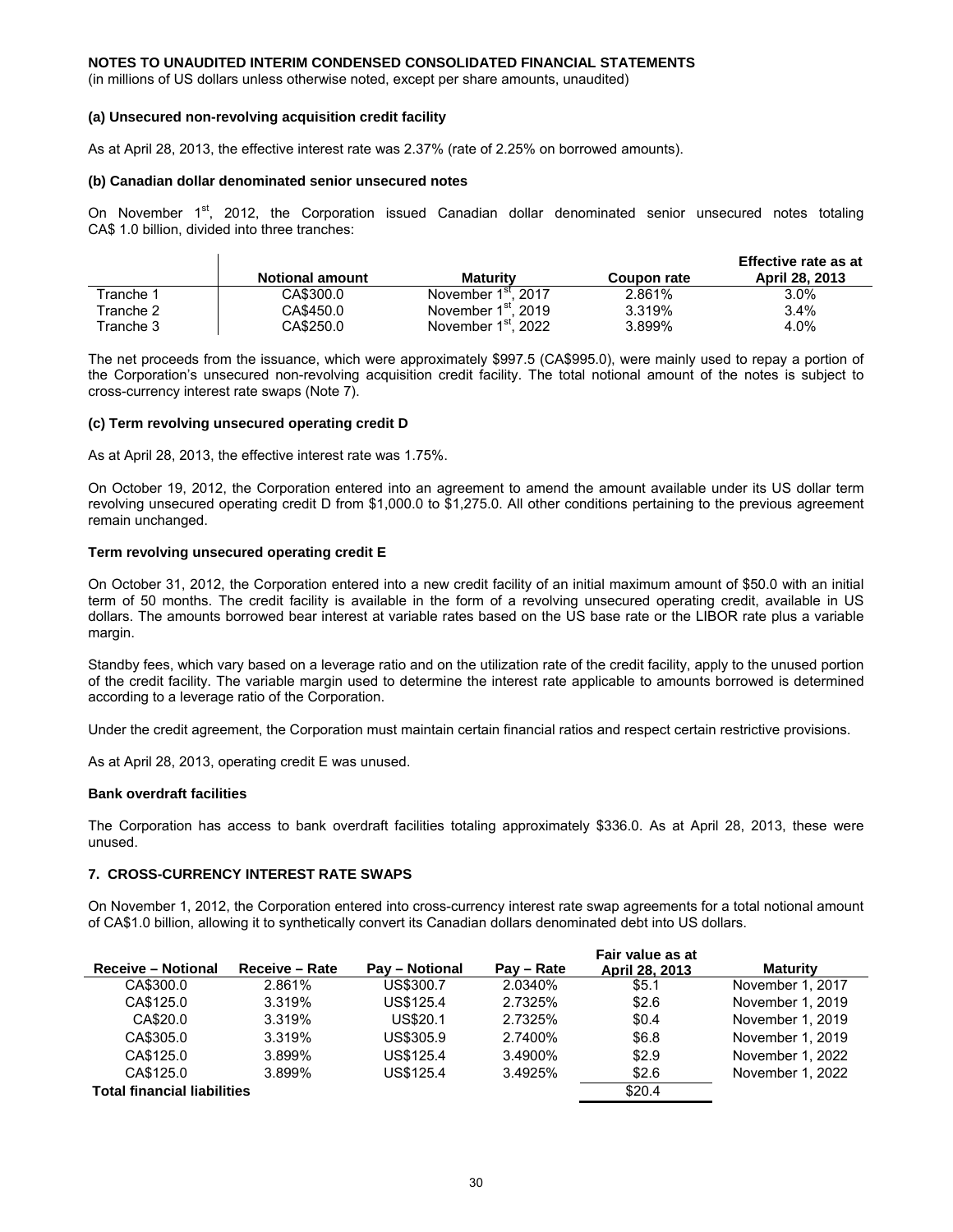(in millions of US dollars unless otherwise noted, except per share amounts, unaudited)

The cross-currency interest rate swap agreements were designated as a foreign exchange hedge of the Corporation's net investment in its U.S. operations.

#### **8. FOREIGN EXCHANGE FORWARD CONTRACTS**

As described above, the acquisition of Statoil Fuel & Retail was denominated in NOK whereas the Corporation's acquisition facility is denominated in US dollars. The Corporation has therefore determined that there was a risk related to fluctuations in the exchange rate between the US dollar and the NOK as the hypothetical weakening of the US dollar against the NOK would have increased the Corporation's US dollars cash requirements in order to close the acquisition of Statoil Fuel & Retail. To mitigate this risk and because of the lack of liquidity in the currency market for the NOK, the Corporation entered into foreign exchange forward contracts (hereinafter, "forwards") with reputable financial institutions allowing it to predetermine a significant portion of the disbursement it planned to make in US dollars for the acquisition of Statoil Fuel & Retail.

In total, from April 10, 2012 to June 12, 2012, the Corporation entered into forwards requiring it to deliver US\$3.47 billion in exchange for NOK 20.14 billion, representing a weighted average rate of NOK 5.8082 per US dollar which is a favorable rate compared to the rate of NOK 5.75 per US dollar in effect at April 18, 2012, date of the announcement of the offer to acquire Statoil Fuel & Retail.

Subsequently, the Corporation modified the original maturity dates of certain forwards to make them coincide with the actual disbursement dates for the payment of Statoil Fuel & Retail shares and the repayment of certain of Statoil Fuel & Retail debts. Thus, from June 15, 2012 to August 24, 2012, the Corporation settled all of the forwards to pay for Statoil Fuel & Retail shares and certain of its debts.

During the 52-week period ended April 28, 2013, the Corporation recorded to earnings losses of \$102.9, in relation with these forwards. During the 13 and 53-week periods ended April 29, 2012, the corporation recorded to earnings gain of \$17.0, in relation with these forwards.

#### **9. NET EARNINGS PER SHARE**

|                                                                  |                        | 12-week period<br>ended April 28, 2013                        |                                     | 13-week period<br>ended April 29, 2012 |                                                        |                                     |  |  |
|------------------------------------------------------------------|------------------------|---------------------------------------------------------------|-------------------------------------|----------------------------------------|--------------------------------------------------------|-------------------------------------|--|--|
|                                                                  | <b>Net</b><br>earnings | <b>Weighted average</b><br>number of shares<br>(in thousands) | <b>Net</b><br>earnings<br>per share | <b>Net</b><br>earnings                 | Weighted average<br>number of shares<br>(in thousands) | <b>Net</b><br>earnings<br>per share |  |  |
|                                                                  |                        |                                                               | \$                                  | \$                                     |                                                        | \$                                  |  |  |
| Basic net earnings attributable to<br>Class A and B shareholders | 146.4                  | 187,524                                                       | 0.78                                | 117.8                                  | 179,046                                                | 0.66                                |  |  |
| Dilutive effect of stock options                                 |                        | 1,616                                                         | (0.01)                              |                                        | 2.056                                                  | (0.01)                              |  |  |
| Diluted net earnings available for<br>Class A and B shareholders | 146.4                  | 189,140                                                       | 0.77                                | 117.8                                  | 181,102                                                | 0.65                                |  |  |
|                                                                  |                        | 52-week period<br>ended April 28, 2013                        |                                     |                                        | 53-week period<br>ended April 29, 2012                 |                                     |  |  |
|                                                                  | <b>Net</b><br>earnings | <b>Weighted average</b><br>number of shares<br>(in thousands) | <b>Net</b><br>earnings<br>per share | <b>Net</b><br>earnings                 | Weighted average<br>number of shares<br>(in thousands) | <b>Net</b><br>earnings<br>per share |  |  |
|                                                                  |                        |                                                               | \$                                  | \$                                     |                                                        | \$                                  |  |  |
| Basic net earnings attributable to<br>Class A and B shareholders | 572.8                  | 185,028                                                       | 3.10                                | 457.6                                  | 180,420                                                | 2.54                                |  |  |
| Dilutive effect of stock options                                 |                        | 1,828                                                         | (0.03)                              |                                        | 3,163                                                  | (0.05)                              |  |  |
| Diluted net earnings available for<br>Class A and B shareholders | 572.8                  | 186.856                                                       | 3.07                                | 457.6                                  | 183.583                                                | 2.49                                |  |  |

When they have an anti-dilutive effect, stock options must be excluded from the calculation of the diluted net earnings per share. For the 12-week period ended April 28, 2013, no stock options were excluded, for the 52-week period ended April 28, 2013, 35,000 stock options were excluded and no stock options were excluded for the 13 and 53-week periods ended April 29, 2012.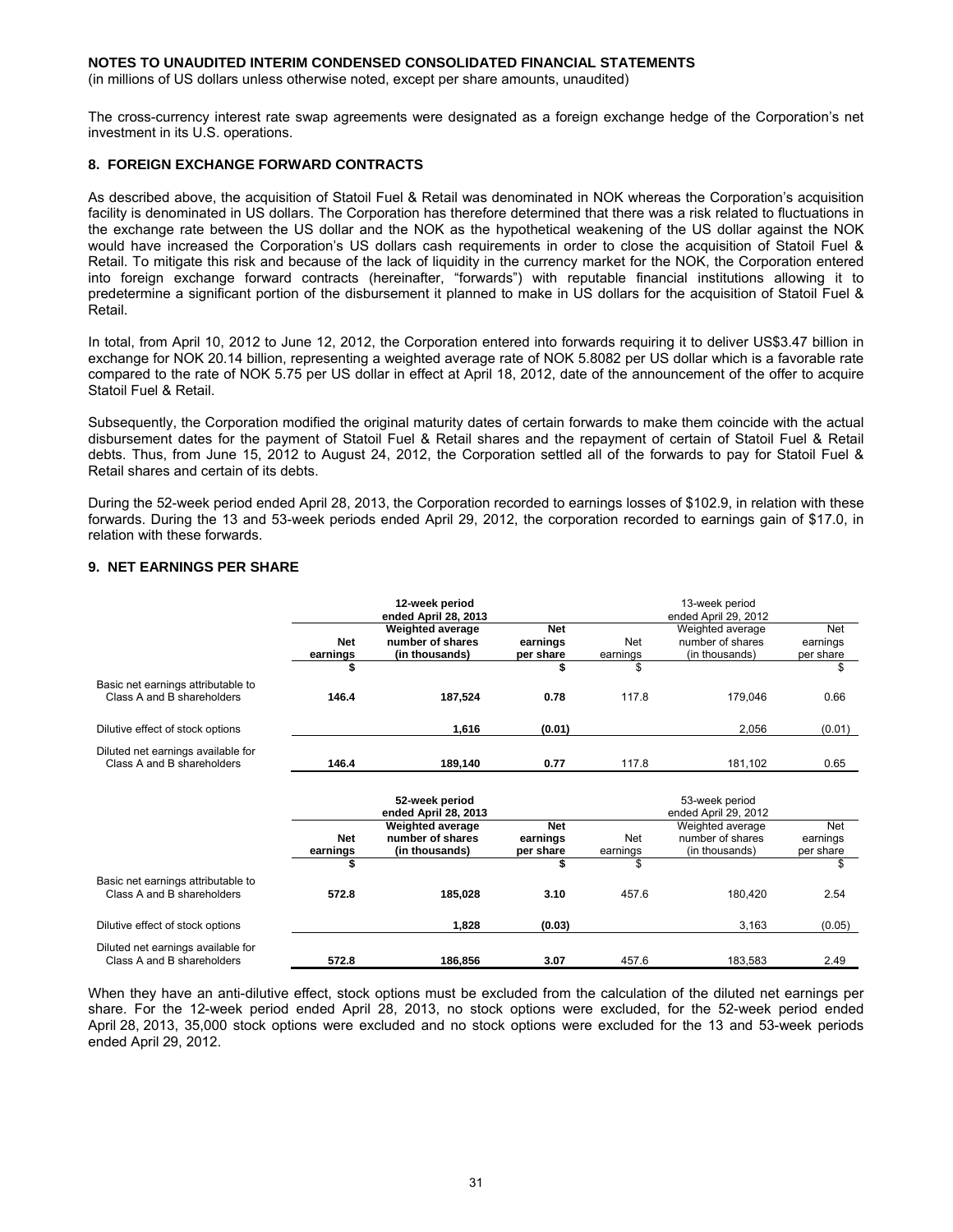(in millions of US dollars unless otherwise noted, except per share amounts, unaudited)

#### **10. CAPITAL STOCK**

#### **Issuance of shares**

On August 14, 2012, the Corporation issued 7,302,500 Class B subordinate voting shares at a price of CA\$47.25 per share, for gross proceeds of approximately CA\$345.0 (\$347.9).

The net proceeds of the issuance, approximately CA\$330.0 (\$333.4), were mainly used to repay a portion of the Corporation's revolving unsecured operating credits then outstanding.

#### **Repurchase of shares**

Since October 25, 2011, the Corporation had a share repurchase program which expired on October 24, 2012. This program allowed the Corporation to repurchase up to 2,684,420 of the 53,688,412 Class A multiple voting shares and up to 11,126,400 of the 111,264,009 Class B subordinate voting shares issued and outstanding as at October 11, 2011 (representing 5.0% of the Class A multiple voting shares issued and outstanding and 10.0% of the Class B subordinate voting shares of the public float, as at that date, respectively, as defined by applicable rules). In accordance with Toronto Stock Exchange requirements, the Corporation could repurchase a daily maximum of 1,000 Class A multiple voting shares and of 82,118 Class B subordinate voting shares. When making such repurchases, the number of Class A multiple voting shares and of Class B subordinate voting shares in circulation is reduced and the proportionate interest of all remaining shareholders in the Corporation's share capital is increased on a pro rata basis. All shares repurchased under the share repurchase program were cancelled upon repurchase. The Corporation did not repurchase any shares under this program during the 12 and 52-week periods ended April 28, 2013.

#### **Stock options**

For the 12-week period ended April 28, 2013, a total of 104,300 stock options were exercised (102,535 for the 13-week period ended April 29, 2012). For the 52-week period ended April 28, 2013, a total of 1,270,324 stock options were exercised (2,460,676 for the 53-week period ended April 29, 2012).

#### **Issued and outstanding shares**

As at April 28, 2013, the Corporation has 49,367,280 (53,686,412 as at April 29, 2012) issued and outstanding Class A multiple voting shares each comprising ten votes per share and 138,202,061 (125,366,596 as at April 29, 2012) outstanding Class B subordinate voting shares each comprising one vote per share.

#### **11. SEGMENTED INFORMATION**

The Corporation operates convenience stores in the United States, in Europe and in Canada. It essentially operates in one reportable segment, the sale of goods for immediate consumption, road transportation fuel and other products mainly through corporate stores and franchise operations. The Corporation operates its convenience store chain under several banners, including Circle K, Statoil, Couche-Tard and Mac's. Revenues from external customers mainly fall into three categories: merchandise and services, road transportation fuel and other.

Information on the principal revenue classes as well as geographic information is as follows:

|                                                     | 12-week period<br>ended April 28, 2013 |                       |         |              | 13-week period<br>ended April 29, 2012 |        |         |         |
|-----------------------------------------------------|----------------------------------------|-----------------------|---------|--------------|----------------------------------------|--------|---------|---------|
|                                                     | <b>United</b><br><b>States</b>         | Europe <sup>(a)</sup> | Canada  | <b>Total</b> | United<br><b>States</b>                | Europe | Canada  | Total   |
|                                                     | \$                                     |                       |         | \$           | S                                      |        | \$      | \$      |
| <b>External customer</b><br>revenues <sup>(b)</sup> |                                        |                       |         |              |                                        |        |         |         |
| Merchandise and services                            | 1,062.1                                | 246.5                 | 457.5   | 1,766.1      | 1.109.7                                |        | 505.6   | 1,615.3 |
| Road transportation fuel                            | 3,614.8                                | 2,063.4               | 630.8   | 6,309.0      | 3.762.9                                |        | 675.8   | 4,438.7 |
| Other                                               | 1.6                                    | 699.2                 | 0.1     | 700.9        | 1.6                                    |        | 0.1     | 1.7     |
|                                                     | 4.678.5                                | 3.009.1               | 1.088.4 | 8,776.0      | 4.874.2                                |        | 1.181.5 | 6,055.7 |
| <b>Gross Profit</b>                                 |                                        |                       |         |              |                                        |        |         |         |
| Merchandise and services                            | 346.8                                  | 113.8                 | 151.3   | 611.9        | 363.9                                  |        | 166.4   | 530.3   |
| Road transportation fuel                            | 188.8                                  | 196.2                 | 35.7    | 420.7        | 164.8                                  |        | 36.5    | 201.3   |
| Other                                               | 1.6                                    | 85.9                  | 0.1     | 87.6         | 1.6                                    | -      | 0.1     | 1.7     |
|                                                     | 537.2                                  | 395.9                 | 187.1   | 1,120.2      | 530.3                                  |        | 203.0   | 733.3   |
| Total long-term assets (c)                          |                                        |                       |         |              |                                        |        |         |         |
|                                                     | 2.678.3                                | 3,861.0               | 635.6   | 7.174.9      | 2.454.3                                |        | 633.7   | 3.088.0 |